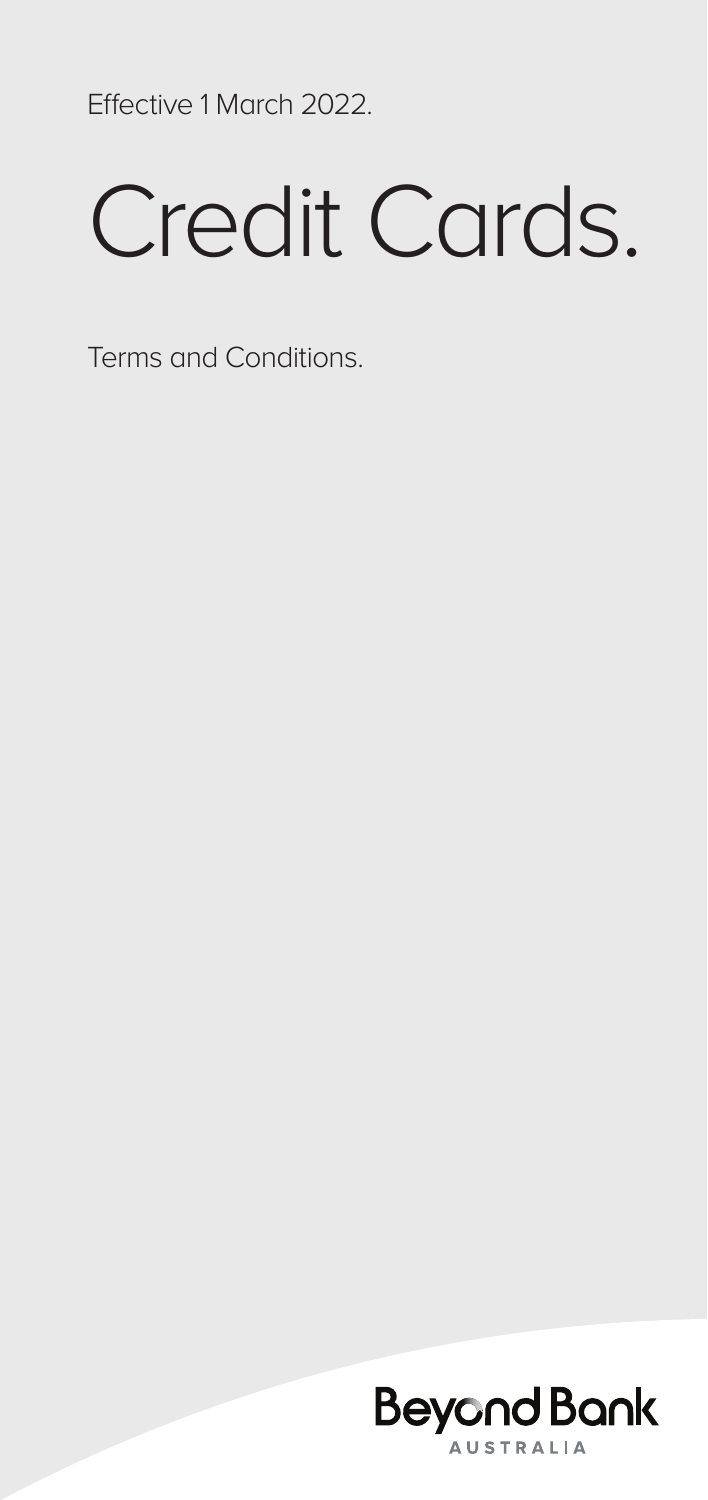## **For all Beyond Bank Australia Credit Cards**

## **Terms and Conditions, Information Statement and Credit Guide**

#### **Contents:**

| 1.              |                                                  |  |
|-----------------|--------------------------------------------------|--|
| 2.              |                                                  |  |
| 3.              |                                                  |  |
| 4.              | Account Activation, Card Security and Liability9 |  |
| 5.              |                                                  |  |
| 6.              |                                                  |  |
| 7.              |                                                  |  |
| 8.              |                                                  |  |
| 9.              |                                                  |  |
| 10 <sub>1</sub> |                                                  |  |
| 11.             |                                                  |  |
| 12.             |                                                  |  |
| 13.             |                                                  |  |
| 14.             |                                                  |  |
| 15.             |                                                  |  |
| 16.             | Using the Card for International Transactions 22 |  |
| 17 <sub>1</sub> |                                                  |  |
| 18.             |                                                  |  |
| 19.             |                                                  |  |
| 20.             |                                                  |  |
| 21.             |                                                  |  |
| 22.             | Closure of the Account and Cancellation of       |  |
| 23.             | Closure of the Account and Cancellation of the   |  |
| 24.             | When the Account is Closed or a Card is          |  |
| 25.             |                                                  |  |
| 26.             | Changes to The Terms of the Contract27           |  |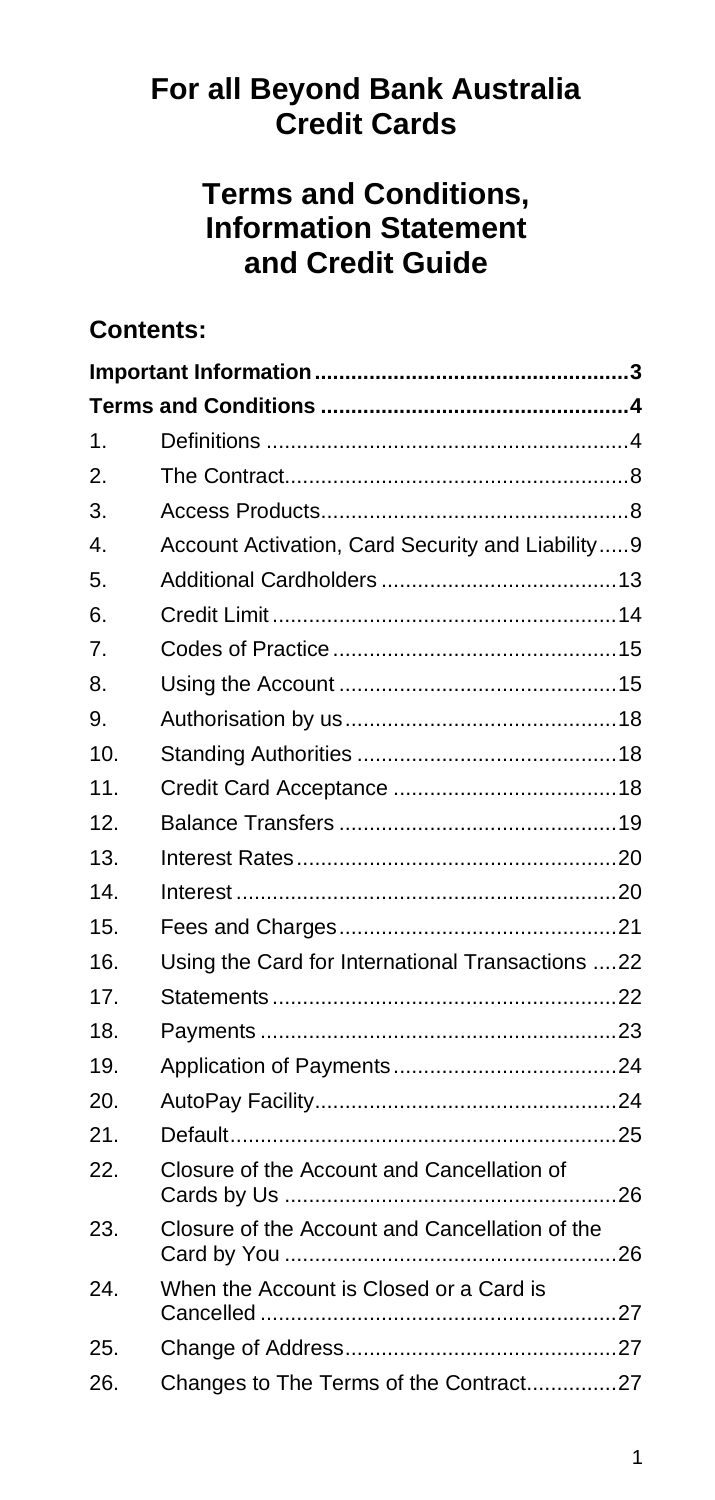| 27. | Notices and Electronic Communications 28 |  |
|-----|------------------------------------------|--|
| 28. |                                          |  |
| 29. |                                          |  |
| 30. |                                          |  |
| 31. |                                          |  |
| 32. |                                          |  |
| 33. |                                          |  |
| 34. |                                          |  |
| 35. |                                          |  |
| 36. | Internet, Mobile and Telephone Banking34 |  |
| 37. |                                          |  |
| 38. | Regular Payment Arrangements 47          |  |
|     |                                          |  |
|     |                                          |  |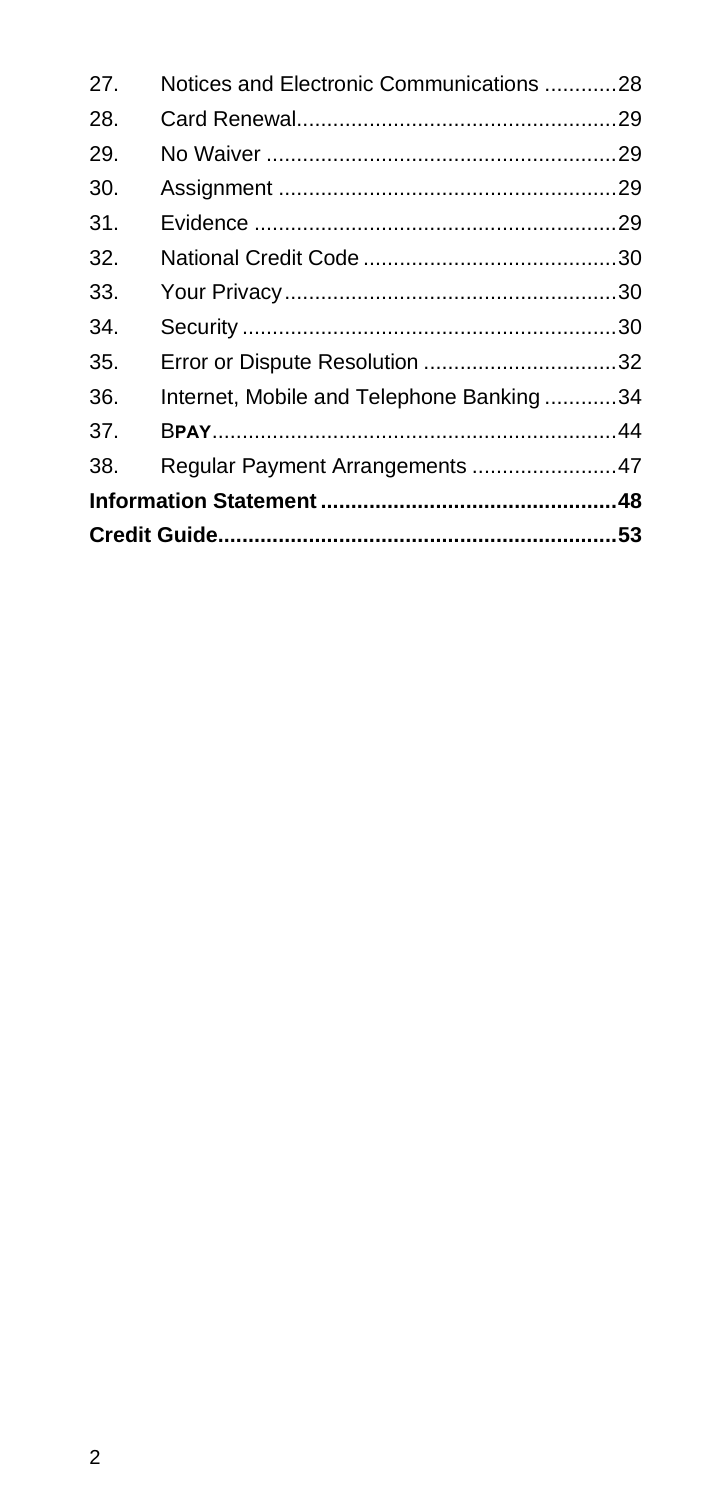## **Important Information**

The credit and all cards are offered to you on the terms set out in the Schedule and these Terms and Conditions (which together form the credit card contract between you and us). These terms govern the use of the cards and all transactions on the account. In the event of any inconsistency between these Terms and Conditions and the Schedule, the Schedule will prevail.

Please read the Schedule and these Terms and Conditions carefully. You should also read the Information Statement "Things you should know about your proposed credit contract" and the Credit Guide which are included in this document following the Terms and Conditions.

If you have any questions concerning these documents, please contact us.

(NB. This document does not contain all the information we are required by law to give you before the contract is made. Further information is contained in the Schedule.)

These Terms and Conditions take effect on and from 1 March 2022, except as otherwise advised in writing, and replace all credit card Terms and Conditions previously issued.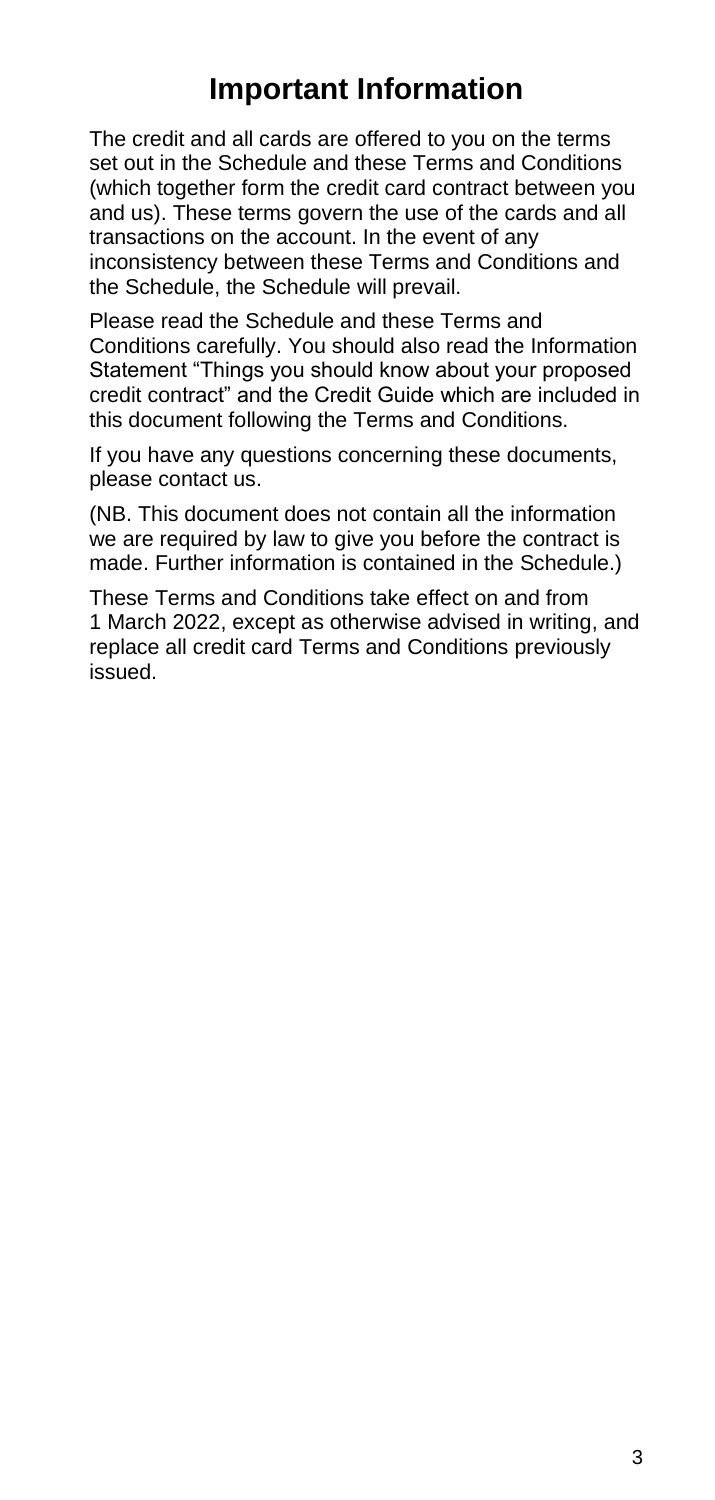## **Terms and Conditions**

#### <span id="page-4-0"></span>**1. Definitions**

In these Terms and Conditions and the Schedule:

**access code** means the pass code you use to access internet banking or telephone banking.

**access product** means a method authorised by us for your use and accepted by us as authority to access your account and includes, but is not limited to, any combination of a card, account number, card number, expiry date, PIN and password, or cheque.

**account** means the account we set up to record transactions under the contract.

**account holder** means the Borrower(s) named in the Schedule.

**additional cardholder** means a person you nominate and to whom we issue an additional card.

**annual percentage rate** means the annual percentage rate or rates set out in the Schedule and, if varied, the rate(s) as varied.

**ATM (Automatic Teller Machine)** is an electronic terminal which we advise can be used to obtain a cash advance with the use of the card and PIN.

**AutoPay** is a regular monthly payment to your account from a transaction or savings account with us.

**available credit amount** means the amount obtained by subtracting from the credit limit:

- a) the negative (debit) balance (if any) of the account at that time;
- b) any uncleared funds that have been applied to the account (if any); and
- c) the amount of all authorised transactions not yet debited to the account (if any).

**balance transfer** means a transfer to the account, in accordance with clause [12,](#page-20-0) of an amount from a credit or charge account held by you or any other person with another credit provider in Australia.

**biller** means an organisation which tells you that you can make payments to it using BPAY.

**BPAY®** means the electronic payment scheme called BPAY Payments operated in co-operation between Australian financial institutions, which enables you to effect bill payments to billers who participate in BPAY, either via telephone or internet access or by any other method approved by us from time to time.

**BPAY payment** means a payment transacted by us on your behalf using BPAY.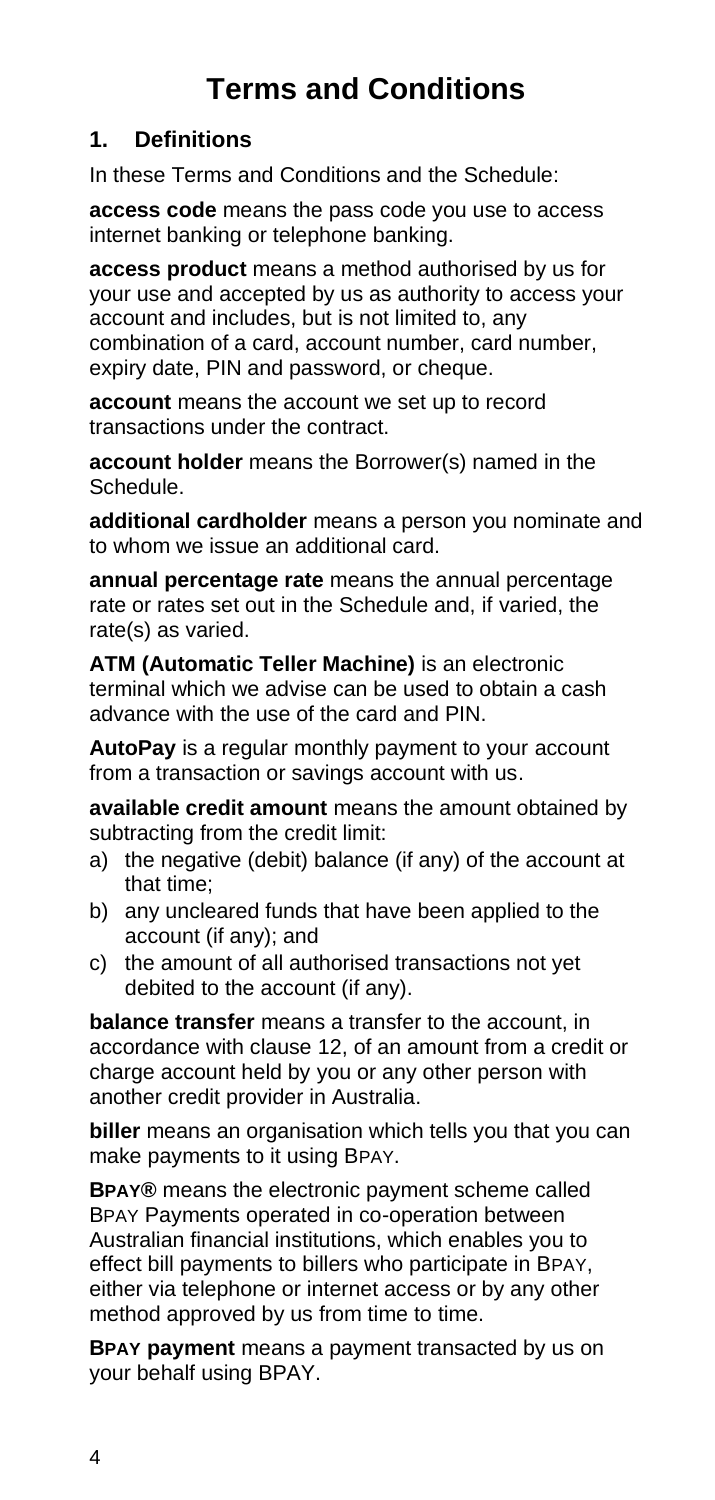<span id="page-5-0"></span>**BPAY processing day** means any day which is not a Saturday or Sunday or public holiday in Melbourne and Sydney.

<span id="page-5-1"></span>**business day** means any day which is not a Saturday, Sunday or public holiday.

**card** means a credit card we issue to you or to any additional cardholder for use on the account.

**card details** means the information provided on the card and includes, but is not limited to, the card number and expiry date.

**cardholder** means you or any additional cardholder.

**cash advance** means a transaction on the account which results in you receiving actual cash (whether at a branch or via an electronic terminal or by other means) and includes:

- a) a purchase of "quasi-cash" items such as gambling chips or travellers cheques;
- b) a funds transfer or payment from the account to another financial institution account held by you, or to an account held by a third party with us or another financial institution; and
- c) a direct debit from the account when the direct debit is processed using your account or customer number instead of a card number.

**charge** means an amount debited to the account, including a cash advance, purchase, balance transfer, fee, interest charge, tax and any other amount you have agreed to pay us or be liable for under the contract.

**contract** means the contract between you and us, comprising these Terms and Conditions and the Schedule.

**credit limit** means the credit limit for the account set out in the Schedule and, if varied, the credit limit as varied.

**cut-off time** means the time advised to you, prior to you confirming the payment instructions, by which your payment instructions must be received by us in order for those instructions to be processed that business day by BPAY or by us for any other payment or transfer instructions.

**delinquent account** means the status of the account when you have not met the payment conditions under the contract.

**due date** means the date identified in a monthly statement of account as the date on which the monthly repayment is due.

**eftpos terminal** is an electronic terminal which we advise can be used to make purchases with the use of a card.

**electronic equipment** includes, but is not limited to, an electronic terminal, computer, television and telephone.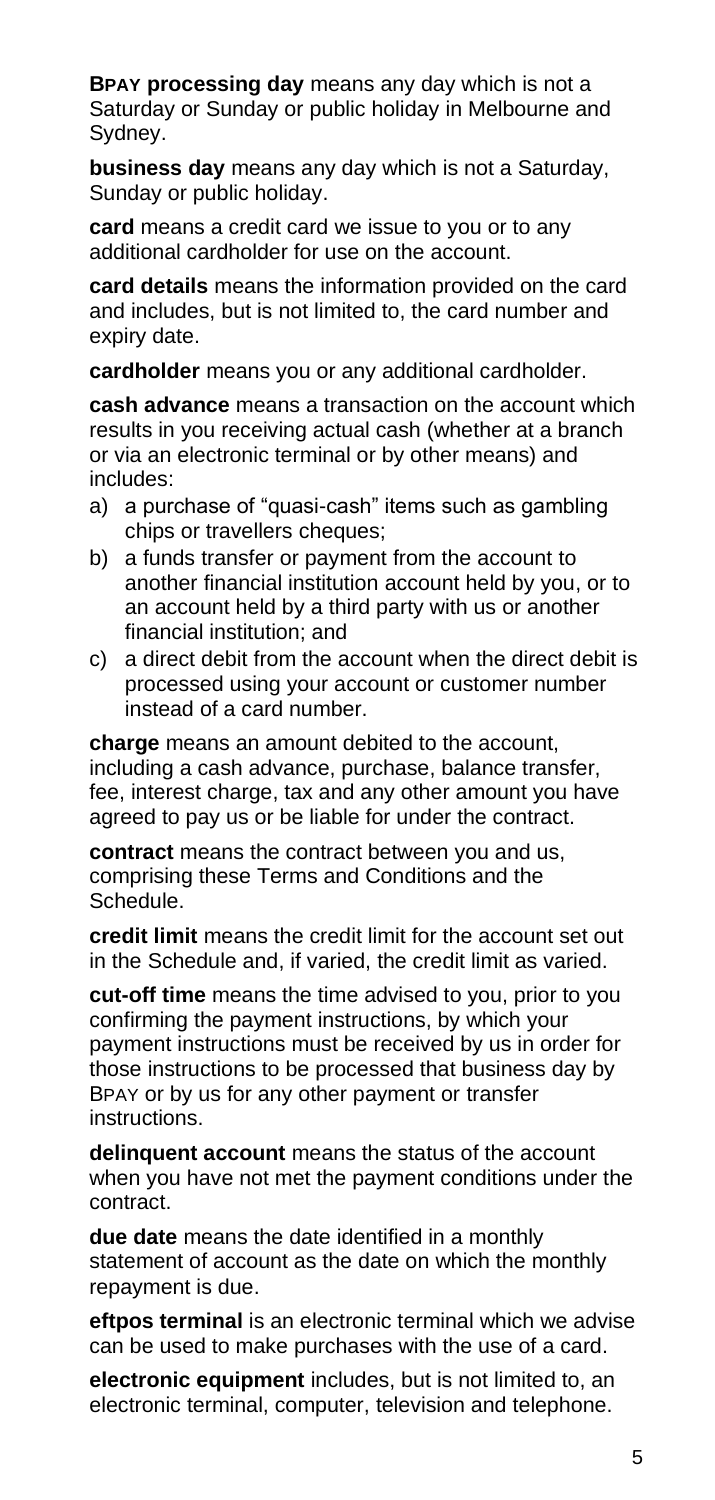**electronic terminal** means the electronic equipment, electronic system, communications system or software controlled or provided by or on behalf of us or any other third party for use with the card and PIN to conduct an electronic transaction and includes, but is not limited to, an ATM and eftpos terminal.

**electronic transaction** means a payment, funds transfer or cash advance transaction initiated using electronic equipment that is not intended to be authenticated by comparing a manual signature with a specimen signature.

**identifier** means information that a cardholder must provide to perform a transaction and which the cardholder knows but is not required to keep secret, such as an account number or a serial number.

**inactive account** means an account that has not had any transactions or payments for a period of 24 months.

**merchant** means a business which accepts the card as payment for goods and services.

**minimum monthly payment** means the amount determined in accordance with clause [18.2](#page-24-1) below. It will be included in the "Minimum Payment" amount in your statement of account.

**mistaken internet payment** means a payment instructed by a 'user' (as defined by the ePayments Code):

- a) through a 'Pay Anyone' internet or mobile banking facility (such as our 'Make Payment' facility) and processed by two ADIs which have subscribed to the ePayments Code through direct entry where funds are paid into the account of an unintended recipient due to the user entering or selecting an account or BSB number not belonging to the intended recipient; or
- b) that is an NPP payment which, as a result of the user's error, is directed to the wrong account.

**National Credit Code** means the National Credit Code set out in Schedule 1 to the National Consumer Credit Protection Act 2009 (Cth).

**NPP** means the New Payments Platform owned and operated by or for NPP Australia Limited.

**NPP payment** means a transfer of funds cleared and settled through the NPP (including Osko payments).

**Osko** means the Osko payment service provided by BPAY Pty Ltd.

**Osko payment** means a transfer of funds processed using Osko.

**PayID** means a unique identifier which has been created in the NPP PayID service and can be used for the purpose of making and receiving NPP payments.

**pass code** means a PIN or any other password or code that the user must keep secret and which may be required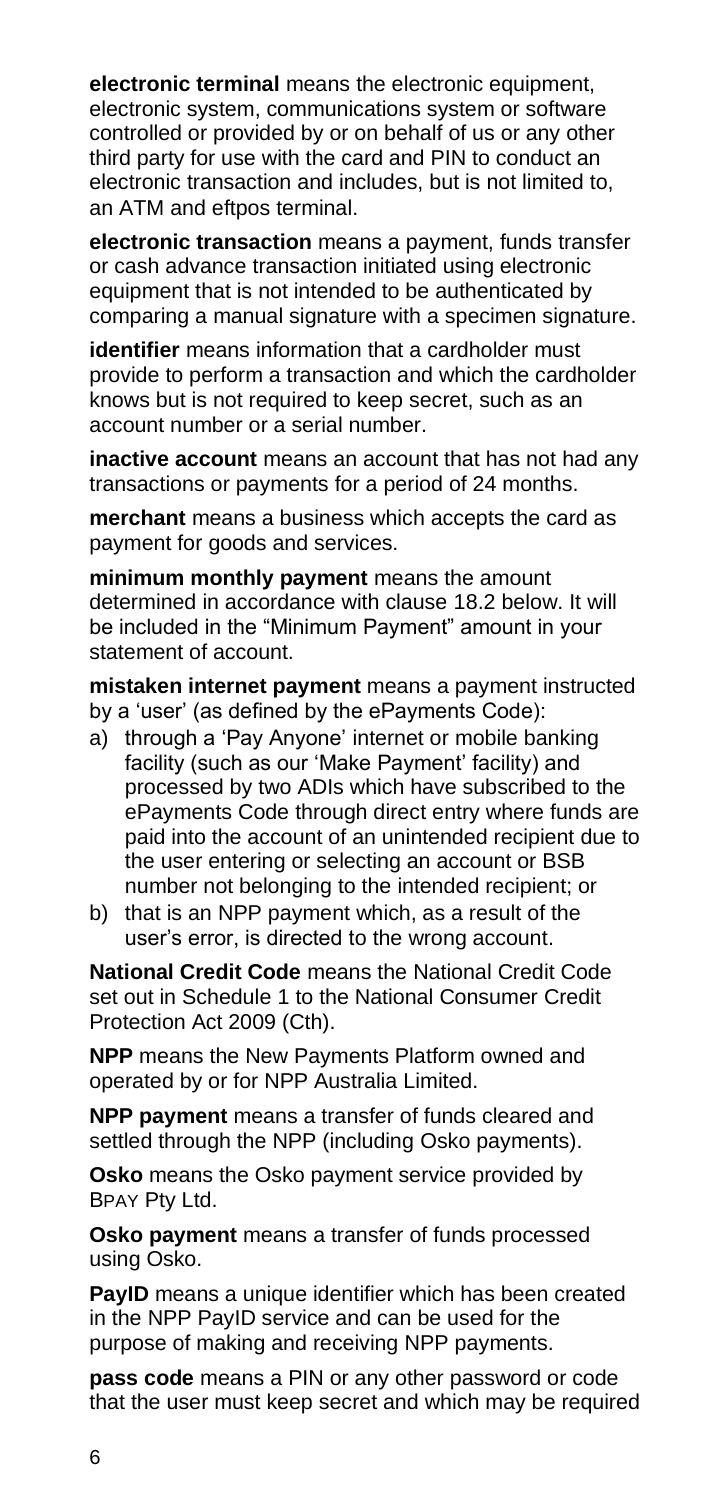to authenticate an electronic transaction or the user. It does not include a security number printed on a card.

**PIN** means the Personal Identification Number which is issued to a cardholder by us for use with a card at an ATM or eftpos terminal, except in clause [36](#page-35-0) where it has a different meaning.

**purchase** means any transaction (other than a cash advance) with a merchant, the payment for which is authorised by a cardholder to be made on the account and includes an order made for goods or services which are not taken. This includes:

- a) Transactions made at an eftpos terminal by pressing the 'credit' button;
- b) Transactions made online or over the phone using a 16-digit card number;
- c) Bill payments made using a 16-digit card number; and
- d) BPAY payments.

**regular payment arrangement** means either a recurring or an instalment payment agreement between you (the cardholder) and a merchant in which you have preauthorised the merchant to bill your account at predetermined intervals (eg monthly or quarterly) or at intervals agreed by you. The amount may differ or be the same for each transaction.

**Schedule** means the Schedule, including the Financial Table, which we have provided to you with these Terms and Conditions. It forms part of your contract with us.

**transaction** means a transaction on your account, including withdrawing cash from an ATM, purchasing goods and/or services from merchants, and making a payment via the internet or telephone using the card details.

**unauthorised** means without the knowledge or consent of a user.

**unpaid daily balance** means the unpaid balance of the account (being the excess of all amounts debited over all amounts credited to the account) at the end of each day.

**user** means you, any additional cardholder and any other individual authorised by you and us to perform transactions.

**we, us, our** or **the credit provider** means Beyond Bank Australia Ltd ABN 15 087 651 143 AFSL/Australian Credit Licence 237856.

**you, your** means the account holder. If there is more than one account holder, each is liable jointly and severally under the contract.

Words and phrases have the same meaning as in the National Credit Code.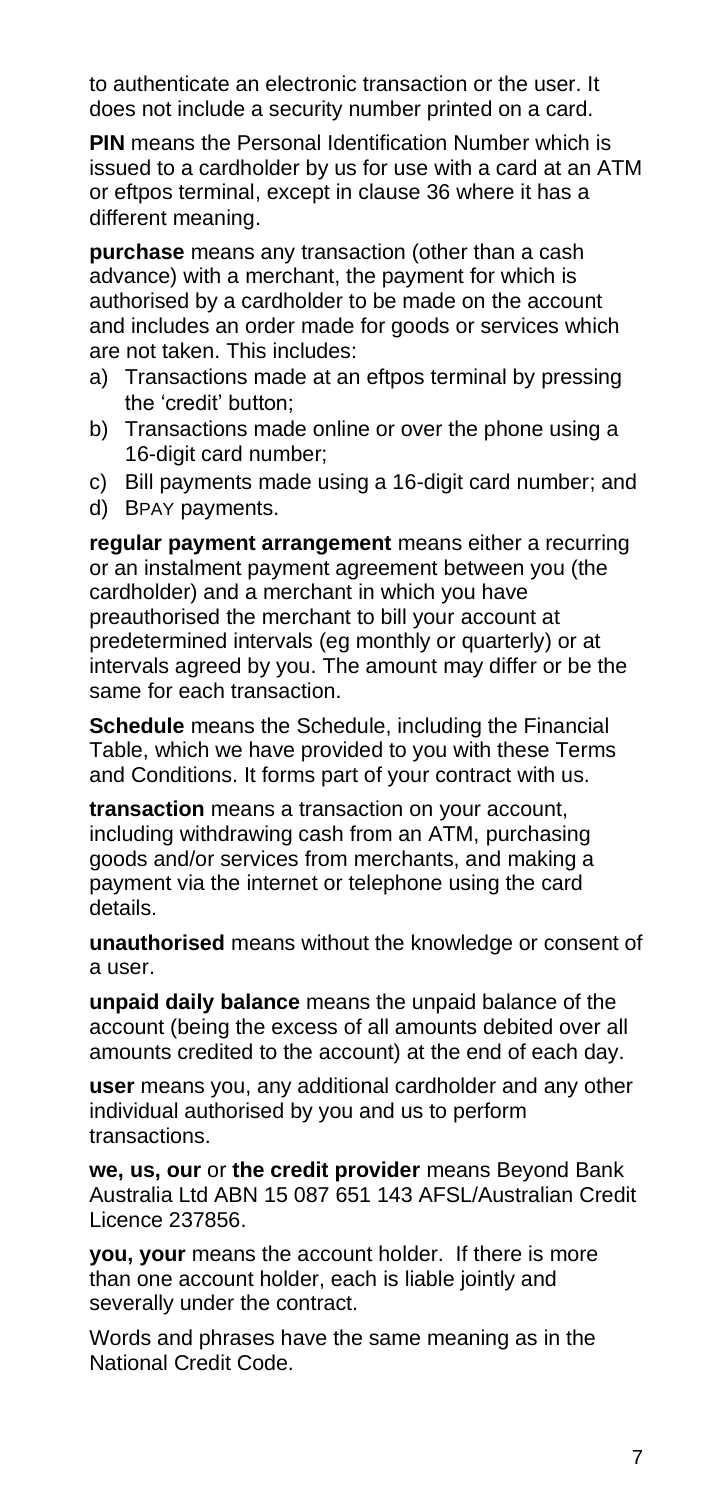#### **2. The Contract**

You will accept our offer and be bound by the contract when you, or a person authorised by you, first uses the account (ie when the credit offered is first accessed or drawn down to incur a liability).

#### **3. Access Products**

- 3.1. Access products allow you to access the credit provided by us under the contract. They include the following:
	- cards
	- automatic payments (direct debits, periodic payments and quick debits)
	- telephone banking (Account Information Line and via phone 13 25 85)
	- **•** internet banking
	- mobile banking
	- **·** TEXT ME! SMS Banking Service

#### 3.2. **Obtaining an Access Product:**

You may apply for an access product in accordance with these Terms and Conditions. Accepting your application, and allowing you to use an access product in relation to the contract is at our discretion.

#### 3.3. **Cancelling Access Products:**

- a) You may cancel or suspend your or any additional cardholder's access to an access product at any time by contacting us. You can cancel some access products in internet banking.
- b) We may cancel an access product, or your or any additional cardholder's access to an access product, at any time without providing notice to you:
	- for security reasons;
	- if we consider your or any additional cardholder's use of the access product is objectionable or inappropriate;
	- if the account balance exceeds the credit limit under the contract;
	- if the access product becomes inactive; or
	- if you breach the terms of the contract.
- c) We may, at any time, cancel an access product, or your or any additional cardholder's access to an access product, for any other reason by giving you 20 days written notice. The notice does not have to specify the reasons for the cancellation.
- d) Your or any additional cardholder's access to an access product in relation to the contract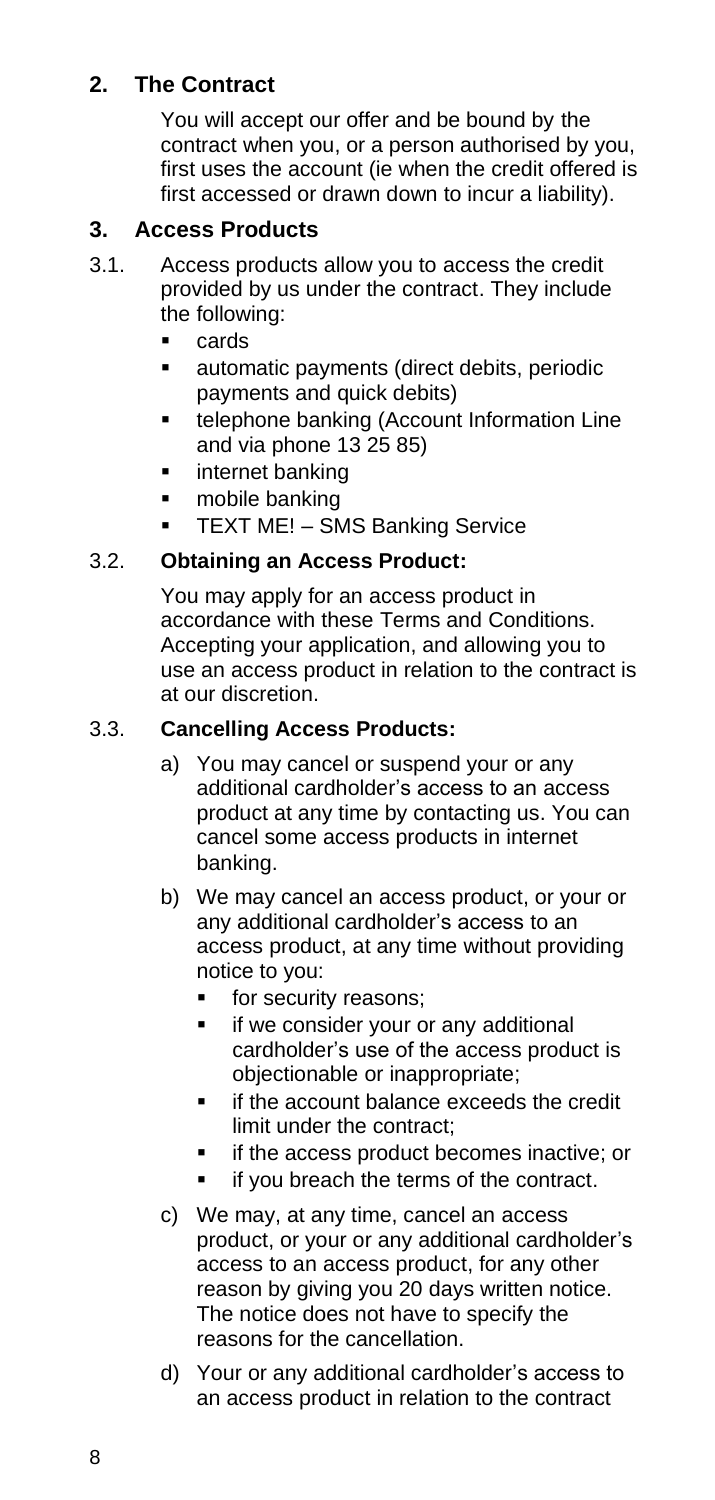will be terminated when we notify you that your access has been cancelled or your account with us has been closed.

<span id="page-9-0"></span>e) You will be liable for any transactions made by you or any additional cardholder using an access product before the access product is cancelled even if the transaction is not posted to your account until after cancellation of the access product.

#### <span id="page-9-1"></span>3.4. **Cancelled Cards:**

- a) A card always remains our property.
- b) If you or we terminate the contract, any cards issued to you and any additional cardholder will be cancelled.
- c) If you or we cancel a card, you must immediately securely destroy or return the card to us. We can demand a card's return including by capture of the card at any EFT Terminal.
- d) You must not use a card or allow any additional cardholder to use the card after the card has been cancelled. You will continue to be liable to reimburse us for any indebtedness incurred through such use whether or not you have closed your account.
- e) You must also securely destroy or return to us all cards when your account is closed.

#### **4. Account Activation, Card Security and Liability**

- 4.1. A card can only be used if the account to which it relates has been activated and the card has been signed by the cardholder. A card is only valid for the period printed on it. It cannot be used before its commencement date or after its expiry date.
- 4.2. The account is a single account for all cards which may be issued under the contract.
- 4.3. An account will be activated when you do one of the following:
	- a) telephone us to activate the account;
	- b) tell us to activate the account when we telephone you; or
	- c) give us your written instruction to activate the account.
- 4.4. You must sign your card as soon as you receive it and before you use it. You must also ensure that each additional cardholder signs his or her card as soon as it is received and before it is used.
- 4.5. Subject to these Terms and Conditions, you are liable for all charges on the account including charges incurred by an additional cardholder. You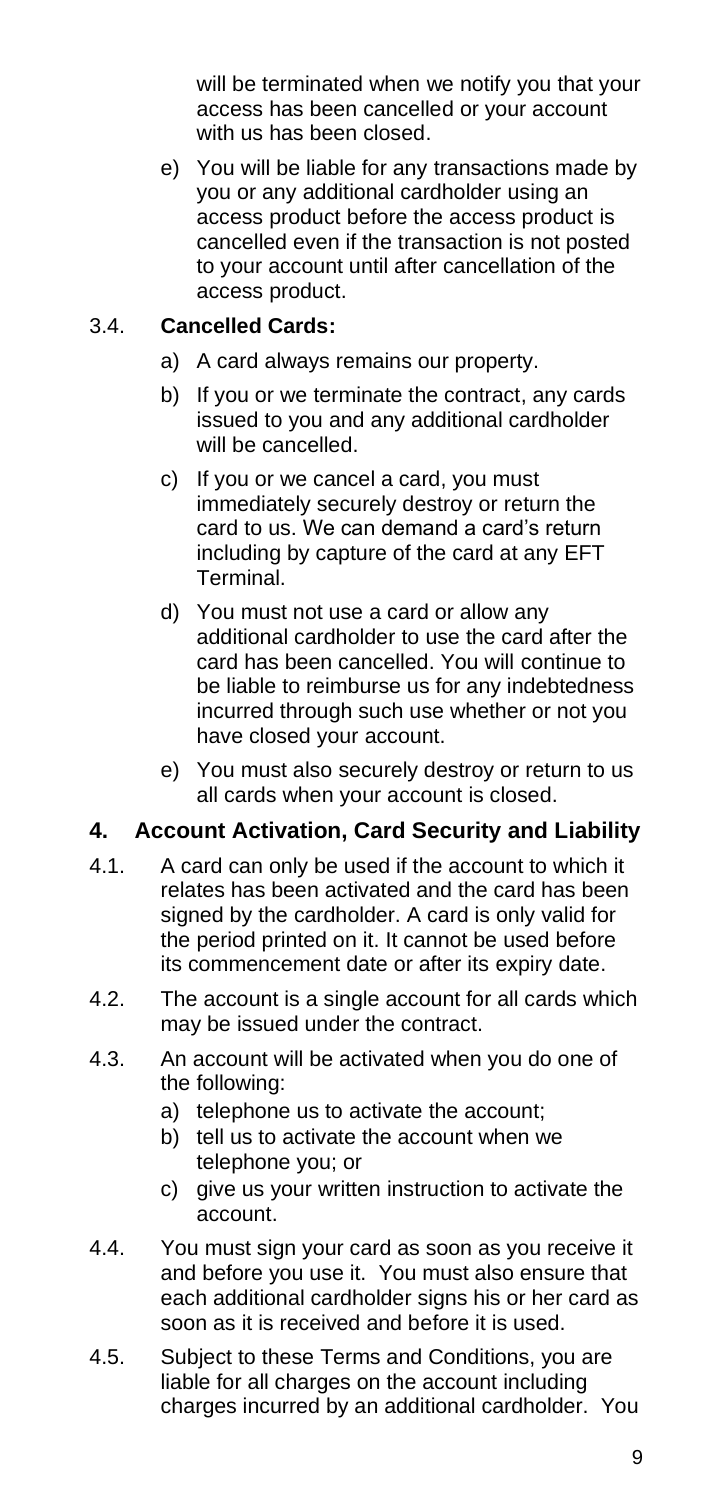must ensure that all cards are used in accordance with these Terms and Conditions.

- 4.6. We will provide a PIN to use the card with certain electronic equipment. You agree to protect this PIN as a means of preventing fraudulent or unauthorised use of the card. We may also give you or allow you to select another pass code for transactions. You must keep any pass code secret. Please refer to clause [34](#page-31-2) for more requirements and guidelines in relation to security.
- 4.7. A user must notify us immediately on becoming aware that a card is lost, stolen or used without your authority, or that a pass code has become known to someone else (or the user suspects that it has become known to someone else) by:
	- a) telephoning the Visa Card 24-hour toll free hotline in Australia on the numbers listed below; or
	- b) telephoning our Contact Centre on (Australia) 13 25 85 (available Monday to Friday 8.00am to 8.00pm and Saturday 9.00am to 3.00pm ACST).

**VISA CARD HOTLINE** Australia wide toll free 1800 648 027 From overseas +61 2 8299 9101

- <span id="page-10-0"></span>4.8. If the loss, theft or misuse occurs OUTSIDE AUSTRALIA, a user must notify an organisation displaying the VISA sign and also then confirm the loss, theft or misuse of the card or breach of pass code security:
	- a) with us by telephone or priority paid mail as soon as possible; or
	- b) by telephoning the VISA Card Hotline number for the country the user(s) is/are in, which must be obtained from us prior to departure (see clause [16\)](#page-23-0).
- 4.9. We will acknowledge the notification by giving a reference number that verifies the date and time we were contacted. Please retain this number as evidence of the time of contacting us.
- 4.10. If for any reason the hotline is unavailable and this prevents notification, you will not be liable for any unauthorised transaction during this period which could have been prevented had the hotline been available, provided we are notified within a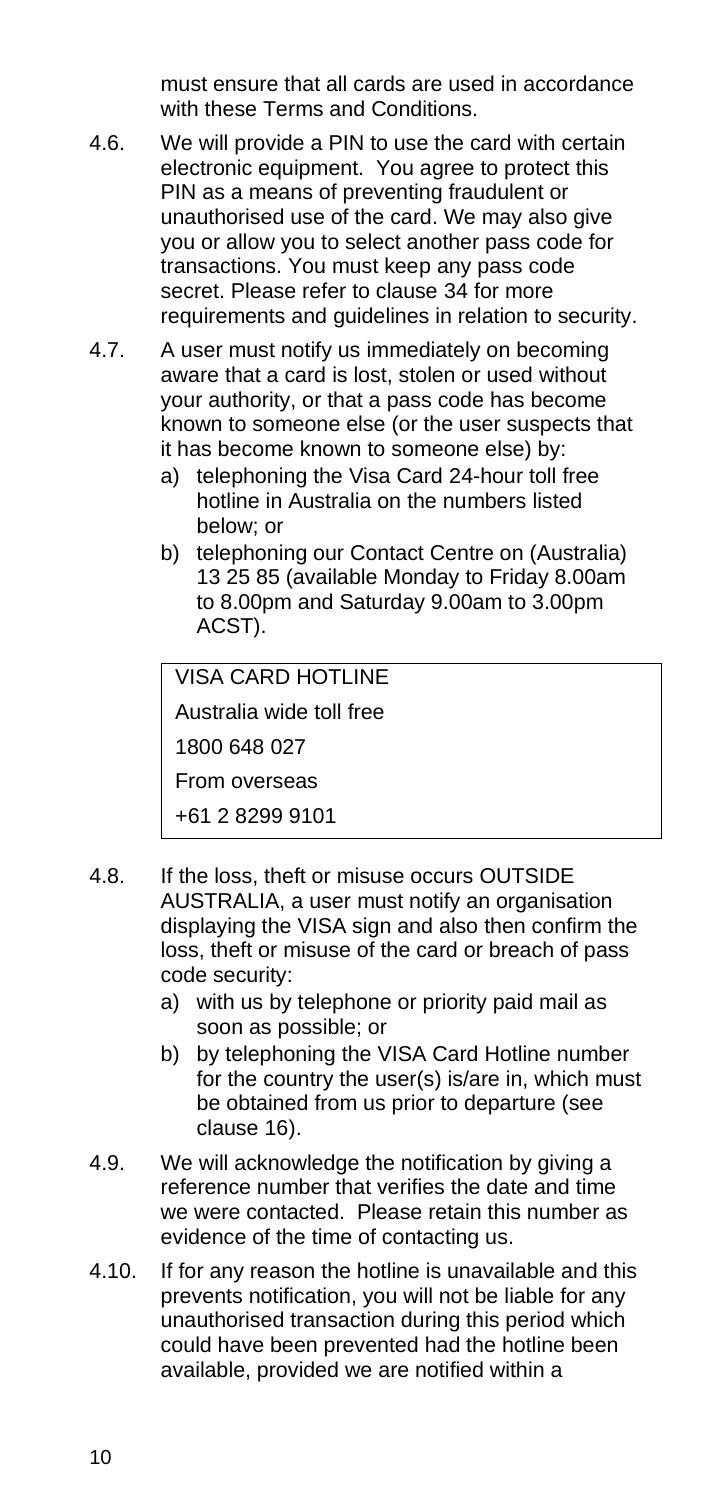reasonable time of the hotline becoming available again.

- 4.11. Delay in notifying us may increase your liability.
- 4.12. You are not liable for losses arising from an unauthorised electronic transaction:
	- a) where it is clear that a user has not contributed to the loss;
	- b) caused by the fraud or negligence of:
		- employees or agents of us:
		- any third party involved in networking arrangements; or
		- any merchant or their employee or agent;
	- c) caused by the same transaction being incorrectly debited more than once to the same account;
	- d) caused by a forged, faulty, expired or cancelled card, identifier or pass code;
	- e) caused by an electronic transaction which does not require pass code authorisation that occurred before receipt of the card;
	- f) caused by an electronic transaction which requires pass code authorisation that occurred before receipt of the pass code by the user;
	- g) arising from an unauthorised electronic transaction that can be made using an identifier without the card or pass code; or
	- h) arising from an unauthorised electronic transaction that can be made using the card, or the card and an identifier, but without a pass code, if you do not unreasonably delay reporting the loss or theft of the card.
- 4.13. If there is a dispute about whether a user received a card or pass code:
	- a) it is presumed that the user did not receive it, unless we can prove that the user did receive it;
	- b) we can prove that the user did receive it by obtaining an acknowledgment of receipt from the user; and
	- c) we may not rely on proof of delivery to the correct mailing address or electronic address of the user to prove that the user did receive it.
- 4.14. Where we can prove on the balance of probability that a user contributed to a loss from an unauthorised electronic transaction through fraud, or breaching the pass code security requirements, then you are liable in full for the actual losses that occur before the loss, theft or misuse of the card or breach of pass code security is reported to us or the VISA Card Hotline. However, you are not liable for the portion of losses: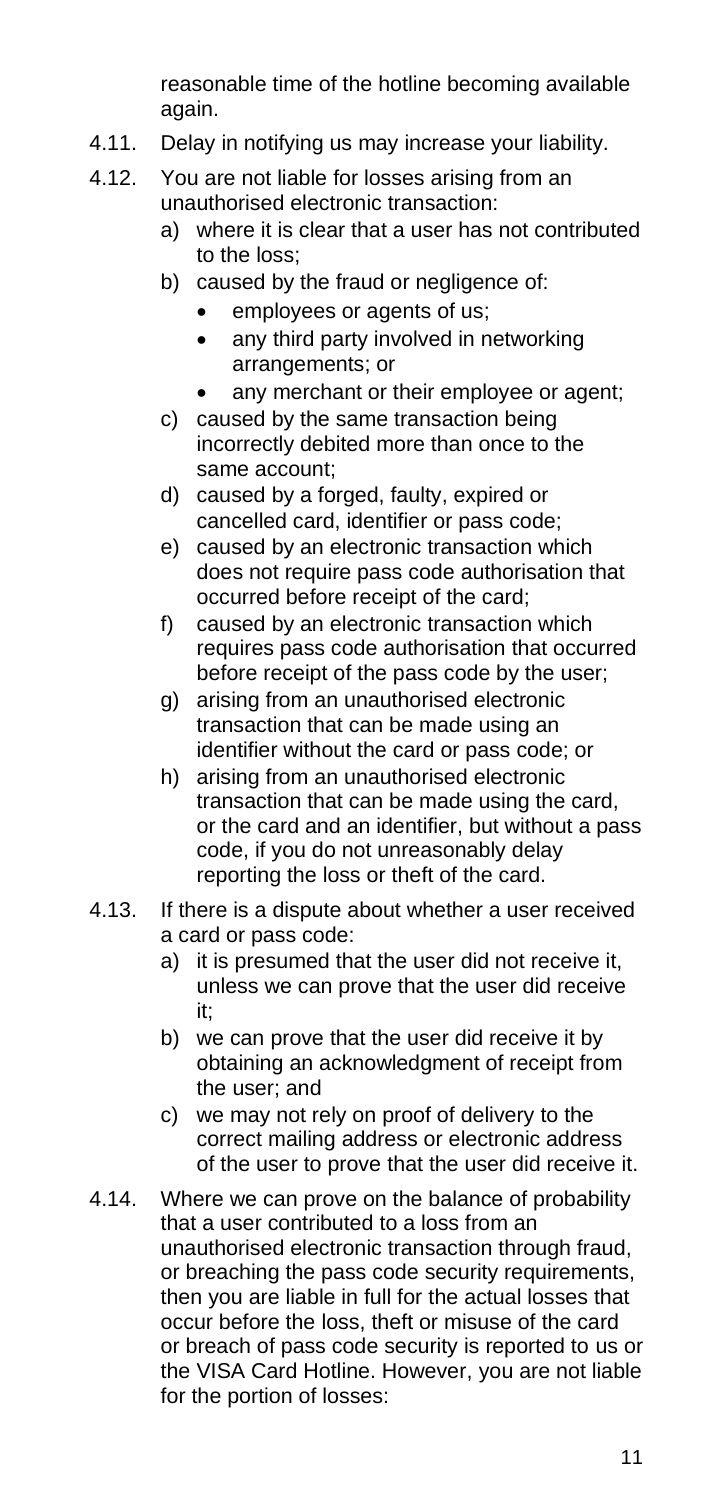- a) incurred on any one day that exceeds any applicable daily transaction limit on your account;
- b) incurred in any period that exceeds any applicable periodic transaction limit on your account;
- c) that exceeds the balance on your account, including any pre-arranged credit; or
- d) incurred on any account that you and we had not agreed could be accessed using the card or identifier and/or pass code used to perform the electronic transaction.
- 4.15. You are liable for losses arising from unauthorised electronic transactions that occur because a cardholder contributed to losses by leaving a card in an ATM, as long as the ATM incorporates reasonable safety standards that mitigate the risk of a card being left in the ATM.
- 4.16. Where we can prove, on the balance of probability, that a user contributed to losses resulting from an unauthorised electronic transaction by unreasonably delaying reporting the misuse, loss or theft of a card, or that the pass code security has been breached, you are liable for the actual losses that occur between when you became aware of the security compromise (or should reasonably have become aware in the case of a lost or stolen card), and when the security compromise was reported to us or the VISA Card Hotline. However, you are not liable for the portion of losses:
	- a) incurred on any one day that exceeds any applicable daily transaction limit on your account;
	- b) incurred in any period that exceeds any applicable periodic transaction limit on your account;
	- c) that exceeds the balance on your account, including any pre-arranged credit; or
	- d) incurred on any account that you and we had not agreed could be accessed using the card and/or pass code used to perform the electronic transaction.
- <span id="page-12-0"></span>4.17. Where a pass code was required to perform an unauthorised electronic transaction and clauses [4.15,](#page-13-0) [4.16](#page-13-1) an[d 4.17](#page-13-2) do not apply, your liability is the least of:
	- a) \$150;
	- b) the actual loss at the time of notification to us or the VISA Card Hotline of the misuse, loss or theft of the card, or of the breach of pass code security (except that portion of the loss that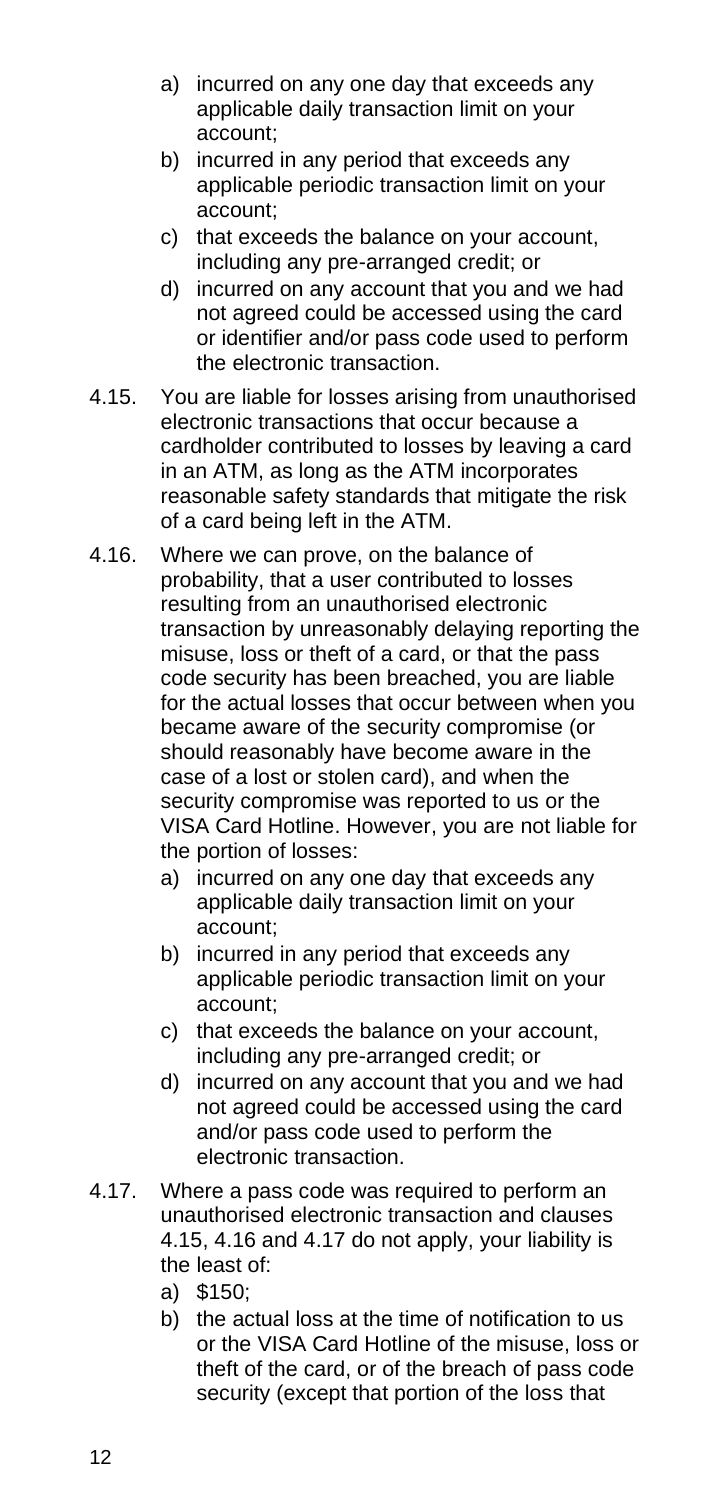exceeds any daily or periodic transaction limits applicable to the use of your card or your account); or

- c) the balance of your account.
- 4.18. If a user reports an unauthorised electronic transaction, we will not hold you liable for losses under this claus[e 4](#page-10-0) for an amount greater than your liability if we exercised any rights under the rules of the VISA credit card scheme at the time the report was made against other parties to the scheme (for example, charge-back rights).
- <span id="page-13-0"></span>4.19. You will not be liable for any loss caused by the failure of a system or equipment provided by any party to a shared electronic network to complete an electronic transaction which has been accepted by the system or equipment in accordance with a user's instructions. If a user should reasonably have been aware that a system or equipment provided by any party to a shared electronic network was unavailable or malfunctioning, our liability in relation to an electronic transaction will be limited to correcting any errors and refunding any fees or charges imposed on you.
- <span id="page-13-1"></span>4.20. Notwithstanding any of the above provisions, your liability will not exceed your liability under the provisions of the ePayments Code, where that code applies.
- 4.21. For a transaction that is not an unauthorised electronic transaction, if a card or pass code is used without authority, you are liable for that use before notification to us or the VISA Card Hotline of the unauthorised use, up to the credit limit less any amount recovered by us by exercising our rights (if any) under the operating rules applicable to the VISA credit card scheme against other parties to that scheme.

#### **5. Additional Cardholders**

- 5.1. We may issue a card to any person you nominate, provided that person is at least 16 years of age and satisfies our identity verification requirements for complying with the Anti-Money Laundering and Counter-Terrorism Financing Act 2006.
- <span id="page-13-2"></span>5.2. All transactions effected or authorised by an additional cardholder will be treated as having been authorised by you and you will be responsible for them.
- 5.3. You must ensure that each additional cardholder receives a copy of the contract, reads it and protects their card and PIN and any other pass code in the same way as the contract requires you to protect your card and PIN and any other pass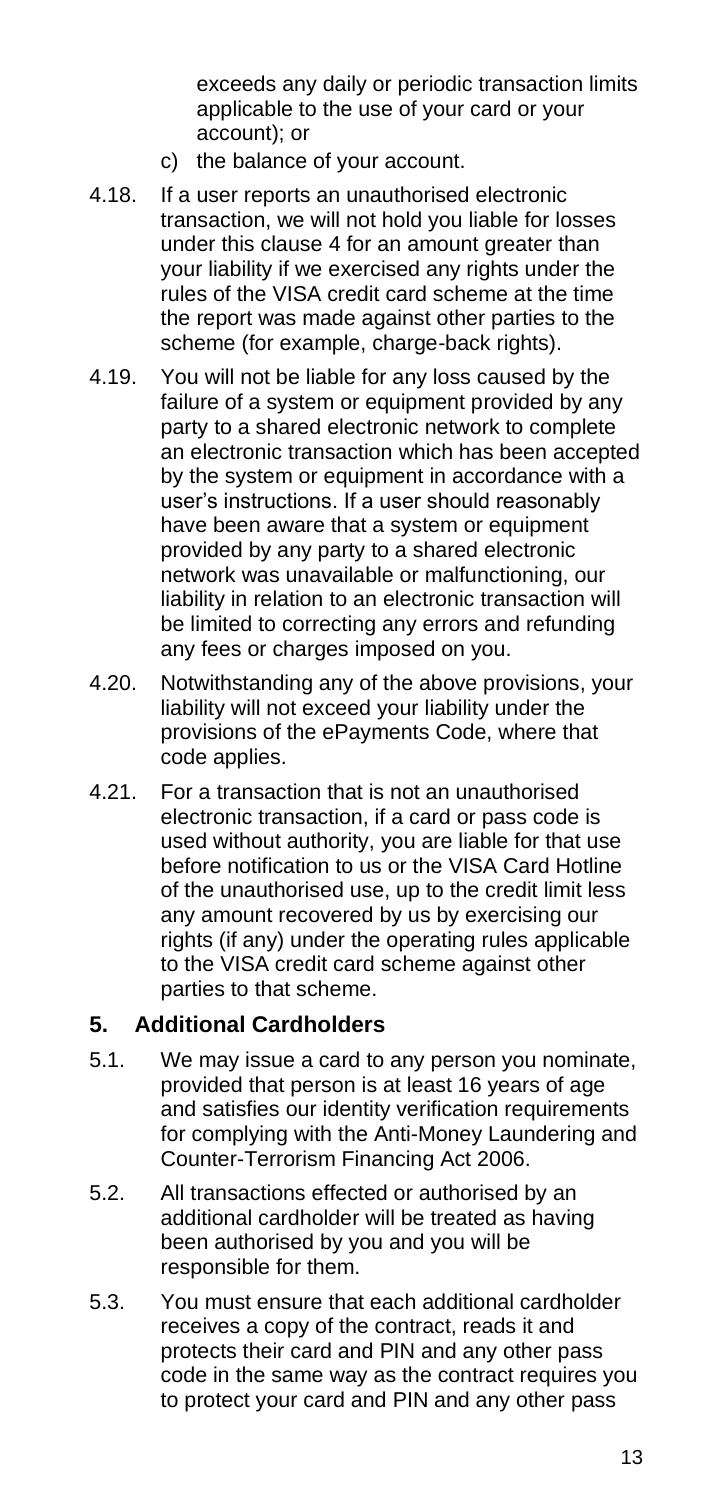code. If an additional cardholder does not comply with the contract, you will be liable to us.

- 5.4. You acknowledge and agree that any additional cardholder can:
	- a) operate the credit card account in the same way that you can (however, an additional cardholder cannot ask us to increase the credit limit or nominate another person to receive a card); and
	- b) access financial information about the account including information relating to transactions, the account balance, the available credit amount and the minimum monthly payment.
- 5.5. You can at any time revoke the authority of an additional cardholder to operate the account by telling us in writing. We will then cancel the additional cardholder's card. Except for transactions which were processed and approved before we received your instructions and transactions we are otherwise unable to stop, you will not be liable for transactions effected by the additional cardholder after we receive your instructions to revoke their authority.

#### **6. Credit Limit**

- <span id="page-14-1"></span>6.1. Subject to clause [6.3,](#page-15-1) we agree to make available to you credit up to the credit limit set out in the Schedule. You can ask us to increase the credit limit at any time but we are not required to agree. It will be increased only at your request or with your consent.
- 6.2. The credit limit is the maximum amount of credit you may obtain on the account. The account balance must not exceed the credit limit. Any amount in excess of the credit limit must be paid to us immediately.
- <span id="page-14-0"></span>6.3. We may refuse to provide further credit, or reduce or cancel the credit limit, at any time, whether or not you are in default under the contract and without prior notice to you. Unless you are in default under the contract, we will advise you as soon as practicable after we do so.
- 6.4. We will debit transactions on the account against any positive (Cr) balance before reducing the available credit amount.
- 6.5. The credit limit does not change simply because we debit an amount to the account that causes the account balance to exceed the credit limit.
- 6.6. You may, at any time, reduce the credit limit to any amount that equals or exceeds the minimum credit limit for your contract by: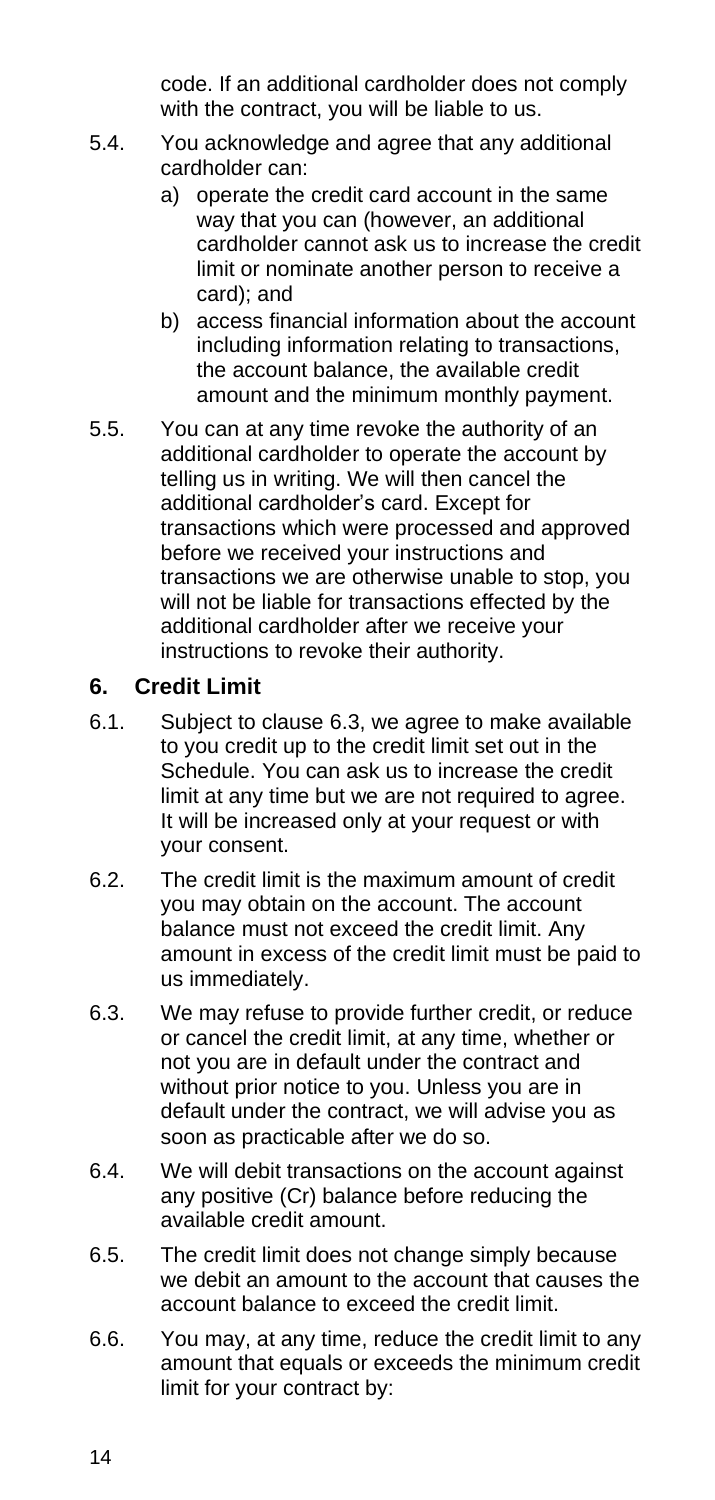- making a repayment sufficient to reduce the account balance so that it is equal to or less than the proposed reduced credit limit (if necessary); and
- requesting that we reduce your credit limit to the proposed reduced credit limit.

#### **7. Codes of Practice**

- 7.1. We warrant that we will comply with the requirements of the ePayments Code and the Customer Owned Banking Code of Practice, where those requirements apply to your dealings with us.
- <span id="page-15-2"></span>7.2. You may obtain general descriptive information about our products and services from us on request.

#### **8. Using the Account**

8.1. The account must not be used for any unlawful purpose, including the purchase of goods or services prohibited by the laws of the jurisdiction of purchase, or for any gambling or gaming transactions.

#### <span id="page-15-0"></span>8.2. **Gambling transactions:**

- a) We may block or refuse to process any gambling transaction on your account without incurring any liability to you.
- <span id="page-15-1"></span>b) A gambling transaction is any transaction identified by us as being for gambling or gaming purposes. We are generally only able to identify a transaction with a merchant as a gambling transaction based on information (including the type of business conducted by the merchant) provided by the merchant and the relevant intermediary financial institution (ie the financial institution with which the merchant has entered into an agreement, enabling the merchant to accept payment for goods and services by credit card). Accordingly, certain transactions made with certain merchants may be identified by us as gambling transactions, even though such transactions are not for gambling or gaming purposes. The most common types of merchant outlet where this may occur are newsagencies and merchants that sell lottery tickets or other gambling/gaming products. Similarly, we may not identify a transaction as a gambling transaction even though the transaction is for gambling or gaming purposes (eg BPAY® transactions or cash withdrawals).
- c) Nothing in this clause imposes any obligation on us to decline a gambling transaction or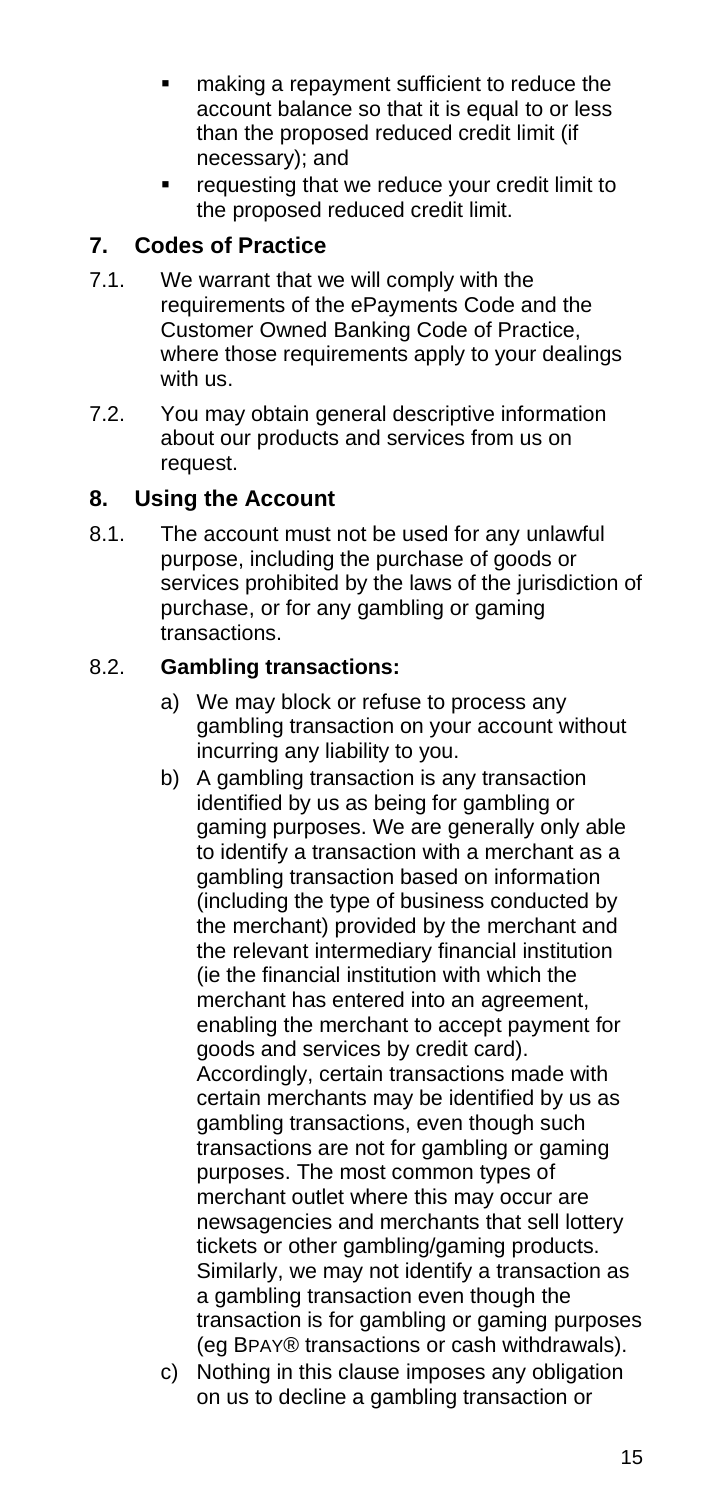limits your liability to us in respect of any gambling transactions processed to your account.

- 8.3. Some merchants and financial institutions may impose a lower maximum and/or a minimum amount on electronic transactions.
- <span id="page-16-0"></span>8.4. Cash advances from ATMs will only be available upon entry of the correct PIN in conjunction with the use of the card.
- 8.5. If we make balance transfers available, you may request a balance transfer in accordance with claus[e 12.](#page-20-0)
- <span id="page-16-1"></span>8.6. You agree that we can debit the account with all transactions authorised by a cardholder. Transactions can be authorised by:
	- a) using a card, alone or together with your PIN, at any electronic terminal;
	- b) presenting a card to a merchant and signing a voucher or other documentation acceptable to us authorising the transaction;
	- c) providing the card details to a merchant or to any other party to whom payment is to be made, either directly or via a third party, in a manner acceptable to us, for example, over the phone or on-line; or
	- d) using any other access product we make available for you to use with your account.
- 8.7. A transaction can be authorised for a particular amount or for particular goods or services. For example, if you hire a car, you may authorise a transaction for both the rental and any additional costs, such as the cost of any damage to the vehicle.
- 8.8. When a transaction is authorised by a cardholder:
	- a) the cardholder is confirming the validity of the amount of the transaction, that is, the transaction correctly represents the purchase price of the goods or services obtained, or the amount of the cash advance;
	- b) you agree that we are providing you with credit equal to the amount of the transaction on the date on which the transaction is made; and
	- c) you agree to pay (in Australian dollars) the amount of that transaction.
- 8.9. If you have been issued with a VISA PayWave card which is identifiable by the PayWave logo, you will be able to make faster purchases. Instead of swiping your card as you always have, you will just need to tap your card against the contactless reader.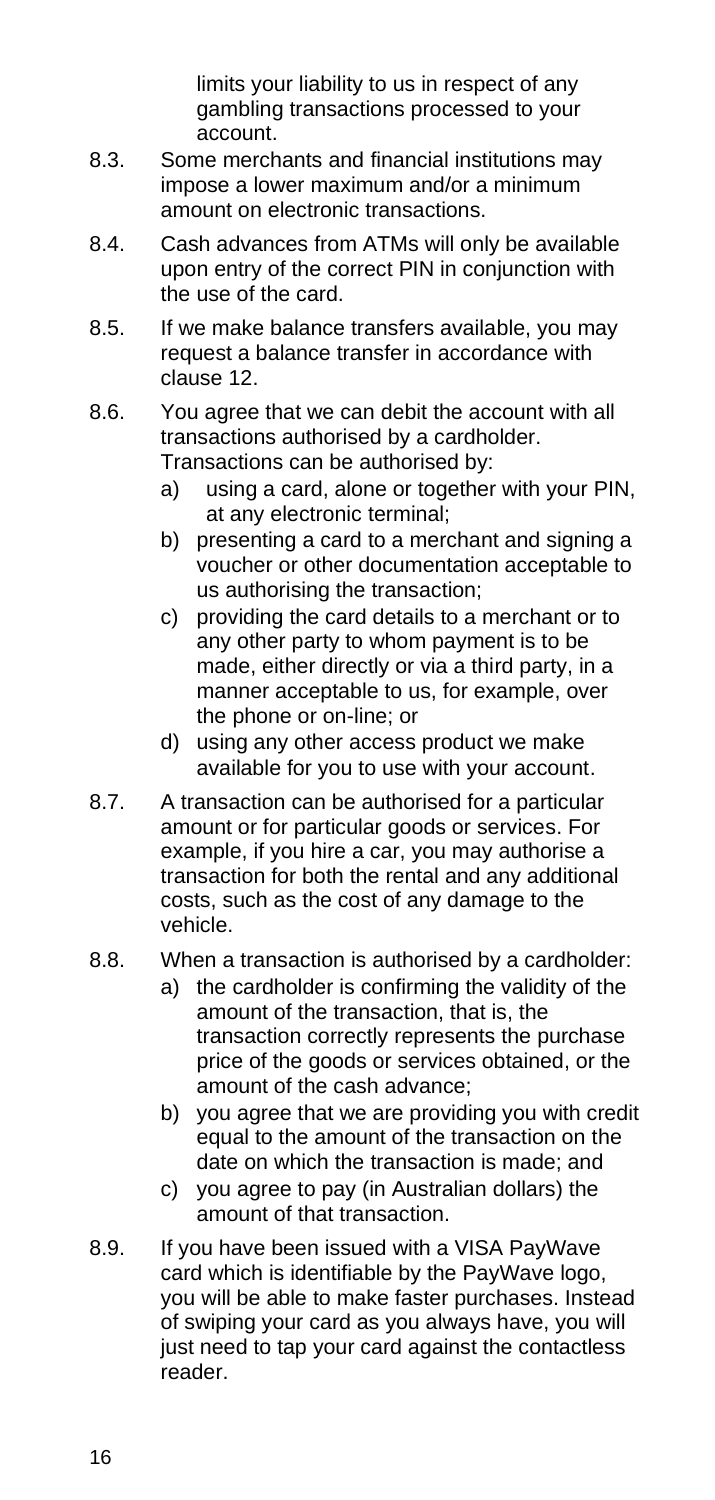- 8.10. Payments using the PayWave functionality can only be made at participating merchants. If your purchase is equal to or over AU\$100, you'll also need to sign or enter a PIN.
- 8.11. The VISA and our security systems continue to protect you from unauthorised transactions. The same conditions apply to your VISA PayWave transactions as your other VISA card transactions.
- 8.12. We may at our discretion set and vary limits (maximum and minimum) for cash withdrawals, access products, each transaction using an access product, cumulative transactions using an access product (including transactions for the account and any other accounts you have with us), and account balances.
- 8.13. Without limiting the above we may set dollar limits for:
	- a) cash withdrawals;
	- b) internet and telephone banking transfers and batch payments; and
	- c) BPAY.
- 8.14. The following standard transaction limits apply to our accounts and access products unless we have agreed or notified you otherwise:

|                                                                                                       |                                                                                                                               | Limit per day |  |
|-------------------------------------------------------------------------------------------------------|-------------------------------------------------------------------------------------------------------------------------------|---------------|--|
|                                                                                                       | All transactions using a card at ATMs,<br>Bank@Post, eftpos or any other<br>electronic terminal                               | \$1,500       |  |
|                                                                                                       | Daily Visa authorisation limit for Visa<br>Merchant purchases (exc. Visa<br>purchases with cashout)                           | \$10,000      |  |
| Daily Visa authorisation limit for Visa<br>\$1,200<br>payWave transactions                            |                                                                                                                               |               |  |
| <b>BPAY transactions</b><br>\$10,000                                                                  |                                                                                                                               |               |  |
| Transfers to another financial institution<br>\$5,000<br>using internet or mobile banking             |                                                                                                                               |               |  |
| Transfers between accounts with us<br>\$5,000<br>and where payment made using a<br>PayID              |                                                                                                                               |               |  |
| Transfers between accounts with us<br>\$5,000<br>where payment made using a BSB and<br>account number |                                                                                                                               |               |  |
|                                                                                                       | Prior arrangements may be made, at our<br>discretion, to increase the above limits either at a<br>branch or by contacting us. |               |  |
| 8.15.                                                                                                 | On some occasions, the daily limits may need to                                                                               |               |  |

- 8.15. On some occasions, the daily limits may need to be reduced (eg if there is a technical fault).
- 8.16. You acknowledge that third party organisations, including merchants, may impose additional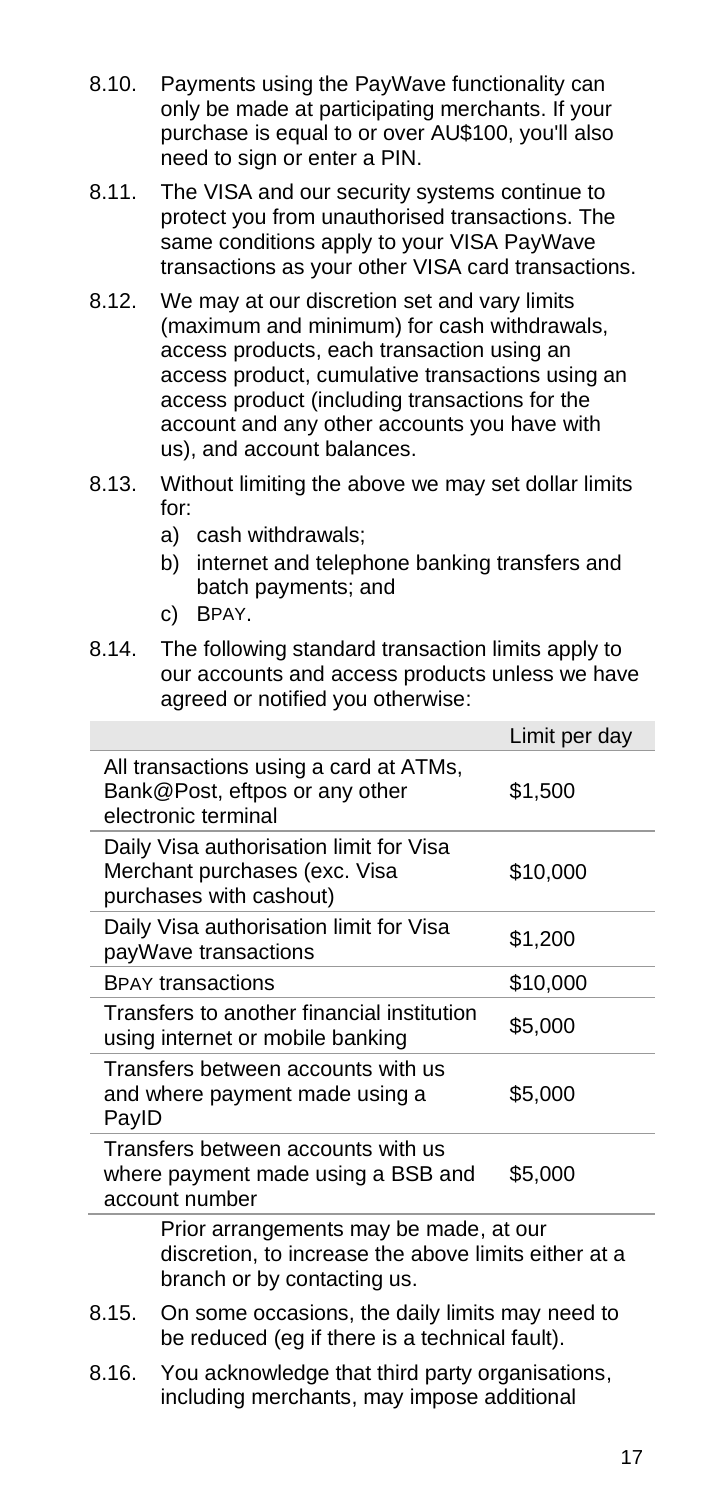restrictions on the amount of funds that may be withdrawn, paid or transferred.

#### **9. Authorisation by us**

- 9.1. We may choose at any time not to authorise a transaction, where this is required for security or credit risk purposes. We will not be liable to you or anyone else for any loss or damage resulting from our refusal to do so.
- 9.2. Once we authorise a transaction we will reduce the available credit amount. If the transaction is not completed, the available credit amount may not be reinstated until the merchant who requested the authorisation has withdrawn the request (which may take 5 business days or more).

#### **10. Standing Authorities**

- 10.1. You can, at any time, authorise another person (a third party), pursuant to a periodic authority, to debit the account.
- 10.2. To cancel such an authority, you should notify the third party according to any arrangements between you and the third party. You may also notify us.
- 10.3. In some circumstances, if the account number changes, the account is closed, a card is lost, stolen, or cancelled, and you fail to provide alternative payment details (for example, your new account number) to the third party, we may stop processing the debit transactions, after giving notice to the third party, and this may cause the third party to stop providing you the goods and services.

#### **11. Credit Card Acceptance**

- 11.1. Financial institutions and merchants displaying the VISA symbol will normally honour your card. However, credit card promotional material displayed on any premises cannot be taken as a warranty by the financial institution, merchant or any person carrying on business there that all goods and services available at those premises may be purchased with a credit card.
- 11.2. The price the merchant charges for goods and services purchased using the card may vary from the price a merchant charges for the same goods and services purchased with cash.
- 11.3. Unless required to do so by law (for example, by the consumer guarantees that services will be rendered with due care and skill and will be fit for their purpose), we do not accept any liability for: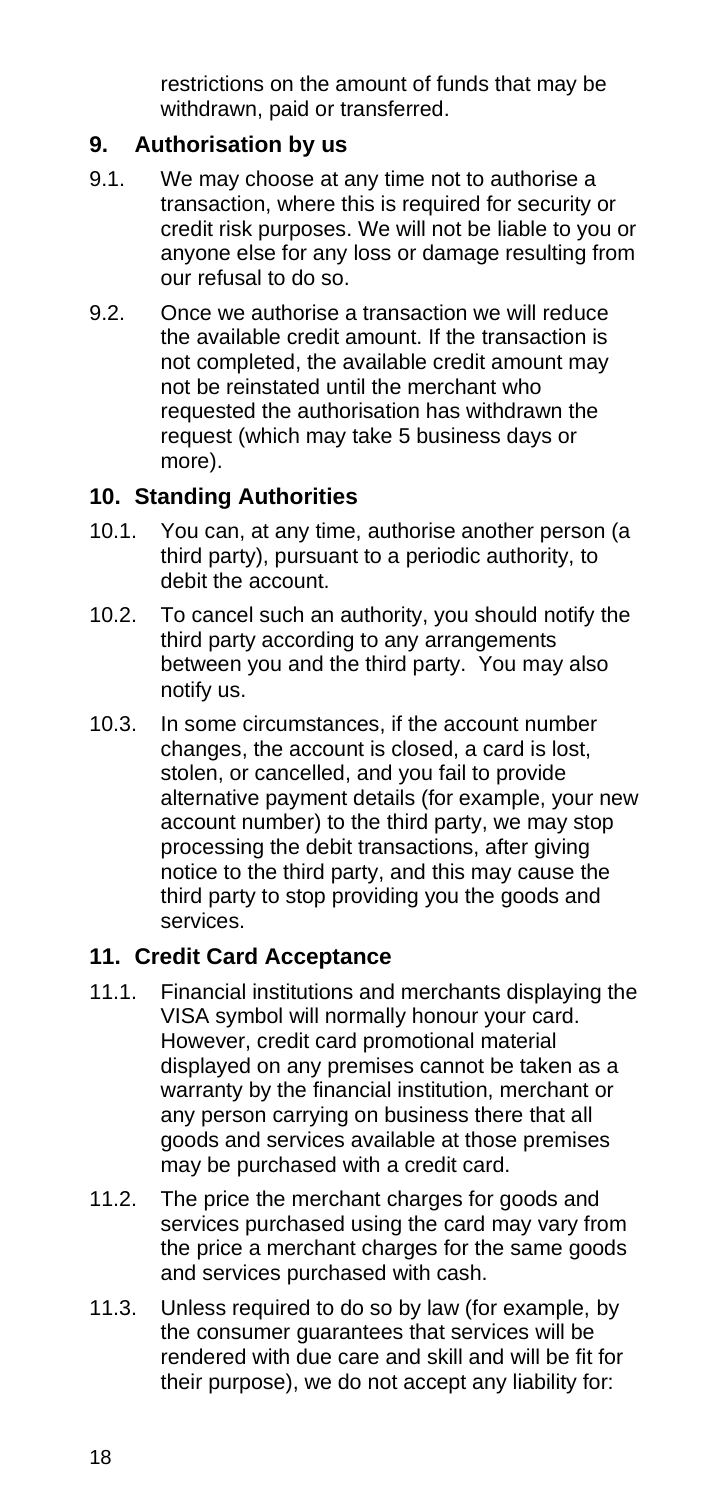- <span id="page-19-0"></span>a) any financial institution or merchant displaying a VISA symbol who refuses to accept or honour a card, does not allow cash advances or imposes limits or conditions on use of a card; or
- b) goods and services purchased with a card. However, you are generally entitled to reverse or charge back a transaction where the transaction has been effected using the card or by providing the card details to acquire goods or services and you have a dispute with the merchant (for instance, the merchant has not provided you with the goods and/or services you paid for and you have tried to get a refund and were unsuccessful). Chargebacks are governed by the operating rules applicable to the VISA credit card scheme.
- <span id="page-19-1"></span>11.4. Please contact us for more information about your chargeback rights.
- 11.5. Any complaints about goods and services purchased with a card must be resolved directly with the merchant concerned.

#### **12. Balance Transfers**

- 12.1. We will process the balance transfers in the order that you request them and we will not be responsible for any delay or charges in connection with processing a request for a balance transfer. You should continue to make payments to your existing credit card accounts as any remaining balances will be your responsibility.
- 12.2. Unless we indicate otherwise, a minimum balance transfer amount of \$500 applies.
- <span id="page-19-2"></span>12.3. Unless we indicate otherwise, we will allow balance transfers up to your available credit limit.
- 12.4. We can process additional balance transfers provided the minimum for each is \$500 and the total of all outstanding balance transfers does not exceed your available credit limit.
- 12.5. Additional cardholders cannot apply for a balance transfer.
- 12.6. Upon expiry of the specified period for which the agreed annual percentage rate applies to a balance transfer, unless we indicate otherwise, the outstanding balance of the balance transfer (including any related interest) will attract interest at the prevailing annual percentage rate for purchases.
- 12.7. You may request us to transfer to the account the outstanding balance of a credit or charge account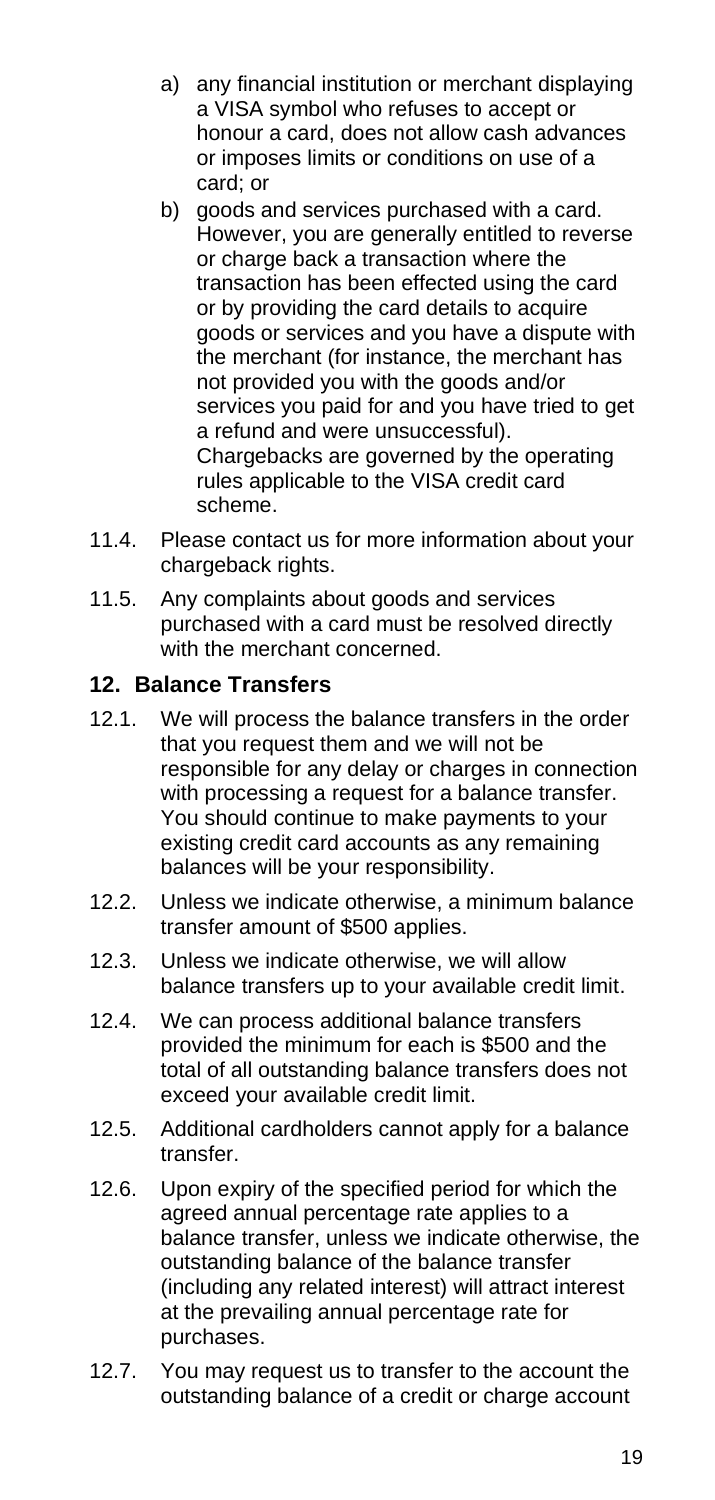held by a cardholder or any other person with another credit provider, provided that the account is not delinquent. We may refuse a request for a balance transfer at our absolute discretion.

#### **13. Interest Rates**

The annual percentage rate or rates that apply to the account are stated in the Schedule. Different Annual Percentage Rates may apply to different parts of the account balance, depending upon the types of transactions they represent. A "daily percentage rate" is calculated by dividing the applicable annual percentage rate by 365. If a change is made to an annual percentage rate, you will be notified in accordance with clause [26.](#page-28-2)

#### **14. Interest**

14.1. You agree to pay us interest in accordance with this clause [14](#page-21-1) and you authorise us to debit it to the account.

#### <span id="page-20-0"></span>14.2. **Interest-Free Purchases:**

If the Schedule refers to a potential interest-free period in relation to purchases, for any day on which your account is interest-free eligible at the end of the day, we will not charge interest on that part of the unpaid daily balance of the account that relates to purchases. Whether your account is interest-free eligible is determined as follows:

- a) When we first make the account available to you the account is interest-free eligible.
- b) The account will cease to be interest-free eligible if and when you fail to pay the closing balance stated on a statement of account in full by the due date for the statement of account.
- c) If the account ceases to be interest-free eligible, it will become interest-free eligible again (from the end of the day on which the payment is made) if and when you pay the amount that is the closing balance of the account on the last day of the latest completed statement period (even if you have not yet received your statement of account for that statement period) excluding the outstanding amount of any balance transfer that has not yet reached the expiry of its specified period for which an agreed annual percentage rate applies.

#### 14.3. **Cash Advances:**

There is no potential interest free period for cash advances. Cash advances incur interest in accordance with claus[e 14.4f](#page-22-1)rom the date the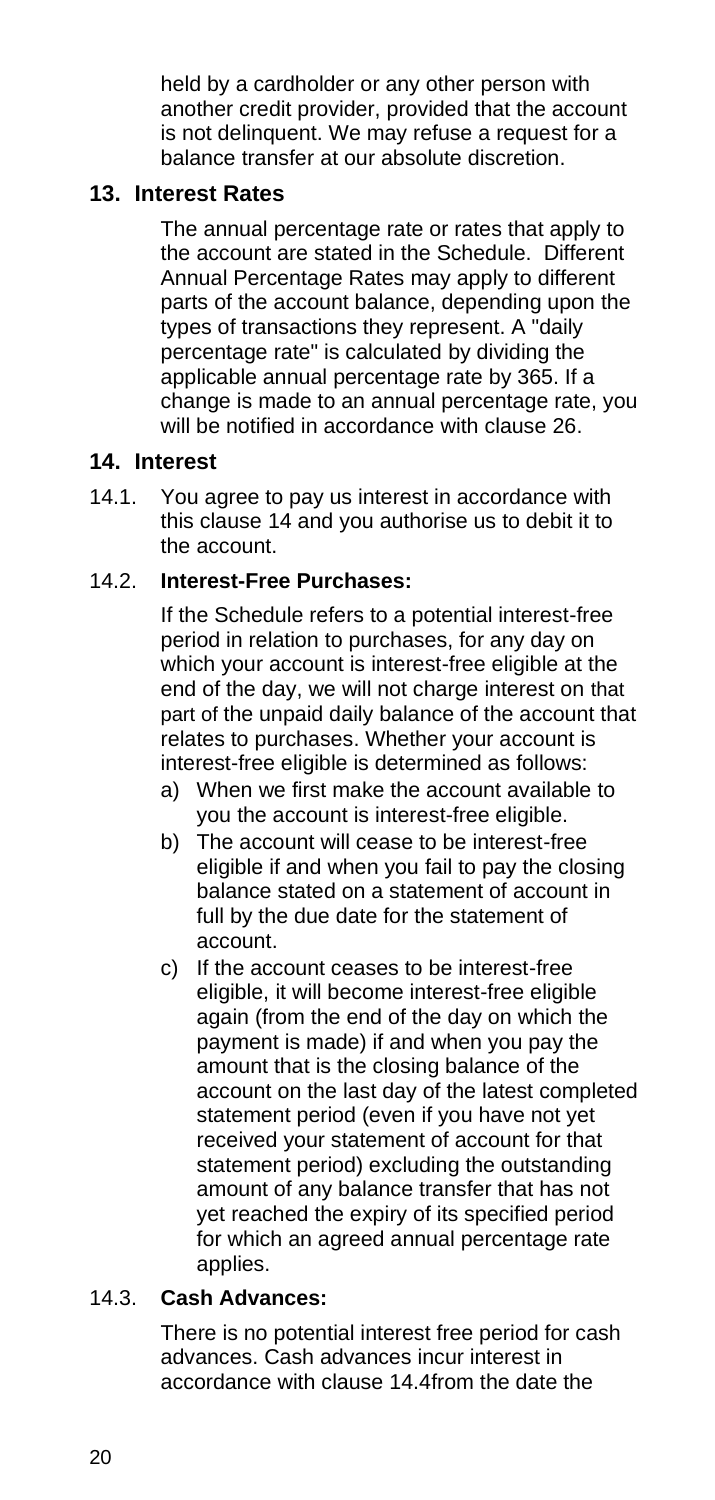transaction is posted to your account until the date the transaction is paid in full.

#### <span id="page-21-0"></span>14.4. **Calculation of Interest:**

Subject to clause [14.2,](#page-21-2) we will calculate interest daily by applying each daily percentage rate to that part of the unpaid daily balance of the account to which it applies, and then adding the amounts so calculated. We will debit the interest so calculated to the account monthly on the last day of each statement period. We may also debit interest on the day the account is closed.

#### <span id="page-21-1"></span>14.5. **Default Interest:**

If a Default Rate of Interest is stated in the Schedule, you must pay us default interest in addition to interest if you do not make a repayment when it is due. We will calculate default interest daily by multiplying the overdue amount by the daily default percentage rate. The daily default percentage rate is the Default Rate of Interest divided by 365.

#### <span id="page-21-2"></span>14.6. **Interest on Deposits:**

We will not pay you interest on any positive (credit) balance on the account.

#### **15. Fees and Charges**

- 15.1. You must pay us the fees and charges in the amounts and at the times set out in the Schedule, as required by the contract or as notified under claus[e 26.](#page-28-2) We may debit them to the account and they will appear in your statement of account.
- 15.2. You must pay us an amount equal to any government tax, duty or charge imposed by law in any country in respect of the card, the account or contract, the use of a card or any transaction in relation to the account.
- 15.3. You must pay the "Annual Card Fee" referred to in the Schedule (as varied from time to time). The Annual Card Fee will be debited to the account at the end of the month in which the account is activated and then annually thereafter until the account is closed and is paid in full (except where the Schedule otherwise provides). No refund of the fee, or any part of it, is payable when the account is closed.
- 15.4. Any fee or charge in foreign currency will be converted into Australian dollars in accordance with clause [16.1.](#page-23-2)
- 15.5. All fees and charges debited to the account will be payable by you in accordance with clause [18.](#page-24-0)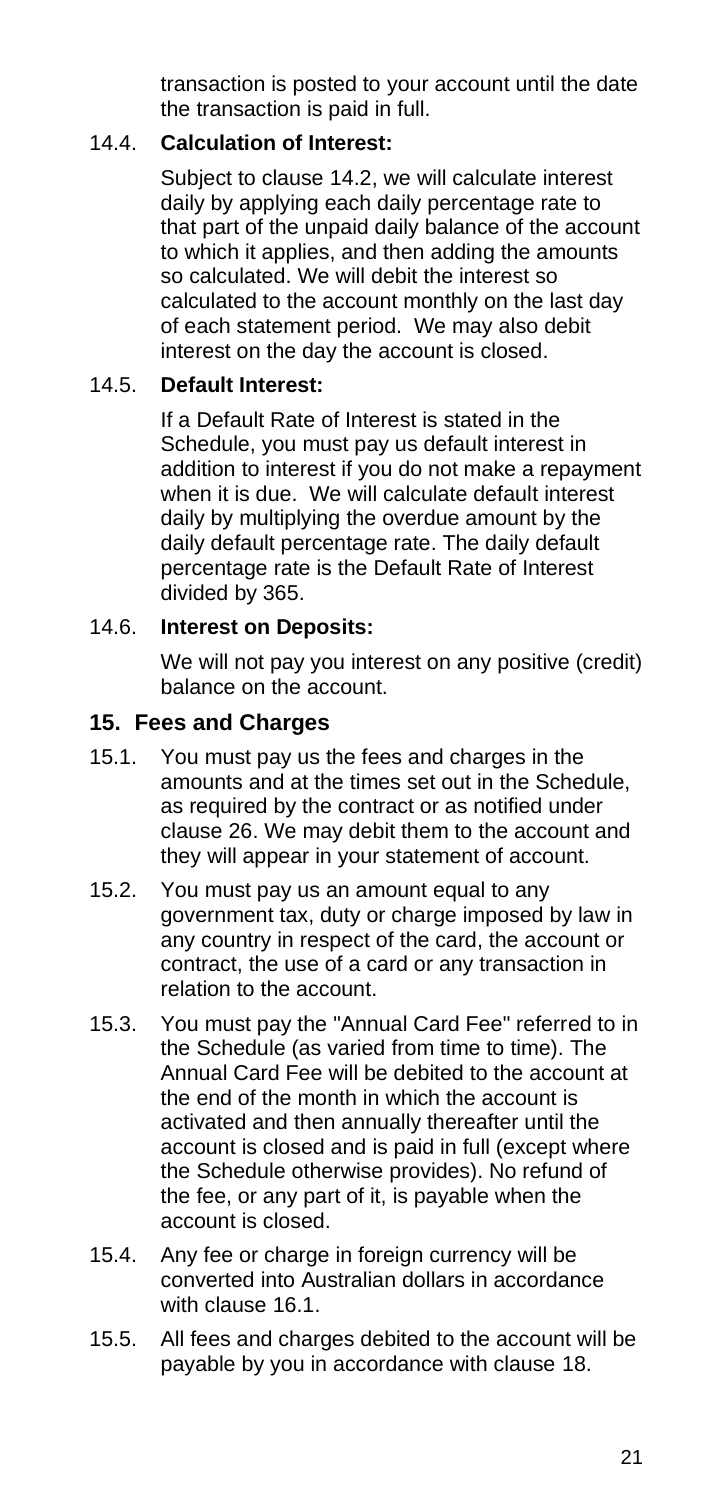#### **16. Using the Card for International Transactions**

- <span id="page-22-1"></span>16.1. The card can be used to make a purchase or obtain a cash advance (either in a foreign currency or Australian dollars) while overseas, or in Australia when the Merchant is overseas, or the Financial Institution or entity processing the transaction is located overseas.
- 16.2. All transactions processed overseas on the card will be converted into Australian dollars by VISA Worldwide, and calculated at a wholesale market rate selected by VISA from within a range of wholesale rates or the government-mandated rate that is in effect one day prior to the Central Processing Date (that is, the date on which VISA processes the transaction).
- 16.3. All transactions processed overseas on a VISA card are subject to an International Transaction Fee. This fee will be collected by Cuscal, with 1.0% payable to us, 1.0% retained by Cuscal and 1.0% paid to Visa International. The amount of this fee is subject to change from time to time and we will advise you in advance of any such change in accordance with claus[e 26.](#page-28-2)
- <span id="page-22-0"></span>16.4. Some overseas merchants and automatic teller machines charge a surcharge for making an electronic transaction. Once you have confirmed the transaction you will not be able to dispute the surcharge. The surcharge may appear on your statement as part of the purchase price.
- 16.5. Some overseas merchants and electronic terminals allow the cardholder the option to convert the value of the transaction into Australian dollars at the point of sale, also known as Dynamic Currency Conversion. Once you have confirmed the transaction you will not be able to dispute the exchange rate applied.
- 16.6. Before travelling overseas, you or an additional cardholder should consult us to obtain VISA Card Hotline telephone numbers for the country of destination/s.
- 16.7. A cardholder must comply with all applicable exchange control and tax laws governing the use of the card and you indemnify us against liability, loss, fees, charges or costs arising as a consequence of a failure to comply with them.

#### **17. Statements**

17.1. Account statements provide a record of all transactions made on your account for the statement period. You may elect to receive account statements either electronically as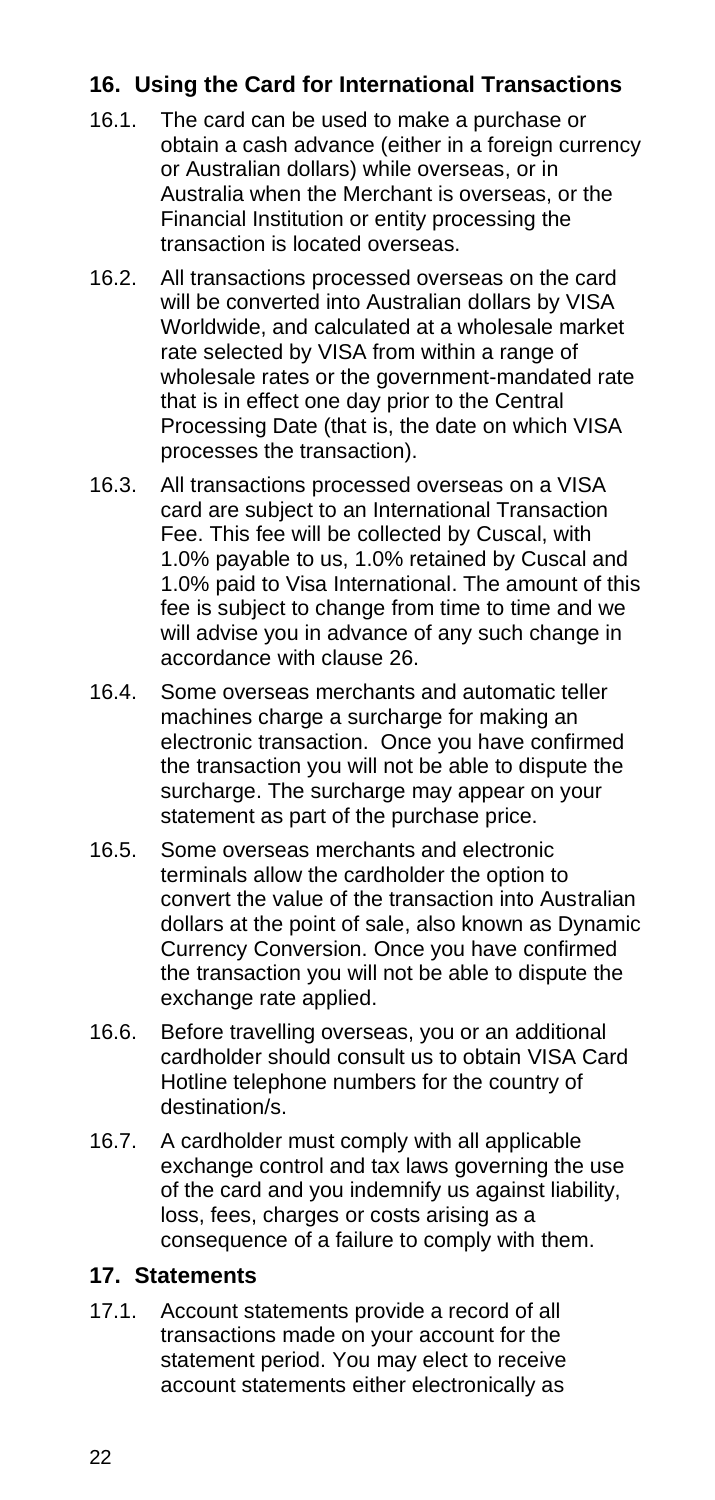eStatements or as paper statements through the post.

- <span id="page-23-2"></span><span id="page-23-0"></span>17.2. We will provide you with an account statement each month.
- 17.3. Each debit and credit to the account takes effect on the date we assign to it which may not be the date on which it is processed, and we may adjust any debit or credit at any time to reflect your and our obligations and the terms of this contract.
- 17.4. You should check each statement of account and tell us in a timely manner if there are any errors, discrepancies or unauthorised transactions on your account.
- 17.5. If we give you an account statement as an eStatement, we will make it available for you to access in internet banking instead of sending you paper statements at your postal address.
- 17.6. The eStatement, along with other information and notices that would normally accompany a paper statement, will be provided in a PDF format and can be viewed, saved and printed from internet banking. We will send you an email when your eStatement is available to view.
- 17.7. To receive eStatements you must:
	- be registered for internet banking;
	- be registered for either secure SMS or Security Token second tier security;
	- have provided a preferred email address and agree to inform us if that email address changes; and
	- have a current PDF viewer to view eStatements.
- 17.8. Historical eStatements will be retained for seven years from the statement date.

#### **18. Payments**

- 18.1. You must pay us the balance of the account, and all other amounts payable by you under this contract, on demand by us. Until we make such a demand, you must pay us immediately upon receipt of a statement of account:
	- a) the amount (if any) by which the closing balance exceeds the credit limit; and
	- b) the amount (if any) of any minimum monthly payment which remains unpaid from a previous statement of account (shown as "overdue amount" in the statement of account).
- <span id="page-23-1"></span>18.2. Until a demand is made by us under clause [18.1,](#page-24-2) you must also pay us, by the due date stated in the statement, the minimum monthly payment (if any) for the month in respect of which the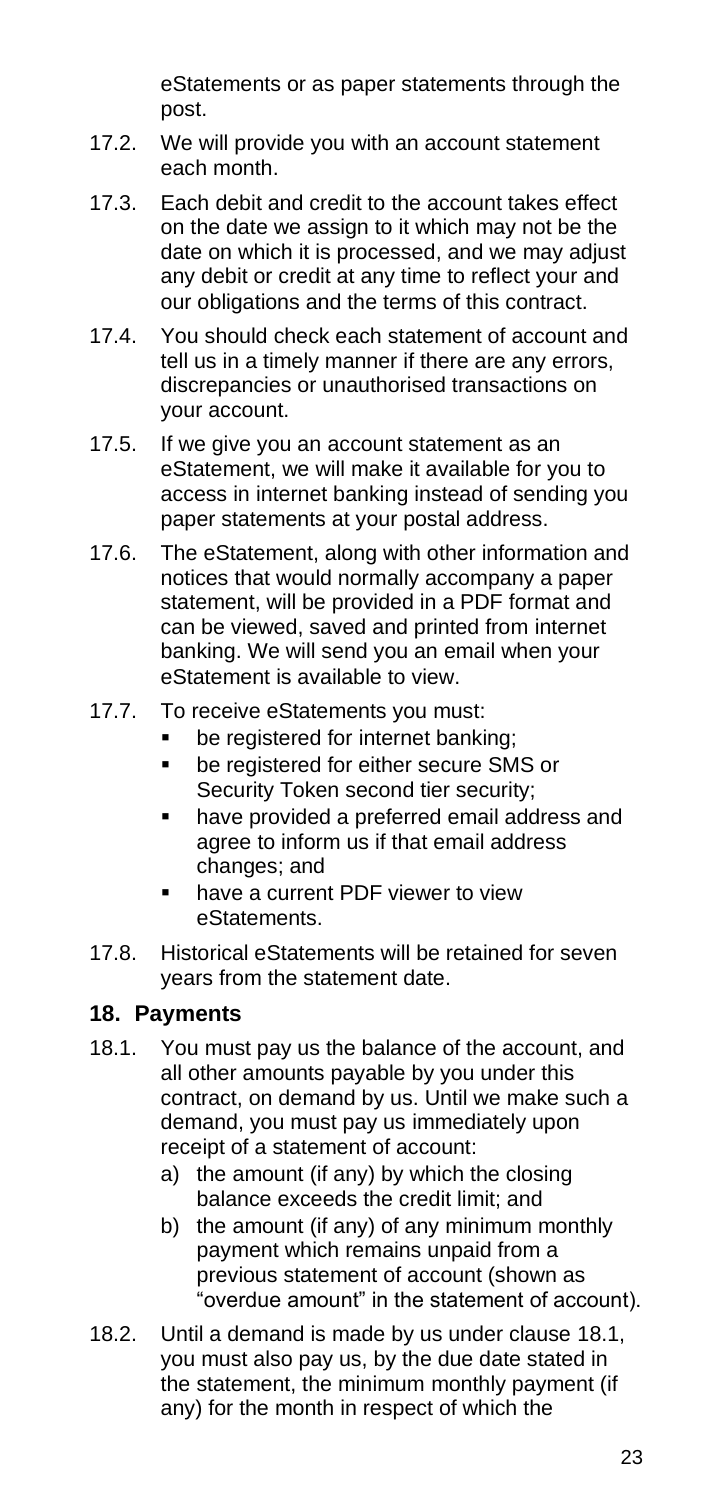statement of account is issued, calculated as described in the Schedule.

- 18.3. Each statement of account will include all amounts payable under clause [18.1a](#page-24-2)nd [18.2in](#page-24-1) the "Minimum Payment" amount on the statement.
- 18.4. You may pay us as much as you wish towards the closing balance of the statement of account in addition to the amounts referred to in clauses [18.1a](#page-24-2)nd [18.2.](#page-24-1)
- 18.5. A payment of the account can only be made in Australia and in Australian dollars.
- 18.6. If you will be overseas when a payment is due, it will be necessary to arrange for payments to be made to the account in Australia in your absence.
- 18.7. For the purpose of this clause [18,](#page-24-0) a reversal or refund of charges to the account is not a payment to the account.
- 18.8. A payment will not be treated as made until the date we credit the payment to the account in the ordinary course of business. If paying by mail you should allow adequate time for the payment to reach us before the due date. (The proceeds of any payment made by cheque or other instrument or through the Bank@Post system will not be available to increase the available credit amount until honoured.)
- 18.9. Payments required under the contract must be received by 5pm Central Standard Time or Central Daylight Saving Time (as the case may be) on the due date. If the due date is not a business day, the payment must be made by 5pm on the last business day immediately before the due date.
- <span id="page-24-0"></span>18.10. If your cheque or other payment instrument is not honoured in full when first presented or if a payment through the Bank@Post system is not honoured in full, the payment will not constitute a valid payment and you will be charged the payment dishonour fee referred to in the Schedule.

#### <span id="page-24-2"></span>**19. Application of Payments**

We will apply payments we receive on your account first to amounts owing which attract the highest annual percentage rate and then to the next highest interest rate and so on.

#### **20. AutoPay Facility**

<span id="page-24-1"></span>20.1. You can nominate the AutoPay to be a fixed amount, the minimum monthly repayment or the full outstanding balance of your credit card. This will be paid on the due date.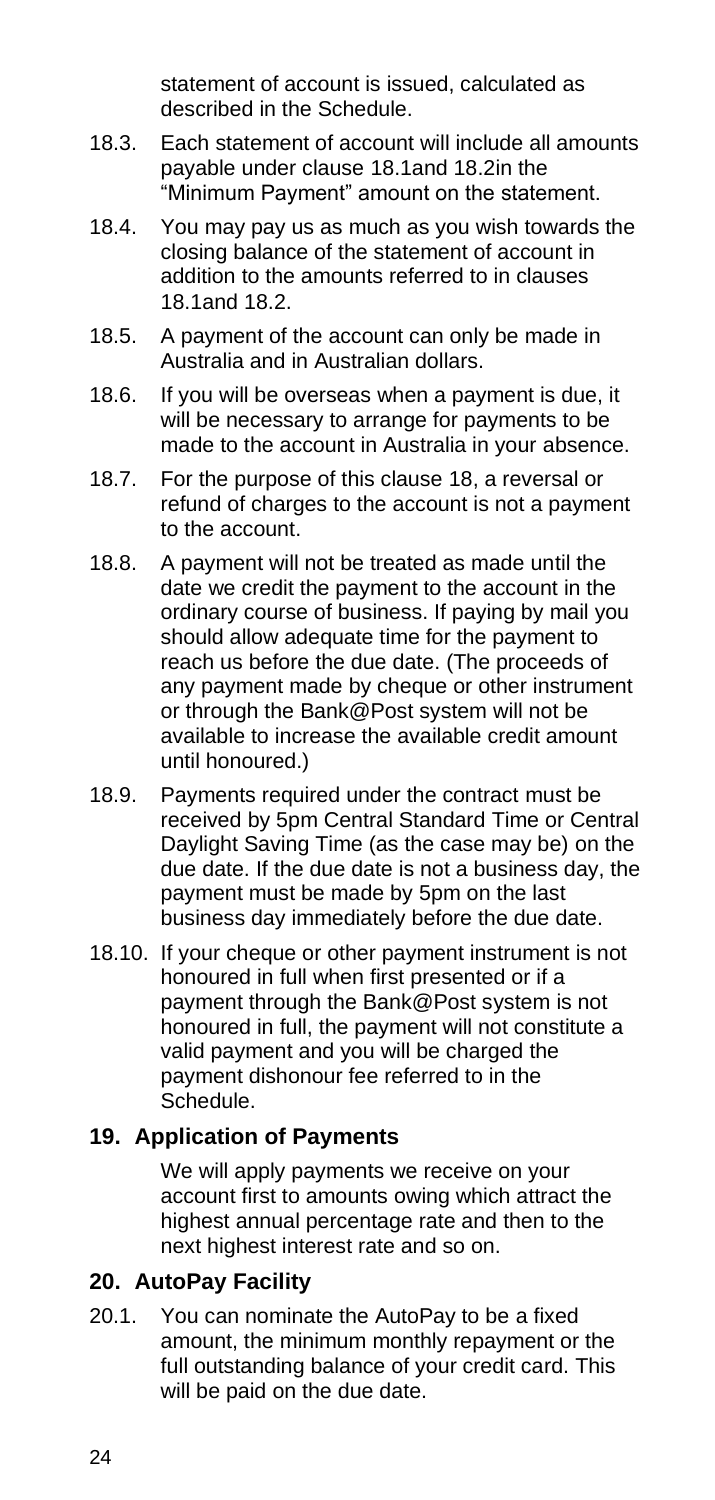- 20.2. Maintaining the repayments on your credit card remains your responsibility. This includes ensuring there are sufficient funds available in your transaction or savings account to satisfy the amount you choose to AutoPay. You may contact us to make any repayment alterations as needed.
- 20.3. Fees, Charges, Terms and Conditions may apply to the account from which the AutoPay is taken. These are in addition to the Terms and Conditions detailed in this document.

#### **21. Default**

- 21.1. You will be in default under this contract if you:
	- a) fail to pay us any payment due under this contract when it is due;
	- b) exceed the credit limit;
	- c) fail to comply with your obligations under clauses [4,](#page-10-0) [5,](#page-14-0) [6,](#page-15-0) [8,](#page-16-1) [14,](#page-21-1) [15](#page-22-0) or [18](#page-24-0) of these Terms and Conditions; or
	- d) give us incorrect or misleading information in connection with this contract.
- 21.2. If you default we may (subject to clause [21.3\)](#page-26-1):
	- a) cancel all cards;
	- b) require you to pay us on demand the outstanding balance of the account (including amounts which you become liable to pay under the contract and which are yet to be debited to the account);
	- c) exercise any other rights that the law gives us; and
	- d) require you to pay us on demand reasonable enforcement expenses we reasonably incur. Enforcement expenses include expenses we incur in enforcing our rights, attempting to enforce our rights, performing any of your obligations which you have failed to perform, protecting our rights, waiving our rights, considering the enforcement of our rights and sending you demand letters or default notices. They also include any expense we have to pay on the dishonour of a cheque or any other payment instrument given to us for a payment in relation to this contract.
- <span id="page-25-1"></span><span id="page-25-0"></span>21.3. Our right to take enforcement action against you under clause [21.2m](#page-26-2)ay be subject to a requirement of the National Credit Code that we first give a notice allowing you at least 30 days from the date of the notice to remedy the default. If so, you will be deemed to have failed to remedy the default specified in the notice if, at the end of the time allowed by that notice, you have remedied that default but have committed another of the same type. If you do not comply with the notice, if we are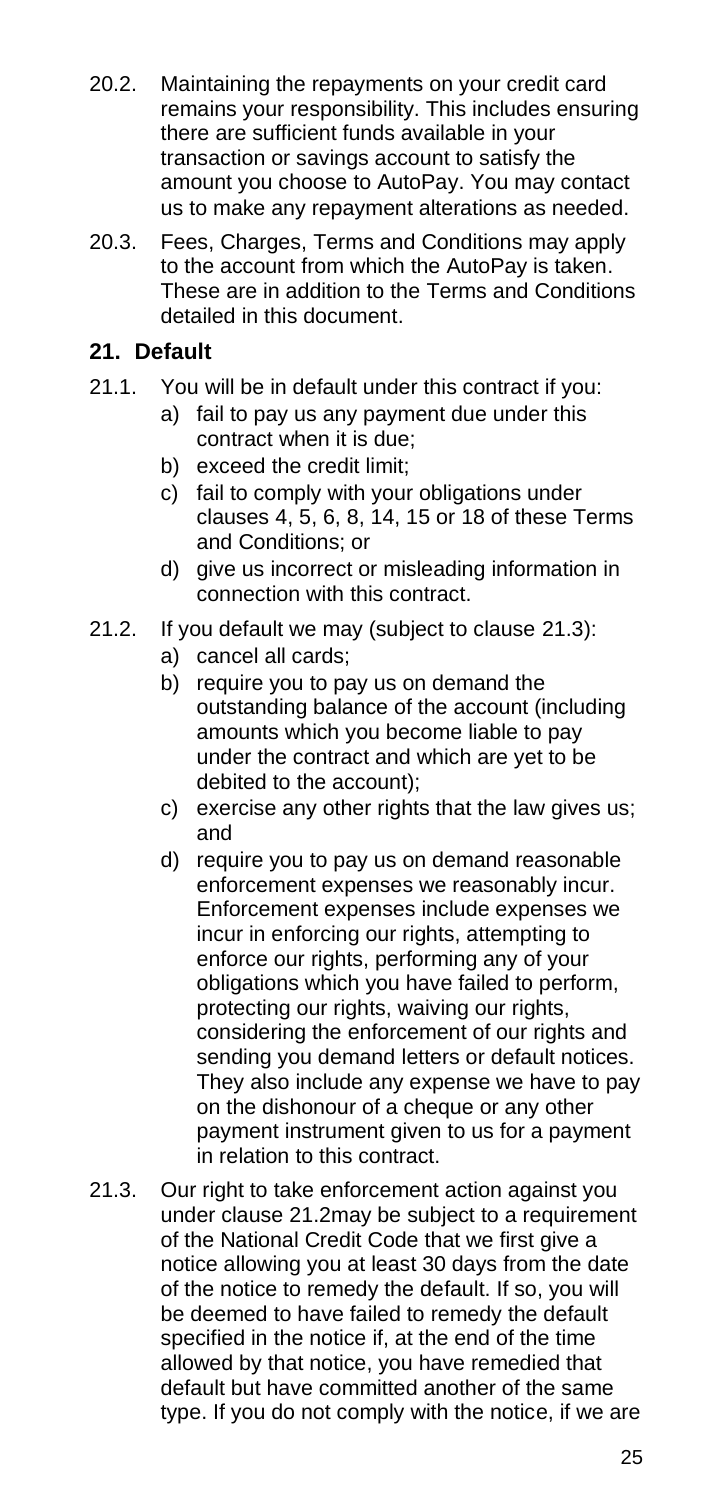not required to give you a notice, or if the notice need not require you to remedy the default, we can take action against you under clause [21.2.](#page-26-2)

21.4. If an obligation to pay us an amount under the contract becomes merged in a court order or judgment, you must pay us interest on that amount daily until paid at the highest rate of interest applying to our VISA Credit Cards at that time.

#### **22. Closure of the Account and Cancellation of Cards by Us**

- <span id="page-26-0"></span>22.1. We reserve the right to close the account at any time.
- 22.2. We may close the account without prior notice if:
	- a) we believe that use of a card or the account may cause loss to you or to us or where required for security or credit risk purposes;
	- b) the account is inactive; or
	- c) the credit limit has been exceeded. (Note that we may elect not to close the account for this reason but the fact that we have elected not to do so on one or more previous occasions does not stop us from closing it whenever the credit limit has been exceeded.)
- <span id="page-26-2"></span>22.3. Unless you are in default or we have previously given you notice to that effect, we will give you written notice as soon as possible after we close your account.
- 22.4. If the account is closed, all cards issued in relation to the account will be cancelled.
- 22.5. We will not cancel any individual card without good reason but we may cancel a card at any time without prior notice if we believe that use of the card may cause loss to you or us or where required for security or credit risk purposes. If we do so, we will give you written notice as soon as possible afterwards.

#### **23. Closure of the Account and Cancellation of the Card by You**

- <span id="page-26-1"></span>23.1. You may terminate the contract at any time by:
	- a) repaying the account balance, any debit transaction that does not yet form part of the account balance, and any interest that has accrued but not yet been charged to the account; and
	- b) requesting that we close the account.
- 23.2. If you request that we close the account and you are required to make a payment in order to do so to satisfy the requirements under clause 23.1(a), we will tell you the amount that you are required to pay.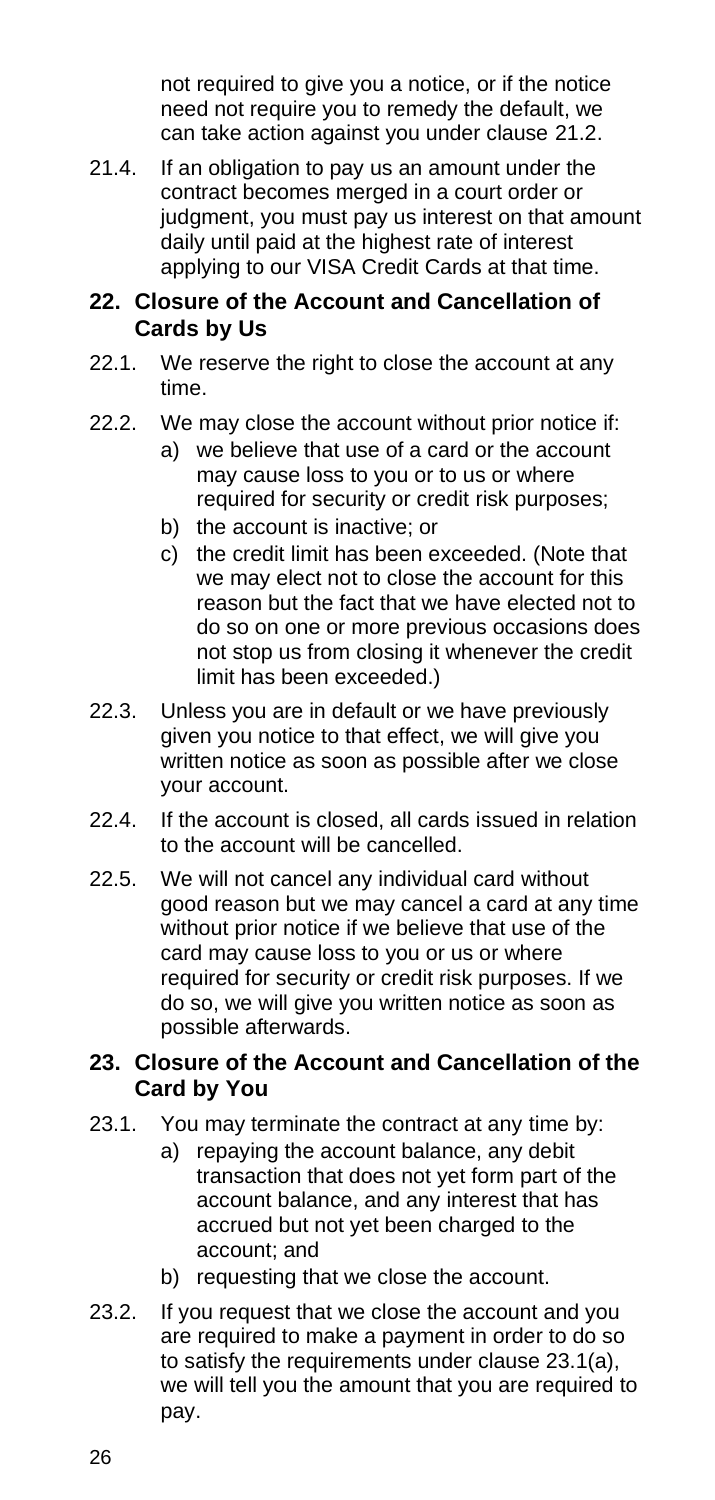- 23.3. If the account is closed, all credit cards issued in relation to the account will be cancelled.
- 23.4. In accordance with clause [5.5,](#page-15-2) you may request us to cancel the card of an additional cardholder.

#### **24. When the Account is Closed or a Card is Cancelled**

- <span id="page-27-0"></span>24.1. When we cancel a card, including when you request it:
	- a) we will confirm the cancellation;
	- b) the card must not be used; and
	- c) the card must be returned to us (cut diagonally in half) or you must satisfy us that it has been destroyed (which includes destroying the card chip and rendering the card number and expiry date undiscernible.
- 24.2. If the account is closed, including when you terminate the contract:
	- a) all cards must not be used;
	- b) all cards must be returned to us (cut diagonally in half) or you must satisfy us that they have been destroyed;
	- c) you must pay the minimum monthly payment each month if an outstanding balance remains, or the outstanding balance if we demand it;
	- d) your obligations under the contract will continue until you pay us the total amount you owe us (including amounts which you become liable to pay under the contract and which are not yet debited to the account); and
	- e) you should cancel all periodic debit authorities which apply to the account.
- 24.3. If the account has a positive (credit) balance when it is closed, we will send you a cheque for that balance (unless those funds have been remitted as unclaimed money in accordance with the law) or deposit the funds into any of your accounts with us.

#### <span id="page-27-1"></span>**25. Change of Address**

You must tell us promptly if you change your address.

#### **26. Changes to The Terms of the Contract**

- 26.1. We may change any of the terms of the contract (including, without limitation, the transaction limits and fees and charges applicable to your card or account or an access product) at any time without your consent by giving notice of the change to you at or before the time the change takes effect.
- 26.2. When your card or account or an access product is used to access credit we make available to you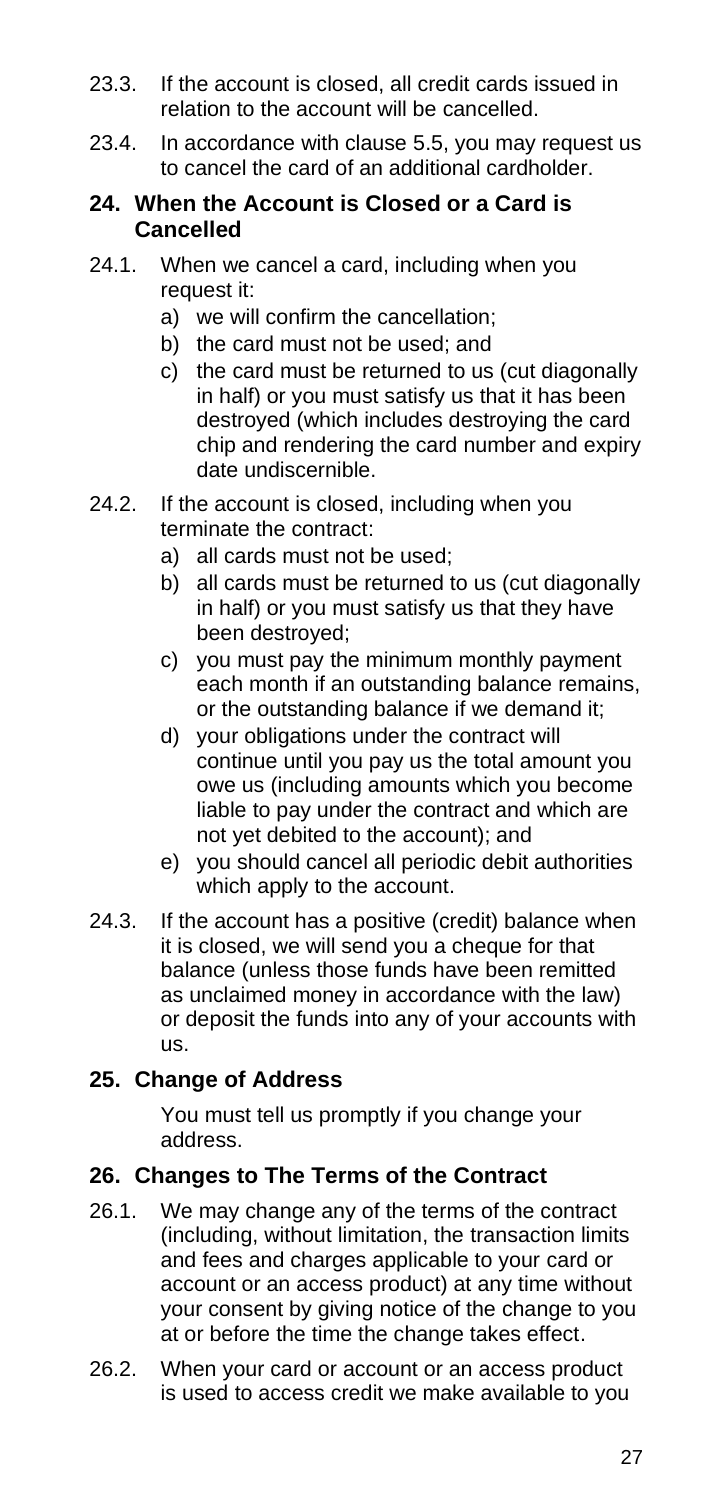under the contract after we notify you of any such change, you are deemed to have accepted that change and your use of any card, the account or an access product will be subject to those changes.

- <span id="page-28-0"></span>26.3. We will give you notice of any change in accordance with any requirement of the National Credit Code or any other code or law which may apply. For example, we will give:
	- a) notice of an increase in an annual percentage rate by writing to you or by newspaper advertisement no later than the day on which the increase is to take effect;
	- b) at least 20 days written notice if we:
		- (i) increase charges relating solely to the use of the card, PIN or card details or the issue of any replacement card, PIN or card details;
		- (ii) increase your liability for losses for electronic transactions;
		- (iii) impose, remove or adjust a daily or other periodic transaction limit applying to the use of the card, PIN, card details, the account or electronic equipment;
		- (iv) change the amount, frequency or time for payment of a credit fee or charge or the minimum monthly payment;
		- (v) make any other change to the contract which increases your obligations or reduces the time for any payment;
		- (vi) change the manner in which interest is calculated or the frequency with which it is debited; or
		- (vii) impose a new fee or charge.
- 26.4. To the extent permitted by law, we are not required to give you advance notice of:
	- a) a reduction or cancellation of daily card limits for electronic transactions which are cash withdrawals, purchases or transfers using electronic and telephone banking; or

<span id="page-28-1"></span>b) other changes to the Terms and Conditions; where these changes are required to immediately restore or maintain the security of a system or individual accounts.

<span id="page-28-2"></span>26.5. We will supply information on current interest rates and fees and charges on request.

#### **27. Notices and Electronic Communications**

We may give you information and notices in relation to the contract and any related card, account and access products in any way allowed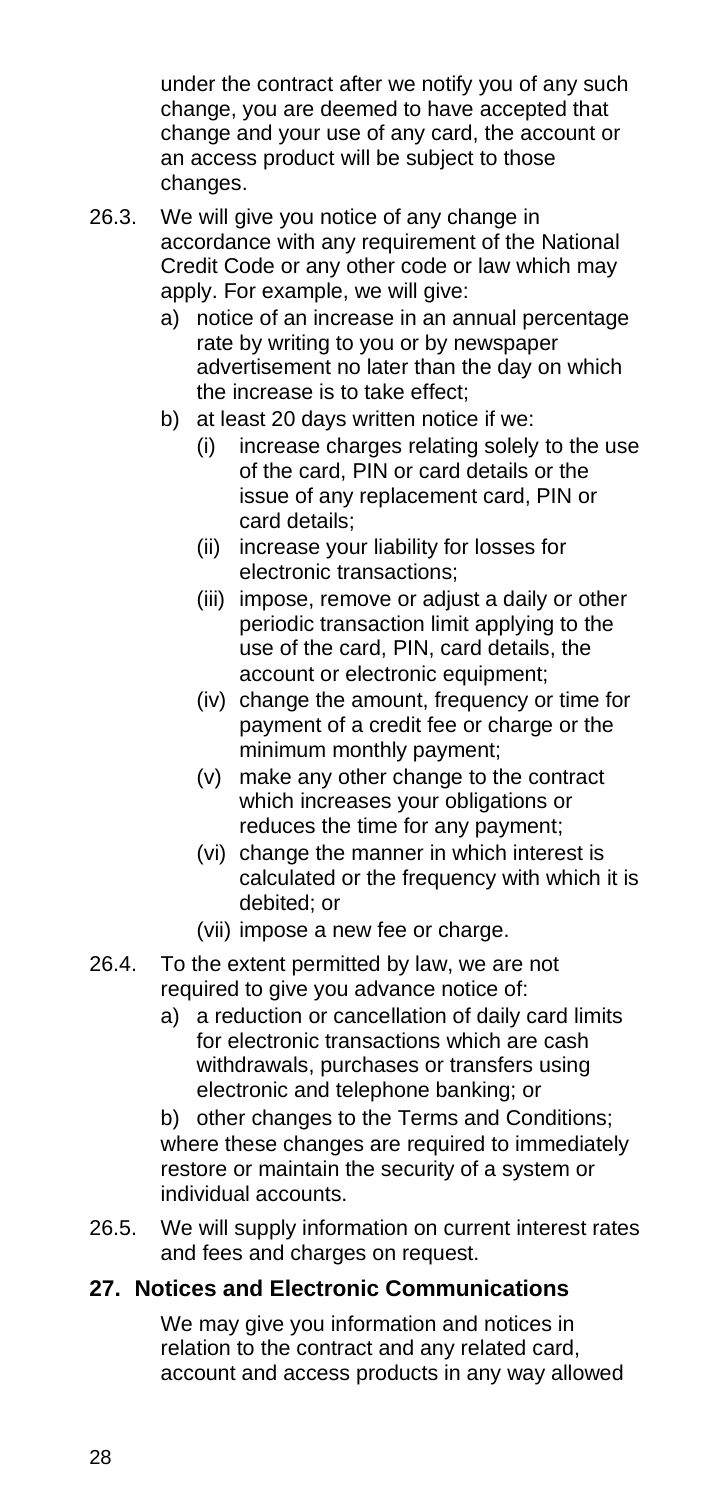by law and, where it applies, the ePayments Code. This may include by:

- post, to your last known residential or postal address;
- **·** if you are registered for internet banking. notification or message sent to you within internet banking;
- if you have downloaded our mobile banking app, notification or message sent to you within the app;
- publishing on our website and notifying you that the information or notice is available and how you can access it;
- email;
- SMS: or
- where we consider it appropriate, media advertisement.

#### **28. Card Renewal**

We may automatically issue you and any additional cardholder with a replacement card whenever the current card expires at our discretion. The use of any replacement card is subject to this contract.

#### **29. No Waiver**

Our rights under this contract are unaffected by any delay in exercising them, by us giving you any time or other indulgence, or by the acceptance of monies from you after you default.

#### **30. Assignment**

We may assign or otherwise deal with our rights under the contract without your consent and in any way we consider appropriate and you authorise us to disclose any information about the account to any person in connection with the assignment.

#### **31. Evidence**

- 31.1. You agree that a sales voucher or other record of a transaction provided by a merchant or ATM is admissible evidence of the transaction and of the amount shown, even if it is not signed by a cardholder, and that, unless you show satisfactory evidence to the contrary, it is conclusive evidence.
- <span id="page-29-0"></span>31.2. You also agree that a statement given by us stating the amount of the outstanding balance of the account, or any other amount recorded on the account, is admissible evidence that the amount is in fact owing at the date of the statement and that, unless you show satisfactory evidence to the contrary, it is conclusive evidence.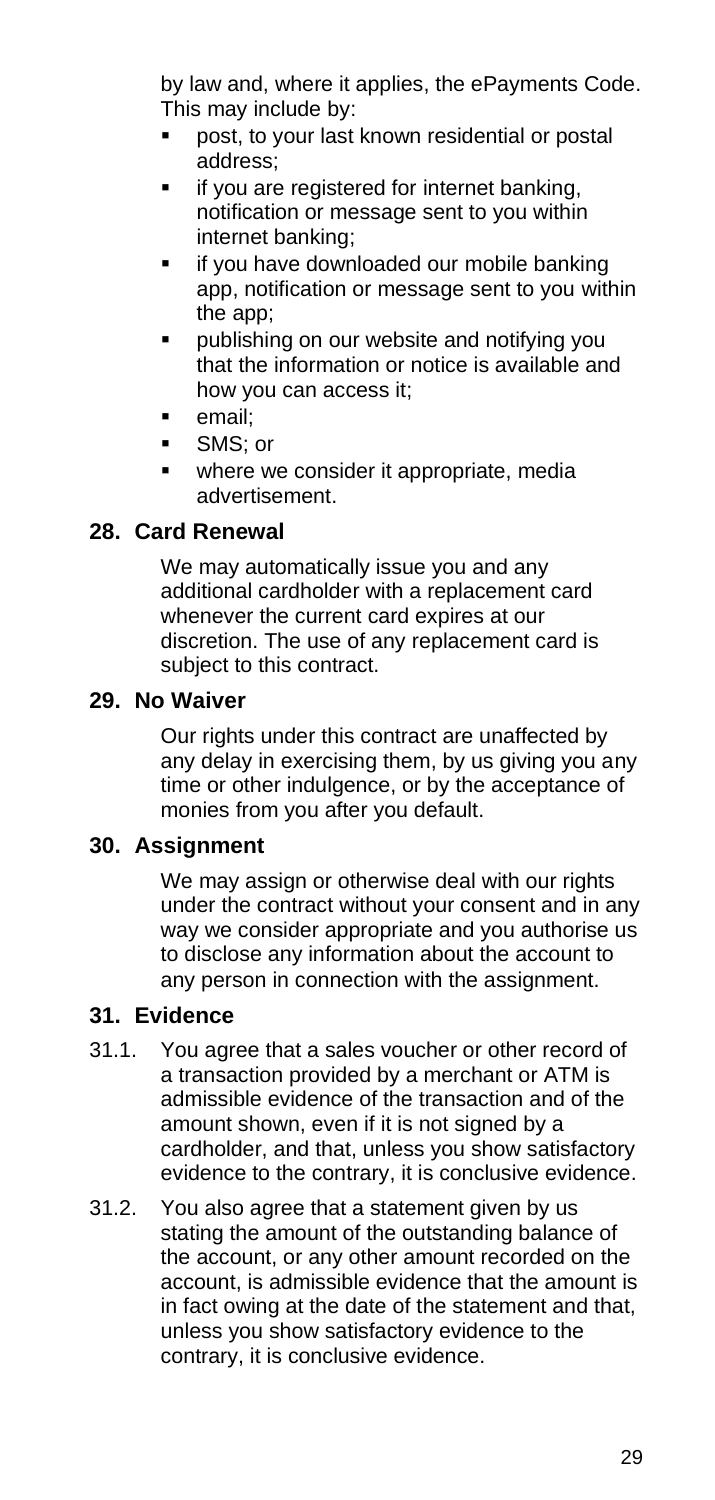#### **32. National Credit Code**

If any provision of the contract is invalid or unenforceable under the National Credit Code, it is to be severed from the contract without affecting the validity of the remainder.

#### **33. Your Privacy**

- 33.1. The protection of your privacy and maintaining confidentiality of your personal information is important to us. We are committed to complying with the Privacy Act 1988 (Cth), the Australian Privacy Principles set out in the Act, applicable Codes of Practice and other laws and codes affecting your personal information.
- <span id="page-30-0"></span>33.2. We have a Privacy Policy that explains how and why we collect, use, store and disclose personal information. If you do not provide us with personal information we request, or provide us with incomplete or inaccurate personal information, it may not be possible to provide you with a product, or access product, process your transactions, or resolve a complaint or disputed transaction if one arises.
- <span id="page-30-1"></span>33.3. You consent to us disclosing your personal information to third parties where doing so is necessary for us to process your instructions in relation to an account or access product (for example to Cuscal Limited or BPAY Pty Ltd in order to process a transfer or payment).
- <span id="page-30-2"></span>33.4. We also collect personal information about any additional cardholders you nominate.
- 33.5. You may have access to the personal information we hold about you at any time by asking us.
- 33.6. For more details of how we handle personal information, please refer to our Privacy Policy and **Statement**

#### <span id="page-30-3"></span>**34. Security**

- 34.1. A user must not voluntarily disclose a pass code (this includes a PIN) to anyone, including a family member or friend.
- 34.2. A user must not write or record a pass code on the card, or keep a record of the pass code on anything carried with the card or liable to loss or theft simultaneously with the card, unless the user makes a reasonable attempt to protect the security of the pass code.
- 34.3. If a card is not needed to perform an electronic transaction, a user must not keep a written record of all pass codes required to perform electronic transactions on one or more articles liable to be lost or stolen simultaneously, without making a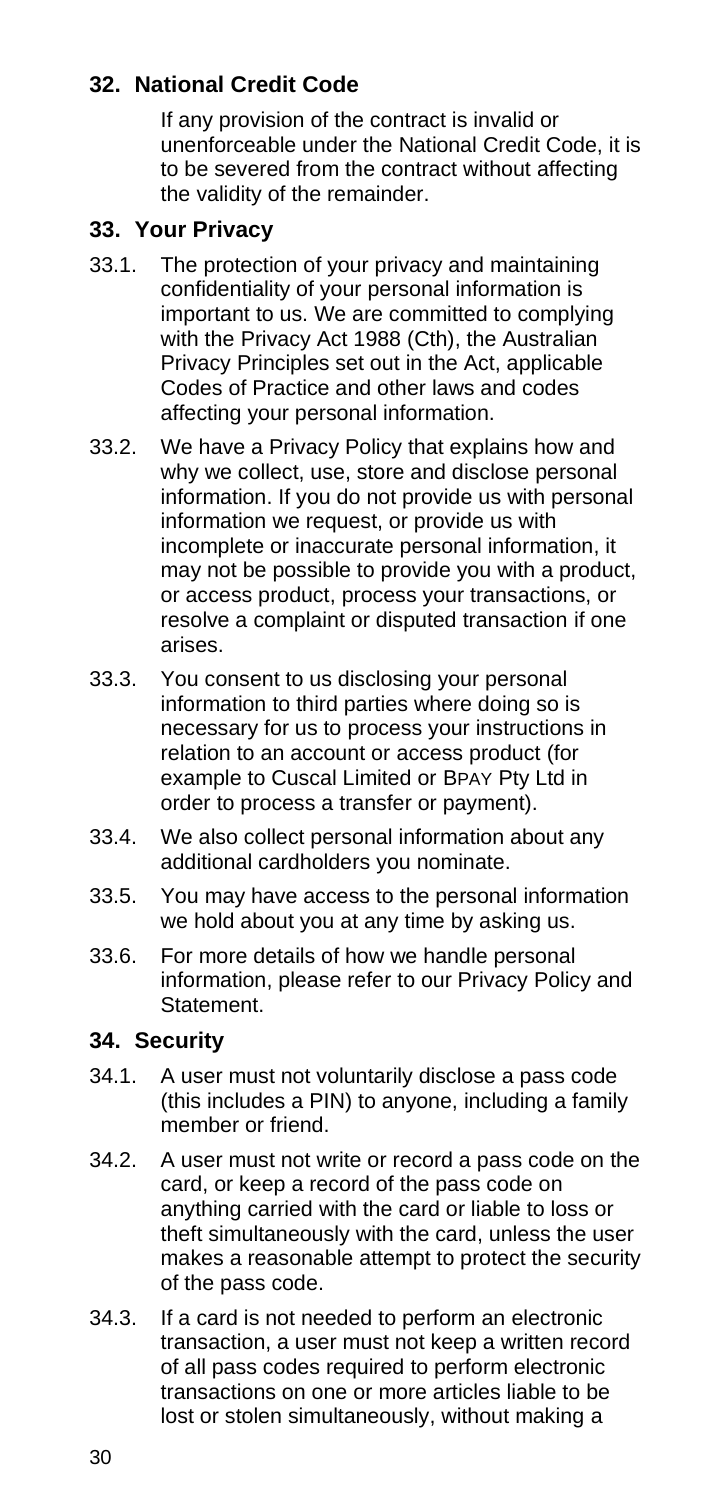reasonable attempt to protect the security of the pass code.

- <span id="page-31-1"></span><span id="page-31-0"></span>34.4. A reasonable attempt to protect the security of a pass code record includes making any reasonable attempt to disguise the pass code within the record, or prevent unauthorised access to the pass code record, including by:
	- a) hiding or disguising the pass code record among other records;
	- b) hiding or disguising the pass code record in a place where a pass code record would not be expected to be found;
	- c) keeping a record of the pass code record in a securely locked container; or
	- d) preventing unauthorised access to an electronically stored record of the pass code record.
- <span id="page-31-2"></span>34.5. A user must not be extremely careless in failing to protect the security of a pass code. Extremely careless means a degree of carelessness that greatly exceeds what would normally be considered careless behaviour.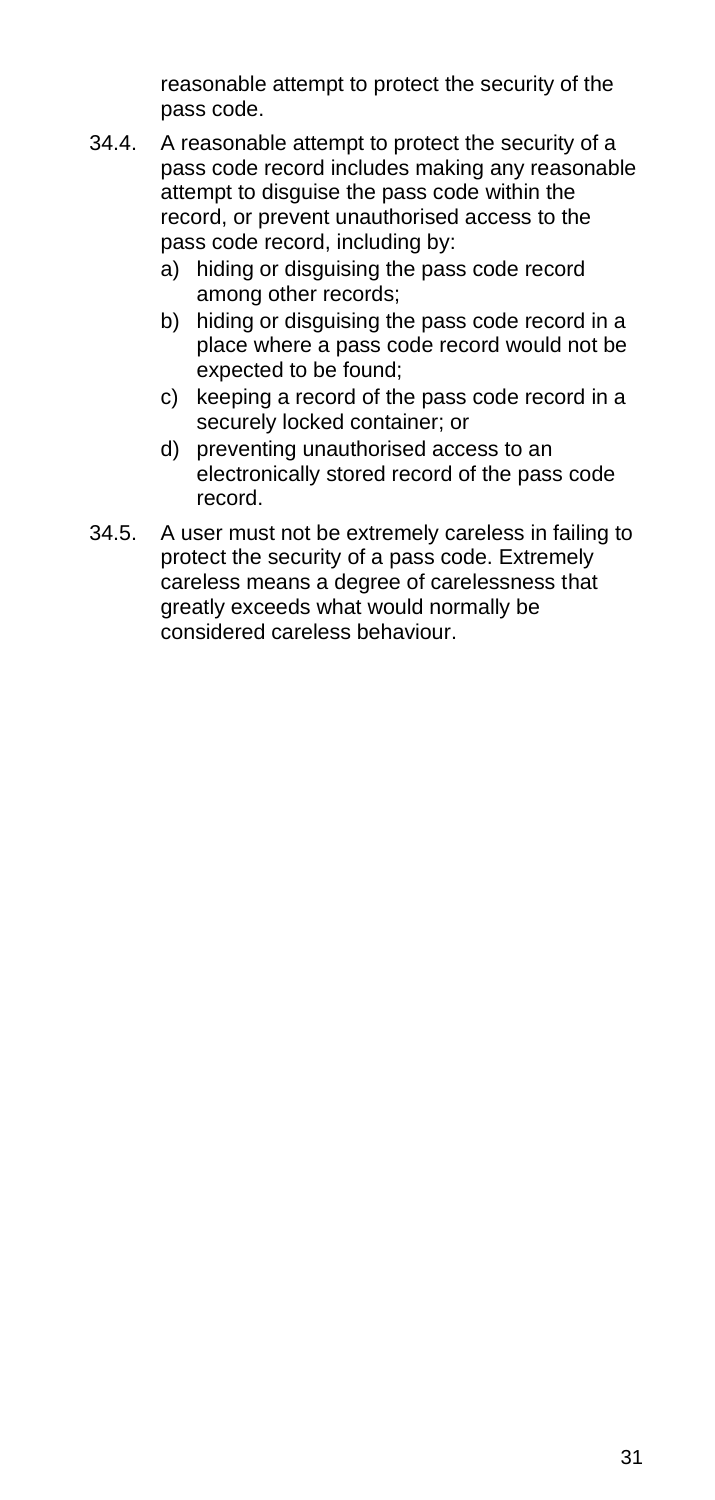#### **Security guidelines**

The security of your credit card is very important. The following guidelines provide examples of security measures and will not determine your liability for any losses resulting from unauthorised electronic transactions. Liability for such transactions will be determined in accordance with the ePayments Code.

- Sign the card as soon as you receive it.
- Keep the card in a safe place.
- Never write the PIN on the card.
- Never write the PIN on anything which is kept with or near the card.
- Never lend the card to anybody.
- Never tell or show the PIN to another person.
- Use care to prevent anyone seeing the card number and PIN being entered at electronic equipment.
- Immediately report the loss, theft or unauthorised use of the card.
- Keep a record of the card number and the VISA Card Hotline telephone number for your area with your usual list of emergency telephone numbers.
- Examine your periodical statement immediately upon receiving it to identify and report, as soon as possible, any instances where the card has been used without your authority.
- Immediately notify us of any change of address.
- Destroy the card on the expiry date by cutting it diagonally in half.

#### **35. Error or Dispute Resolution**

- 35.1. If you have a complaint or believe that an error has occurred in any transaction, charge, refund or payment or on a statement of account, you should contact us promptly on the telephone numbers listed at the end of this document, as set out in our communication (including statements of account) with you or by visiting one of our branches.
- 35.2. To assist with our investigations you will need to provide the following information:
	- a) your name, address, customer number, card number and account details;
	- b) details of the transaction, charge, refund or payment in question;
	- c) the details of any error believed to have occurred on a statement of account; and
	- d) the amount of the suspected error or disputed transaction, charge, refund or payment.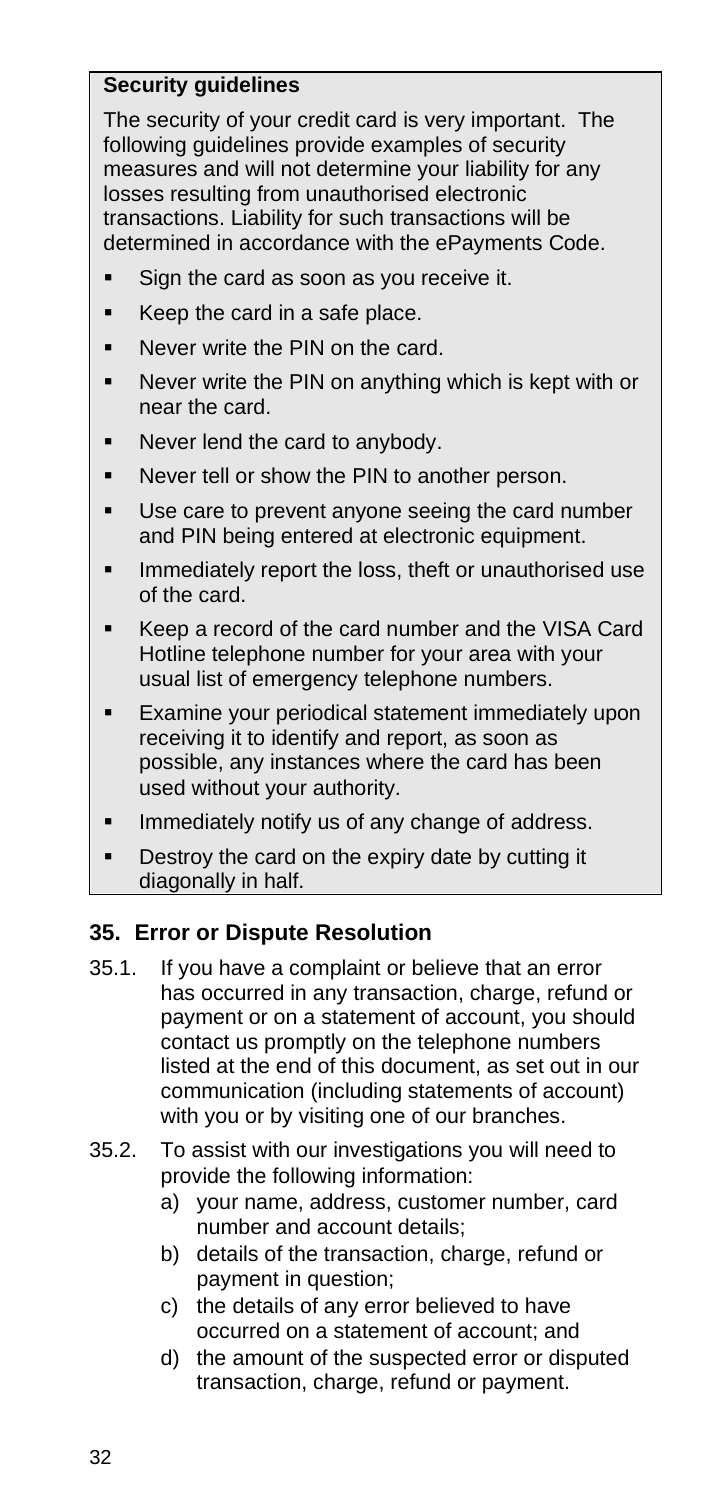- 35.3. We may require you to confirm in writing the details of any error which you believe has occurred in relation to a transaction, charge, refund or payment, or to a statement of account.
- 35.4. We will investigate your complaint and, if unable to settle your complaint immediately to your and our satisfaction, we will advise you in writing of the procedures for further investigation and resolution and may request further relevant details from you.
- 35.5. Within 21 days of receipt from you of the details of your complaint we will complete our investigation and advise you in writing of the results, or advise you in writing that we require further time to complete our investigation.
- 35.6. We will complete our investigation within 30 days of receiving your complaint, unless there are exceptional circumstances.
- 35.7. If we are unable to resolve your complaint within 30 days, we will let you know the reasons for the delay and provide you with monthly updates on the progress of the investigation and its likely resolution date, except where we are waiting for a response from you and you have been advised that we require such a response.
- 35.8. If we find that an error was made, we will make the appropriate adjustments to your account including interest and charges (if any) and will advise you in writing of the amount of the adjustment.
- <span id="page-33-0"></span>35.9. When we advise you of the outcome of our investigations, we will notify you of the reasons for our decision by reference to these Terms and Conditions and (if applicable) the ePayments Code and advise you of any adjustments we have made to your account. The notification will be given in writing except if the complaint is settled to your complete satisfaction within 5 business days (unless you request a written response).
- 35.10. If we decide that you are liable for all or any part of a loss arising out of unauthorised use of the card or PIN, we will give you copies of any documents or other evidence we relied upon, and advise you in writing whether or not there was any system or equipment malfunction at the time of the relevant transaction.
- 35.11. If we, our employees or agents do not comply with the ePayments Code (when it applies) and this contributes to a decision about a complaint that is against you, or a delay in the resolution of the complaint , we or an external dispute resolution scheme may decide that we must pay part or all of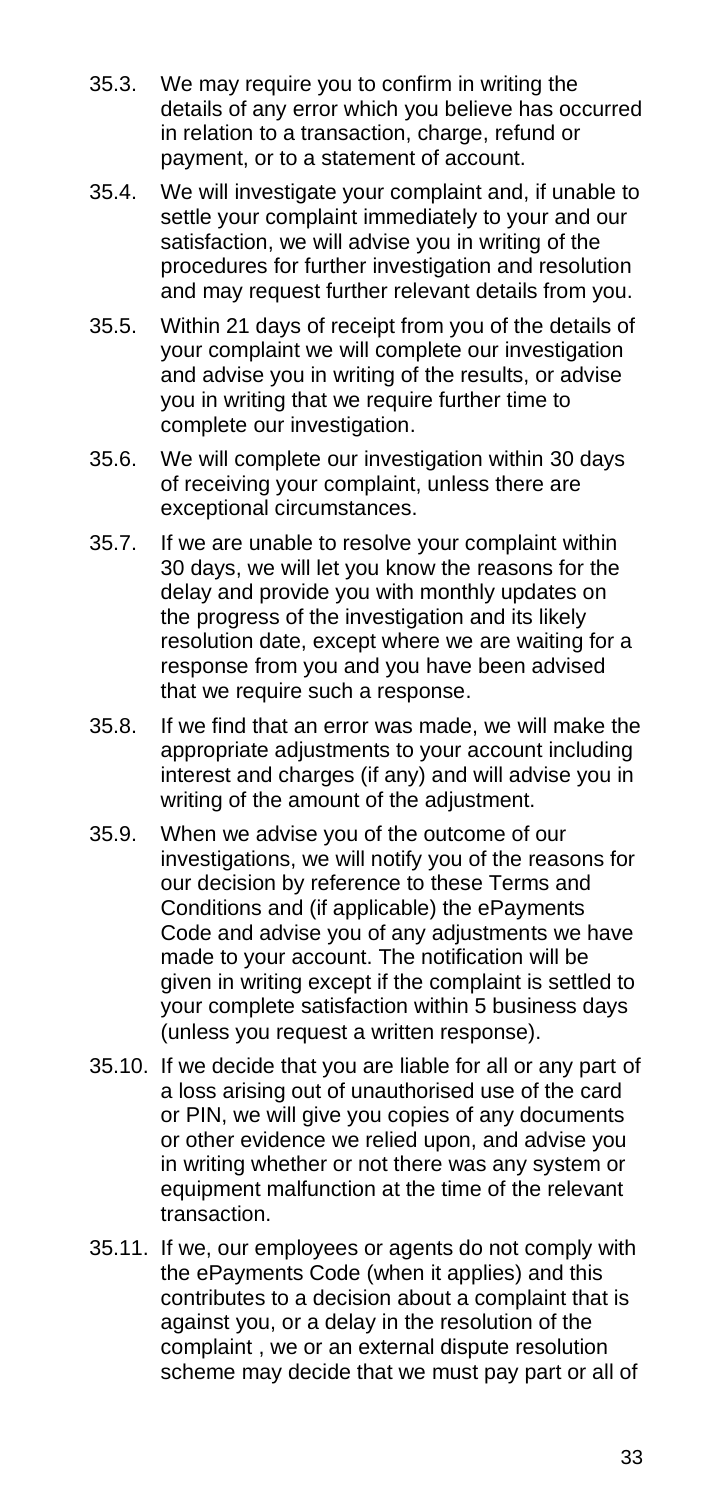the amount of a disputed transaction as compensation.

35.12. If we resolve your complaint by exercising our rights under the operating rules applicable to the VISA credit card scheme, different time limits may apply. If so, we will inform you in writing of those time limits and when you can reasonably expect a decision, and we will suspend your obligation to pay any amount which is the subject of your complaint or any credit or other charges related to that amount until your complaint has been resolved.

#### **36. Internet, Mobile and Telephone Banking**

- 36.1. This clause [36](#page-35-0) applies to your use of, or access to, the account using internet banking, mobile banking or telephone banking if you have registered for Internet, mobile or telephone banking.
- 36.2. In this clause [36:](#page-35-0) **PIN** means the personal identification number set by you in our mobile banking application to sign into the application or authorise a transaction.

#### 36.3. **Security Risks:**

- a) It is critical that you protect your access code and PIN, and safeguard yourself against unauthorised use of internet, mobile or telephone banking. If you have access to internet banking, you can also update the status of your card to Lost or Stolen in the 'Update Card Status' section of 'Card Services'.
- b) You may be liable for unauthorised use of your access code or PIN. You should gain an understanding of your liability and ways in which you can minimise the risk of a security breach.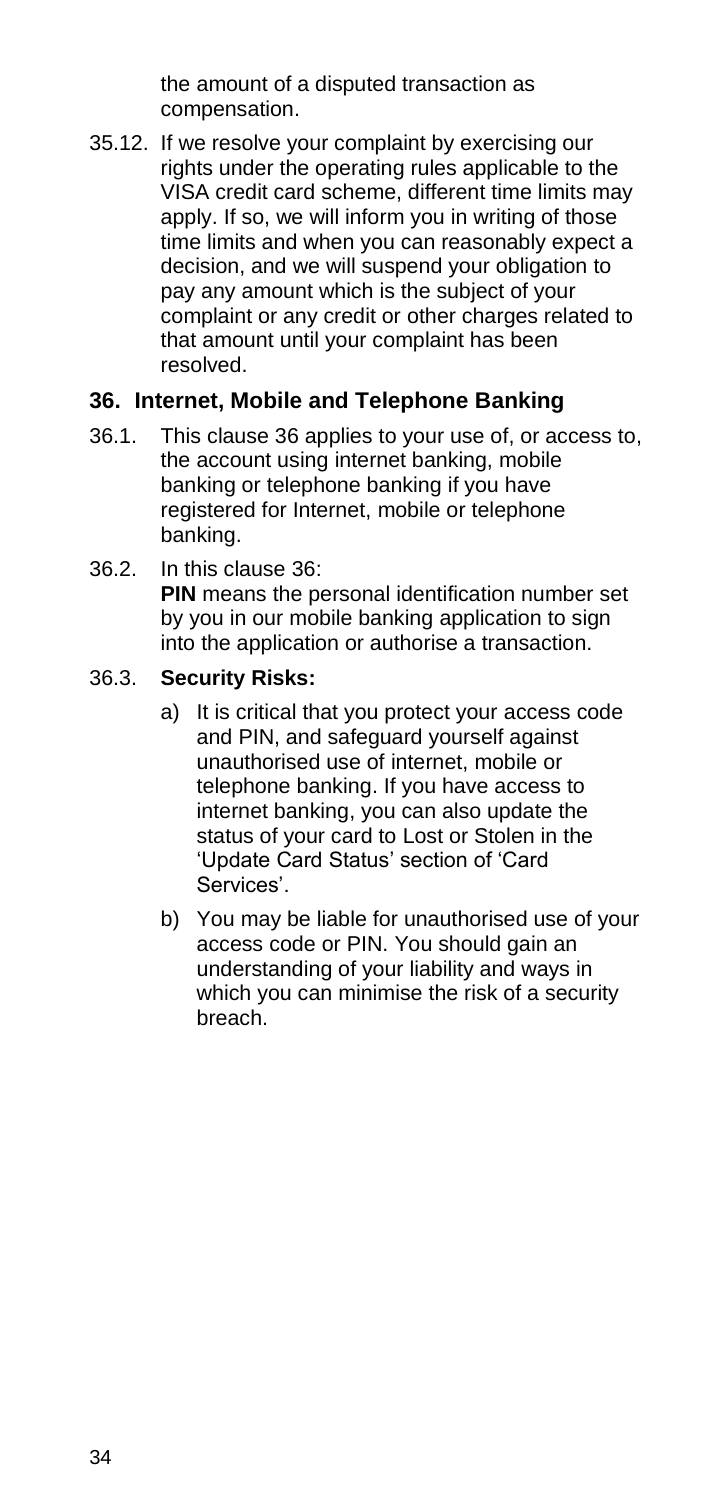#### **Guidelines for Ensuring Security in Internet, Mobile and Telephone Banking**

You should follow these guidelines to protect against unauthorised use of internet, mobile or telephone banking. These guidelines provide examples of security measures only and will not determine your liability for any losses resulting from unauthorised transactions. Liability for such transactions will be determined in accordance with these terms and conditions and the ePayments Code.

- Change the default access code as soon as you receive it.
- <span id="page-35-0"></span>■ Make sure the access code or PIN does not represent your birth date, your membership number or a recognisable part of your name.
- Never write the access code or PIN down.
- If you keep a record of your access code or PIN:
	- − disguise it so it is not identifiable as an access code or PIN;
	- never write it on anything which is kept with or near the telephone or computer, with your membership number, or in your mobile phone or tablet.
- Never tell or show the access code or PIN to another person.
- Use care to prevent anyone overhearing or seeing your access code or PIN when you enter it.
- Take care using computers in public places.
- **EXEDENT Always log off after using internet or mobile banking.**
- **.** Immediately report the loss, theft or unauthorised use of an access code or PIN to us.

#### 36.4. **Protecting Your Access Codes:**

- a) You must keep your access code and PIN confidential. You must not tell or show your access code or PIN to another person or allow it to be seen by another person, including your family and friends.
- b) When you change the access code or PIN, you must not select one which represents your birth date, membership number, a recognisable part of your name or a consecutive string of numbers (eg '1111'). If you do use an obvious access code or PIN, such as a name or date of birth, you may be liable for any losses which occur as a result of unauthorised use of the access code or PIN before notification to us it has been misused or has become known to someone else.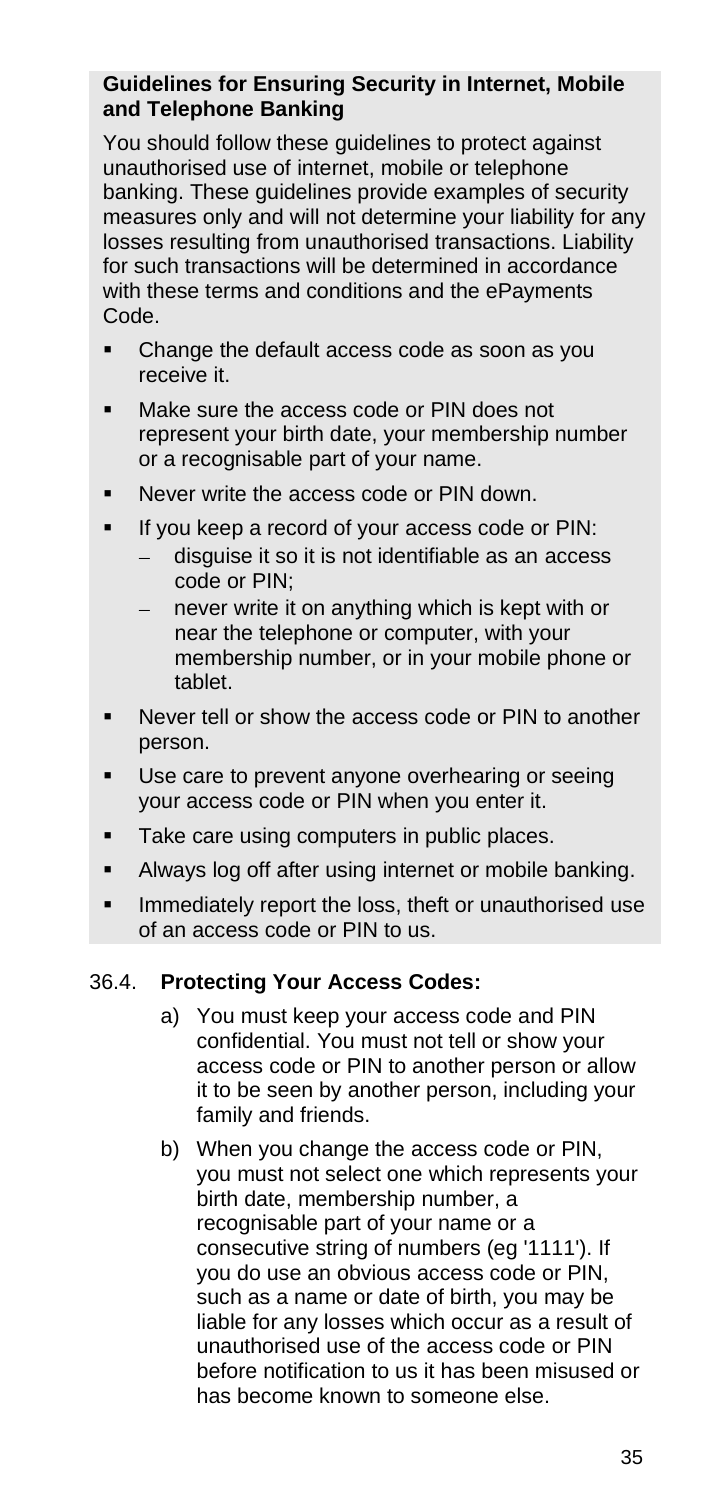- c) Do not record the access code or PIN or keep a record of it on anything which is kept with or near the telephone, computer, mobile phone or tablet unless reasonable steps have been taken to carefully disguise it or to prevent unauthorised access to that record.
- d) You must take reasonable steps to prevent unauthorised access to your accounts by:
	- (i) taking steps to prevent another person hearing or observing you entering your access code or PIN; and
	- (ii) always logging off internet or mobile banking and exiting the internet or mobile banking page before leaving the computer or mobile phone unattended.

#### 36.5. **Lost, Stolen or Misused Access Codes:**

- a) If you lose or forget your access code or PIN, or suspect or become aware that your access code or PIN is no longer confidential, you should immediately notify us by phone or, if outside our Contact Centre's operating hours, by email.
- b) We will recognise the time and date your email was received by us as the official notification time of your loss of confidentiality of your access code or PIN.
- c) On receipt of your notification, your access code or PIN will be cancelled and no transactions, authorisations or account enquiries will be permitted via internet, or mobile or telephone banking until a new access code or PIN is used.
- d) For internet or telephone banking, we will arrange for a replacement access code to be issued. For mobile banking you will need to register a new PIN by first using your membership number and internet banking access code.
- e) Alternatively, if you have access, you can immediately change your internet banking access code via internet banking or your PIN via mobile banking. You can also update the status of your card to Lost or Stolen in the 'Update Card Status' section of 'Card Services', if you have access to internet banking.

#### 36.6. **Transactions:**

a) When we make a payment on your behalf we are not acting as your agent or the agent of the payee to whom the payment is directed.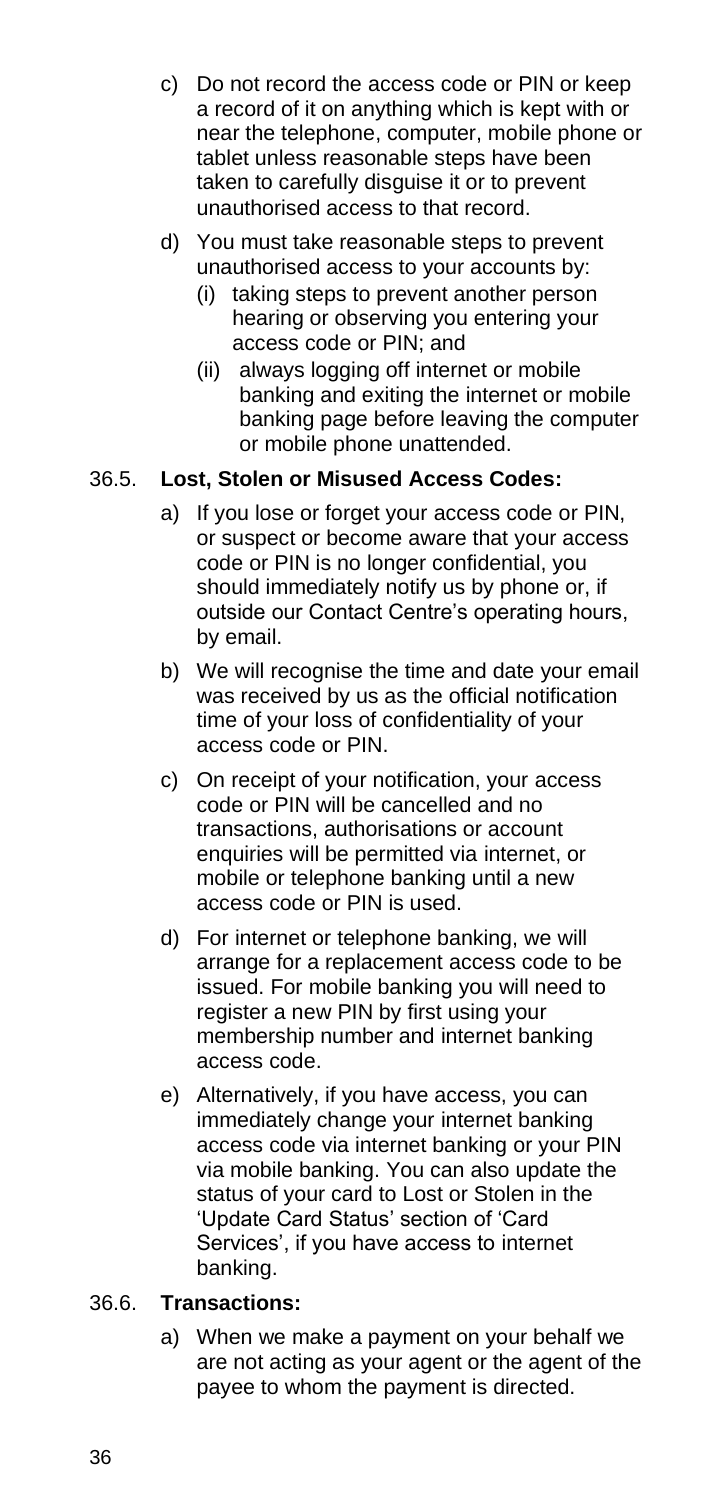- b) We are not obliged to effect the transfer/ payment if you do not give us all the information requested, or if any of that information you give us is inaccurate.
- c) If you ask us to effect a transaction and it is possible to effect it using more than one payment channel, we may choose which payment channel is utilised to effect that transaction.
- d) Where you instruct us to make a transfer/payment using a PayID and we display the PayID Name registered to that PayID to you, you must ensure that the name reasonably represents the intended recipient before you confirm your instruction. You must cancel the instruction if the PayID Name that we display to you is not the intended recipient.
- e) Where we allow you to provide one, you must ensure that any transaction reference or description you provide does not contain, reference or link to:
	- any swearing or profanity, or any offensive, discriminatory, threatening or abusive content;
	- any information that is confidential or must be kept secret;
	- **E** sensitive personal information of any person (including information or an opinion about a person's racial or ethnic origin, political opinions or membership of a political association, religious beliefs or affiliations, philosophical beliefs, membership of a professional or trade association, membership of a trade union, sexual orientation or practices, criminal record, or health;
	- anything which infringes the intellectual property rights of any person; or
	- anything which is illegal or seeks to promote illegal activity.
- f) Where we consider it appropriate to do so, we may disclose the information you include in a transaction reference or description to appropriate law enforcement authorities or, in the case of personal information about another person, to the person to whom the personal information relates.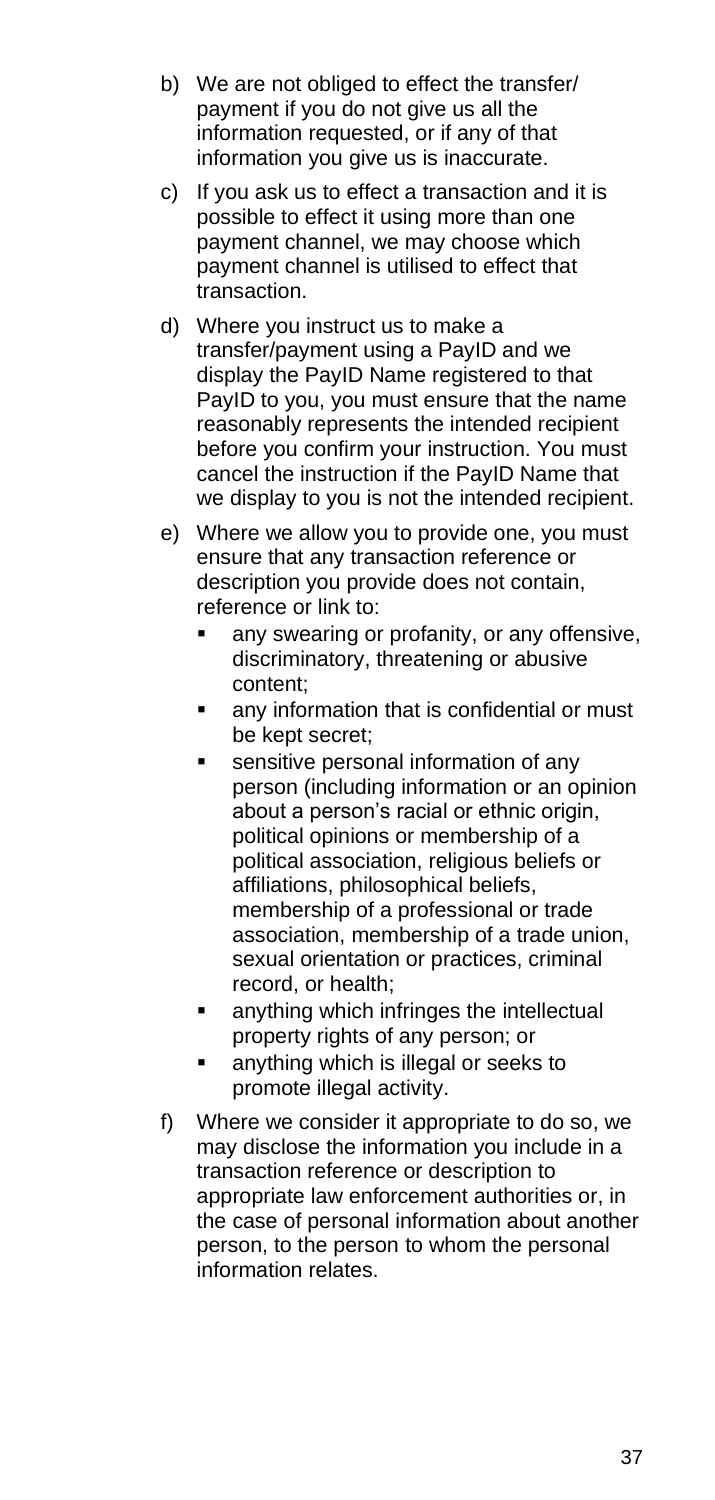#### 36.7. **Processing transactions:**

- a) All transactions through internet, mobile or telephone banking will generally be processed by us:
	- if we effect the transaction as an Osko payment, immediately and the funds will generally be available to the payee straight away;
	- if we effect the transaction as an NPP payment (other than an Osko payment), immediately and the funds will generally be available to the payee on the same day (depending on the recipient's financial institution); or
	- ntherwise:
		- o on the same day, if you asked us to make the transfer/payment before our processing cut-off time of 8.00pm (Central Standard Time) on any business day, Monday to Friday (and not a public holiday);
		- o on the next business day, if you asked us to make transfer/payment after our processing cut-off time or on a weekend, public holiday or nonbanking business day;

and the funds will generally be available to the recipient on the banking business day after the day we process it.

- b) Future-dated transactions will be processed on the date requested, including future-dated BPAY transactions.
- c) You must be careful to ensure that you enter transaction details carefully. Once a payment or transfer has been made, it will not be possible for us to stop or reverse the transaction, except as set out in these terms and conditions, and there are no "chargeback" rights in respect of payments or transfers from the account using internet banking, telephone banking or mobile banking. If you transfer funds to another membership with us, or to an account at another financial institution, it is your responsibility to ensure that all details are correct. We are not liable for any dispute that may arise between you and the account owner as a result of such a transfer.

#### 36.8. **Mistakes and issues with transfers/payments:**

- a) If you instruct us to make a transfer/payment and you later discover that:
	- the amount you told us to transfer/pay was greater than the amount you needed to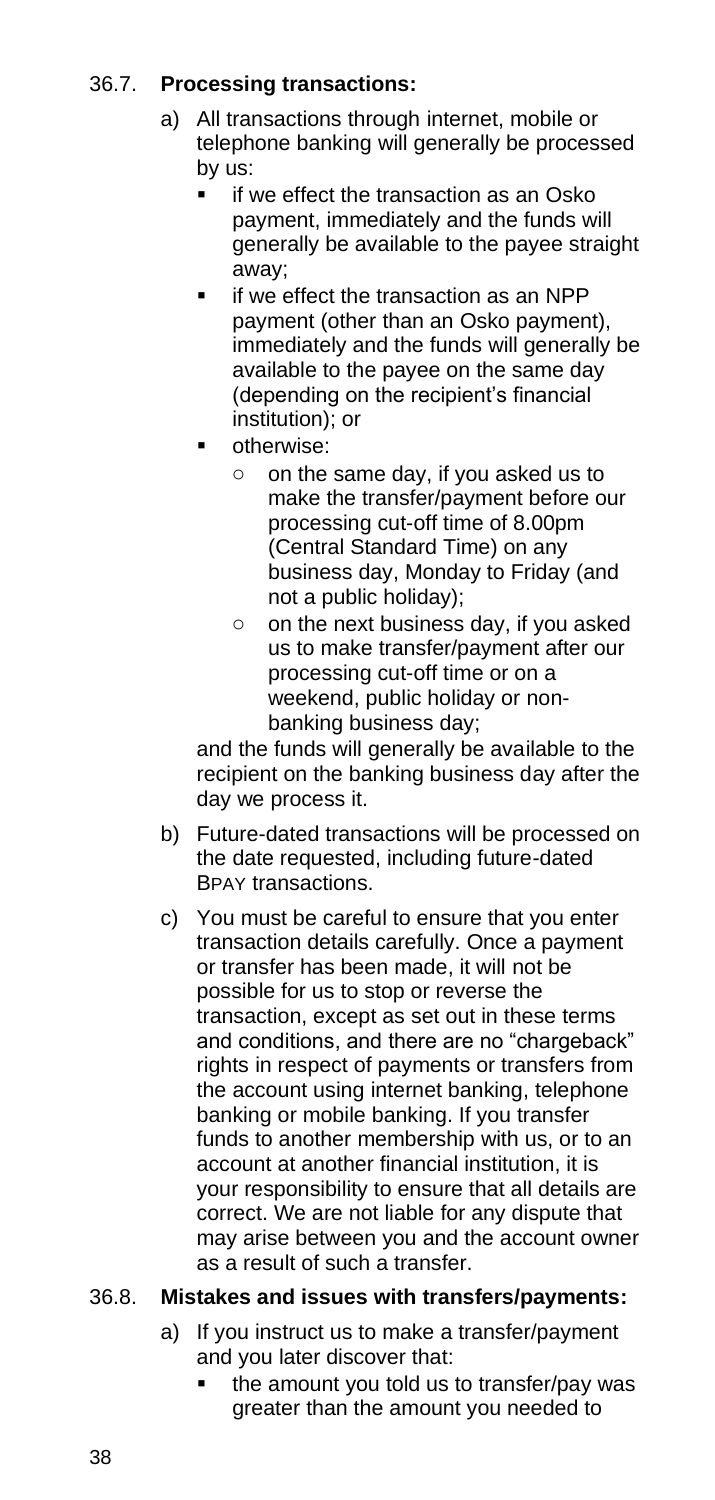pay, you must contact the recipient/ Biller to obtain a refund of the excess. If we processed the transfer/payment as an NPP payment, we may be able to request that the funds, or just the overpaid amount, be returned on your behalf if you ask us to do so. However, the amount will not be returned to you unless the recipient consents to their financial institution returning the funds;

- the amount you told us to transfer/pay was less than the amount you needed to transfer/pay, you can make another electronic transfer/payment for the difference between the amount actually transferred/paid to the recipient/biller and the amount you needed to transfer/pay;
- it was a mistaken internet payment, we can assist in tracing the transfer/payment, but it may not be possible to recover the funds from the unintended recipient.
- b) You should notify us immediately if you think that:
	- you have made a mistake when making a transfer/payment;
	- you did not authorise a transfer/payment that has been debited to your Account or you think a transfer/payment has not been processed in accordance with your instructions;
	- you become aware that a transfer/payment made using a PayID from your Account was directed to an incorrect recipient; or
	- you were fraudulently induced to make a transfer/payment.
- c) Where we consider it appropriate and we are reasonably able to do so, we may request that the financial institution to which the funds were transferred returns the funds to us, on your behalf.
- d) Where the transferred funds are returned to us, we will credit them to your account and make them available to you as soon as practicable.
- e) You indemnify us against, and will be liable to us for, any direct or indirect loss, damage, charge, expense, fee or claim we may suffer or incur as a result of the return of funds to us where we have requested that a transfer/payment be returned on your behalf. We may debit any such loss, damage or cost to any of your accounts.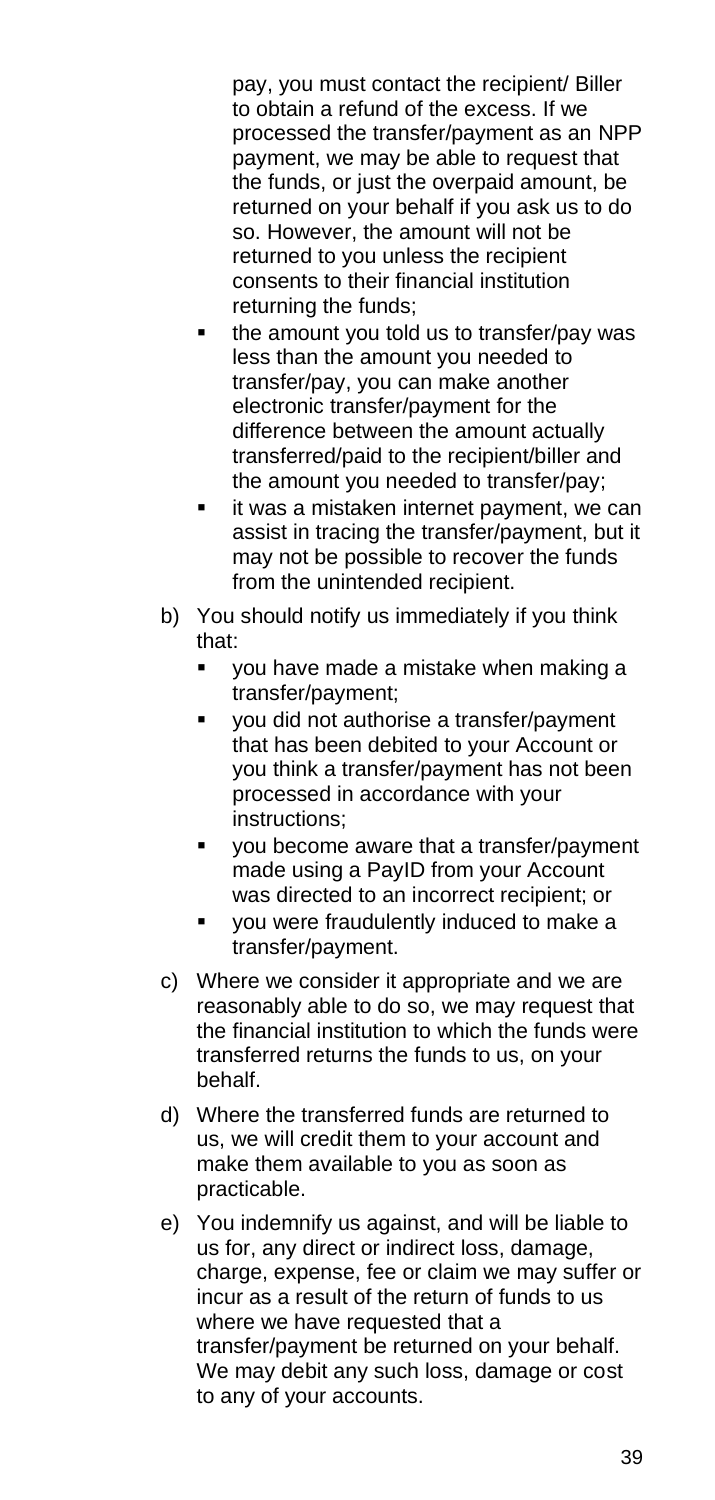- f) If, for any reason whatsoever, we delay, fail or are unable to complete a transaction or authorisation in accordance with your instructions, we are under no obligation to advise you, nor be liable for any loss or damage suffered by you as a result. We will, however, use our best endeavours to notify you of such delay, failure or inability either verbally or in writing. Where we have processed a payment or transfer as an NPP payment (including Osko payments) you can see the status of the transaction in internet banking.
- g) All payments or transfers are subject to sufficient funds being available in the account to meet such payments or transfers at the time the transaction is instigated or, in the event of future-dated transactions, at the specified future time.
- h) If we are advised that your payment cannot be processed by a payee, we will:
	- attempt to advise you of this; and
	- credit your account with the amount of the payment (but only once any transferred funds are returned to us).
- i) You should allow time for your request to be received and processed by your nominated payee. Payments by cheque may take a number of days for this to occur, and even electronic transfers may not be processed immediately by the receiving organisation.
- j) Delays may occur in processing transactions where:
	- we experience a services disruption which prevents us from processing transactions;
	- we are required to delay processing a transaction in compliance with any applicable laws (including any laws relating to anti-money laundering and sanctions);
	- you fail to comply with your obligations under these terms and conditions for any reason;
	- the payee's financial institution or payee fails to comply with their obligations or is experiencing a services disruption which prevents them from processing transactions;
	- the payee's financial institution decides to delay processing; or
	- we delay processing to investigate and review a transaction to ensure it is not fraudulent, illegal or improper, or to confirm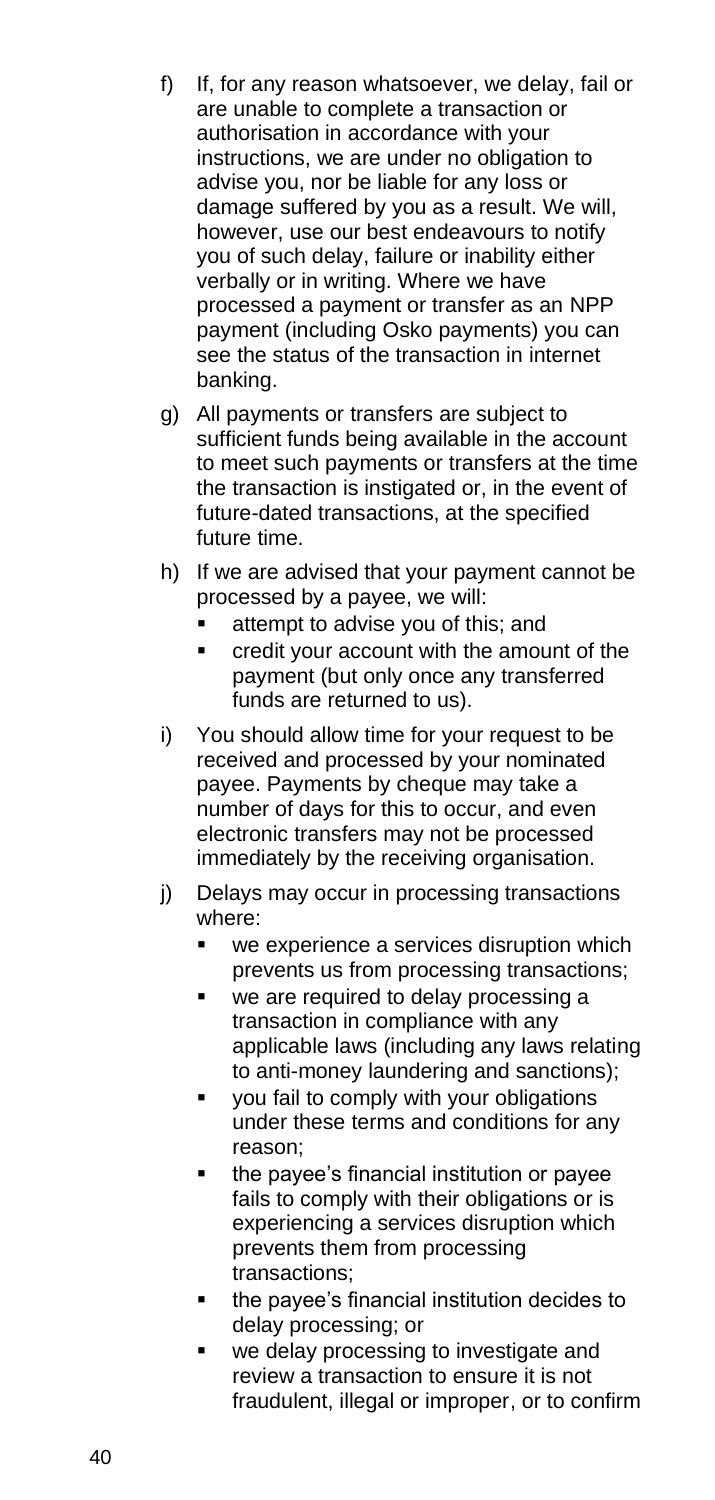that it has been properly authorised by you.

- k) We will not be liable to you for any delay in relation to processing a transaction.
- l) We may, at our discretion, refuse to give effect to any transaction requested by you without being required to give any reason or advance notice to you. We will use our best endeavours to notify you if this is the case.
- m) We will provide you with a transaction receipt/reference number each time you make a transaction. You should record this transaction receipt number and it should be quoted if you have any queries in relation to a particular transaction.

#### 36.9. **Mistaken Internet Payments:**

#### a) **Application:**

- (i) This clause applies to mistaken internet payments where:
	- vou report a mistaken internet payment to us as the sending financial institution; or
	- we, as the receiving financial institution, are notified by a sending financial institution that funds have been credited to your account as the result of a mistaken internet payment by its customer.
- (ii) It does not apply to BPAY payments.
- (iii) The receiving financial institution is the financial institution which has a customer who received the payment, and the sending financial institution is the financial institution which has a customer who made the payment.

#### b) **Notifying Us of a Mistaken Internet Payment:**

If you find that you have made a mistaken internet payment, you should notify us as soon as possible. You can notify us by calling 13 25 85, or by visiting any branch. Any delay in reporting the mistaken internet payment may impact on our ability to recover the funds for you.

#### c) **Investigating Your Claim of a Mistaken Internet Payment:**

(i) Once we receive your request, we will investigate whether a mistaken internet payment has been made. We will also send you an acknowledgement of the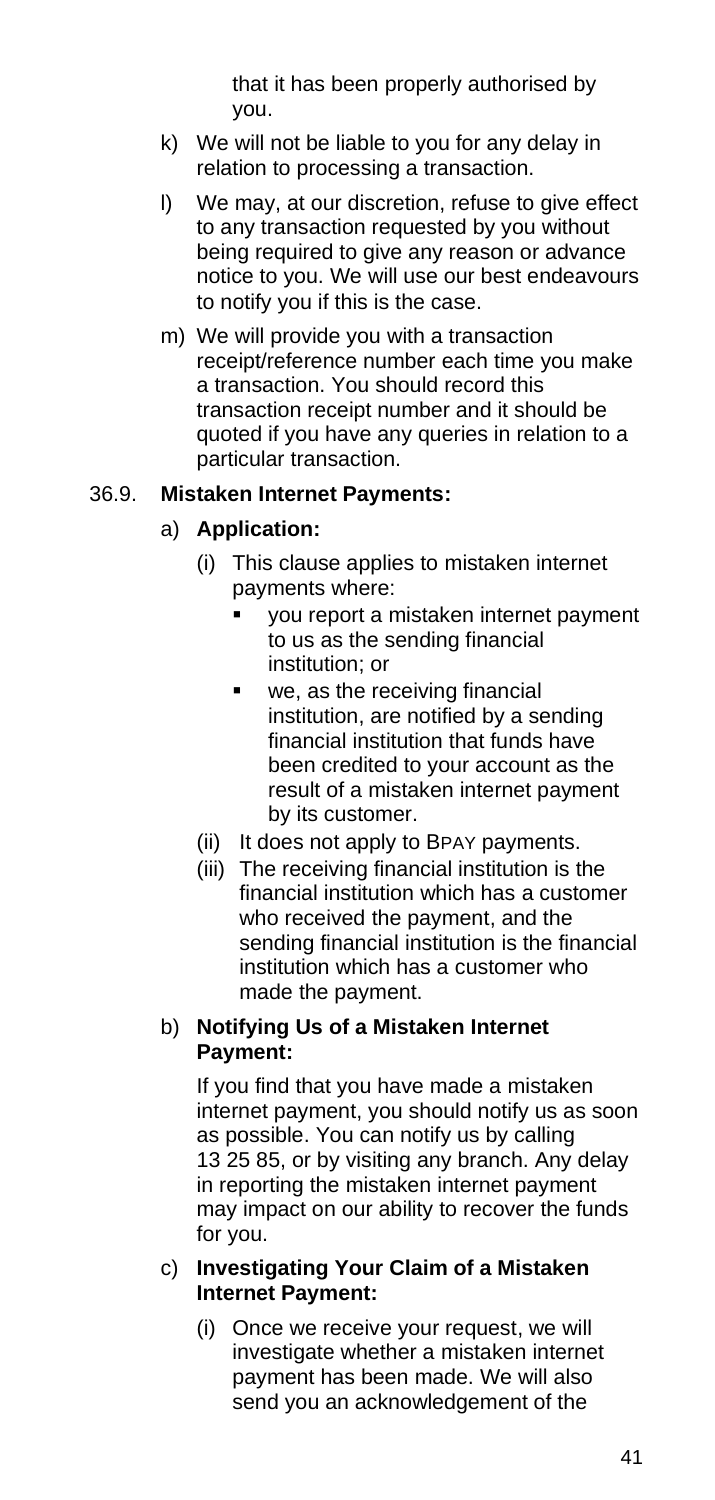request, with the reference number assigned.

- (ii) If we are satisfied that a mistaken internet payment has been made, we will send a request to the receiving financial institution for the return of these funds. If we are not satisfied a mistaken internet payment has occurred, we are not required to take any further action. However, we will tell you of our decision in writing.
- (iii) If we send a request to the receiving financial institution, but they are not satisfied that a mistaken internet payment has occurred, the receiving financial institution may choose to seek their customer's consent to return the funds to you. If consent is provided, and the receiving financial institution returns the funds to us, we will return the funds to you as soon as practicable after we have received them. However, if consent is not provided, or the receiving financial institution does not return the funds to us, we will not return any funds to you.
- (iv) If we, and the receiving financial institution, are satisfied that a mistaken internet payment has been made, but there are insufficient funds available in the account of the unintended recipient, the receiving financial institution is responsible for using its best endeavours to recover the funds (eg facilitating payment by instalments). However, if the receiving financial institution is unable to recover the funds, you will be liable for any losses you incurred from the mistaken internet payment.
- (v) We will notify you of the outcome of our investigation into your reported mistaken internet payment in writing within 30 days of the outcome of your request.
- d) **Process for Recovering Mistaken Internet Payments When We Are the Sending Financial Institution:**

The following table summarises the obligations of the receiving financial institution once we have reported the mistaken internet payment to them. The process for recovering a mistaken internet payment varies depending on when you notify us.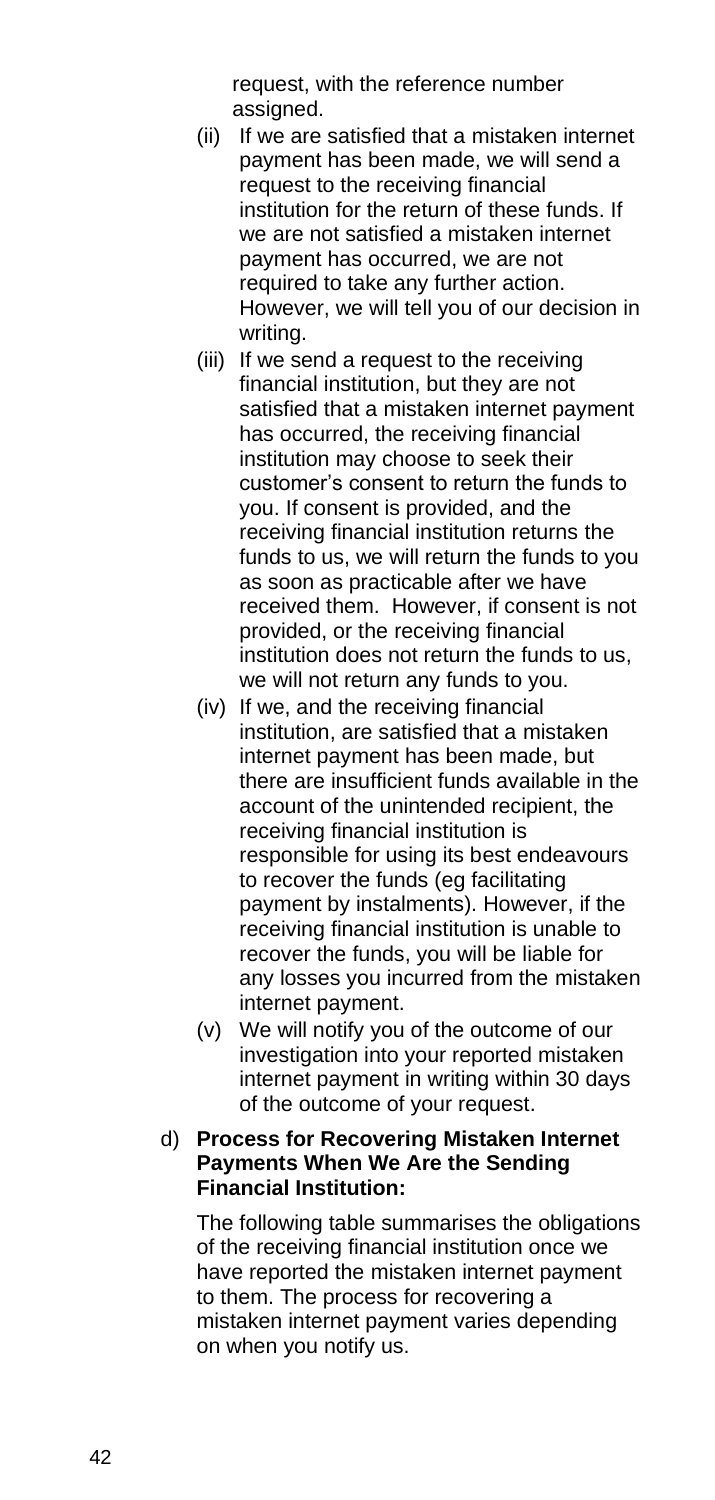| Time when you notify<br>us of the mistaken<br>internet payment | <b>Obligation of receiving financial</b><br>institution after we request<br>return of funds                                                                                                                                                                                                                                                                                                                                                               |
|----------------------------------------------------------------|-----------------------------------------------------------------------------------------------------------------------------------------------------------------------------------------------------------------------------------------------------------------------------------------------------------------------------------------------------------------------------------------------------------------------------------------------------------|
| Within 10 business<br>days of the payment.                     | Investigate whether a mistaken<br>internet payment has occurred<br>and, if satisfied, withdraw the<br>funds from the unintended<br>recipient's account and return the<br>funds to us.                                                                                                                                                                                                                                                                     |
|                                                                | This process must be completed<br>within 5 business days if<br>practicable, up to a maximum of<br>10 business days.                                                                                                                                                                                                                                                                                                                                       |
| Between 10 business<br>days and 7 months of<br>the payment.    | Complete investigation as to<br>whether a mistaken internet<br>payment has occurred within 10<br>business days of receiving our<br>request to return the funds.                                                                                                                                                                                                                                                                                           |
|                                                                | If satisfied a mistaken internet<br>payment has occurred:<br>prevent their customer from<br>i.<br>withdrawing funds to the<br>value of the Mistaken<br>Internet Payment for a<br>further 10 business days:<br>ii.<br>notify their customer that it<br>will withdraw these funds<br>from their account, unless<br>they can establish an<br>entitlement to the funds<br>within 10 business days from<br>the day the restriction was<br>placed on the funds. |
|                                                                | If no substantiated entitlement is<br>established, return the funds to us<br>within 2 business days of the end<br>of the 10-business day period<br>during which their customer was<br>prevented from withdrawing the<br>funds.                                                                                                                                                                                                                            |
| More than 7 months<br>after the payment.                       | Complete investigation as to<br>whether a mistaken internet<br>payment has occurred and seek<br>the consent of the unintended<br>recipient to return the funds.                                                                                                                                                                                                                                                                                           |
|                                                                | If the unintended recipient<br>consents to the return, funds must<br>be returned to us within 2<br>business days of that consent.                                                                                                                                                                                                                                                                                                                         |
|                                                                | If the unintended recipient does<br>not consent or respond, no further<br>action is required.                                                                                                                                                                                                                                                                                                                                                             |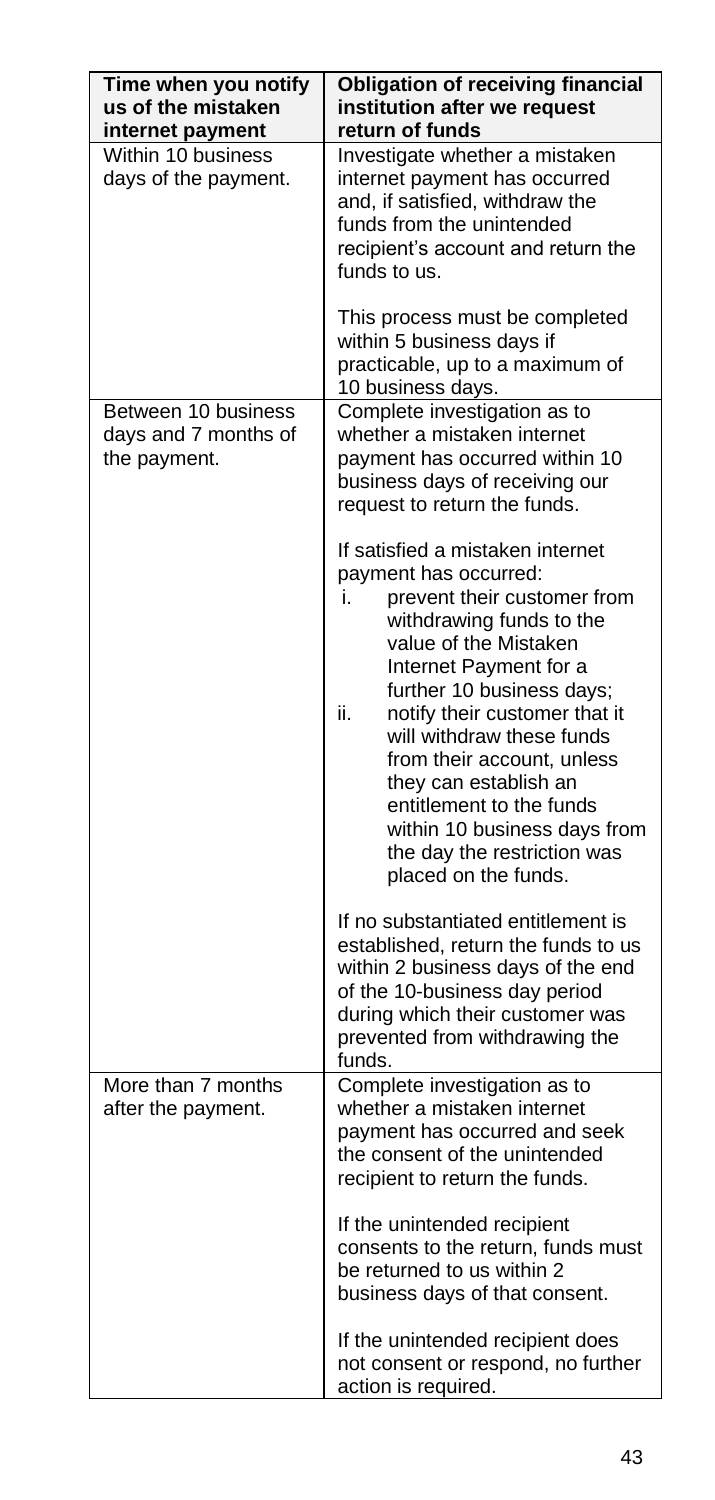#### e) **Recovered Funds:**

If we receive funds back from an unintended recipient we will return them to your account as soon as practicable.

#### f) **Process for Recovering Mistaken Internet Payments When We Are the Receiving Financial Institution:**

When we are notified by a sending financial institution that you have received funds into your account from a mistaken internet payment by their customer, we will act in accordance of the obligations of the receiving financial institution described in this section on mistaken internet payments.

#### **37. BPAY**

- 37.1. This clause will apply if you or an additional cardholder use the BPAY payments service. You must be registered for internet banking, mobile banking or telephone banking to use the BPAY payments service.
- 37.2. We are a member of BPAY. We will tell you if we are no longer a member of BPAY.
- 37.3. We will advise you if and when other transactions can be made using BPAY but until you are advised otherwise, you may use BPAY only to make payments.

#### 37.4. **Procedures:**

- a) To instruct us to make a BPAY payment you must advise us of the biller's code number (found on your bill), your Customer Reference Number (eg your account number with the biller), the amount to be paid and your card number.
- b) You acknowledge that we are not obliged to effect a BPAY payment if you do not give us any of that information or if any of the information you give us is inaccurate.
- c) We will debit the value of each BPAY payment and any applicable fees to your account. Instructions will not be acted upon if there are insufficient funds available in your account.
- d) A BPAY payment is treated as received by the biller to whom it is directed:
	- on the date you make that BPAY Payment, if you tell us to make the BPAY Payment before our cut-off time on a BPAY processing day; or
	- on the next business day if you tell us to make a BPAY Payment after our cut-off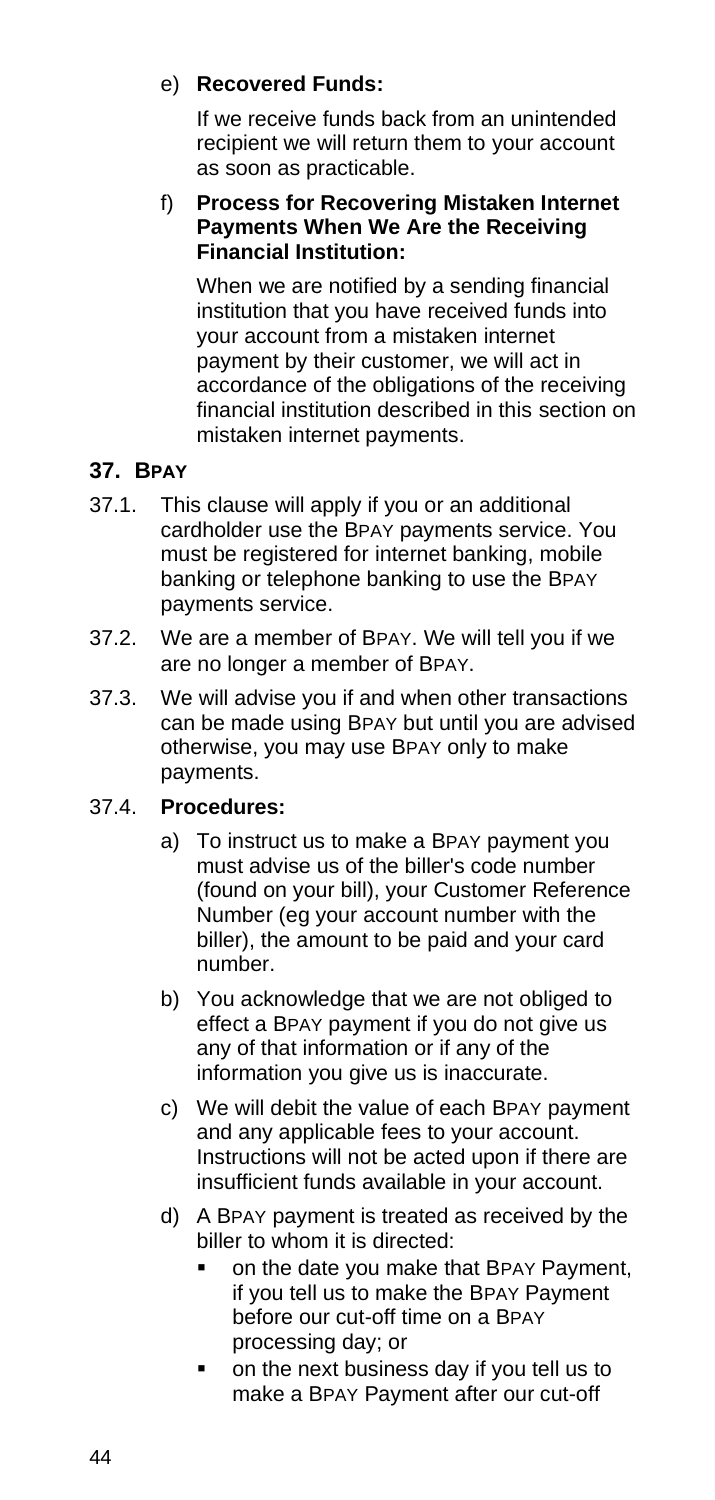time on a business day, or a day that is not a BPAY processing day.

Notwithstanding this, a delay may occur in processing a BPAY payment if a biller, or another financial institution participating in BPAY, does not comply with its BPAY obligations.

e) While it is expected that any delay in processing a BPAY payment will not continue for more than one business day, it may continue for a longer period.

#### <span id="page-45-0"></span>37.5. **Processing BPAY payments:**

- a) You must be careful to ensure that you tell us the correct amount you wish to pay. If you instruct us to make a BPAY payment and you later discover that the amount you told us to pay was less than the amount you needed to pay, you can make another BPAY payment for the difference between the amount actually paid to the biller and the amount you needed to pay.
- b) We will not accept an order to stop a BPAY payment once you have instructed us to make that BPAY payment.
- c) You should check your statement of account carefully and promptly report to us as soon as you become aware of any BPAY payments that you think are errors or that you did not authorise.
- d) You should notify us immediately if you become aware that you have made a mistake (except for a mistake as to the amount you meant to pay – for those errors see above) when instructing us to make a BPAY payment, or if you did not authorise a BPAY payment that has been made from your account.
- e) We will attempt to make sure your BPAY payments are processed promptly by the participants in BPAY.

#### 37.6. **Unauthorised transactions:**

- a) You must tell us promptly if:
	- you become aware of any delays or mistakes in processing your BPAY payment;
	- you did not authorise a BPAY payment that has been made from your account; or
	- you think that you have been fraudulently induced to make a BPAY payment.
- b) If you notify us that a BPAY payment made from your account is unauthorised, you must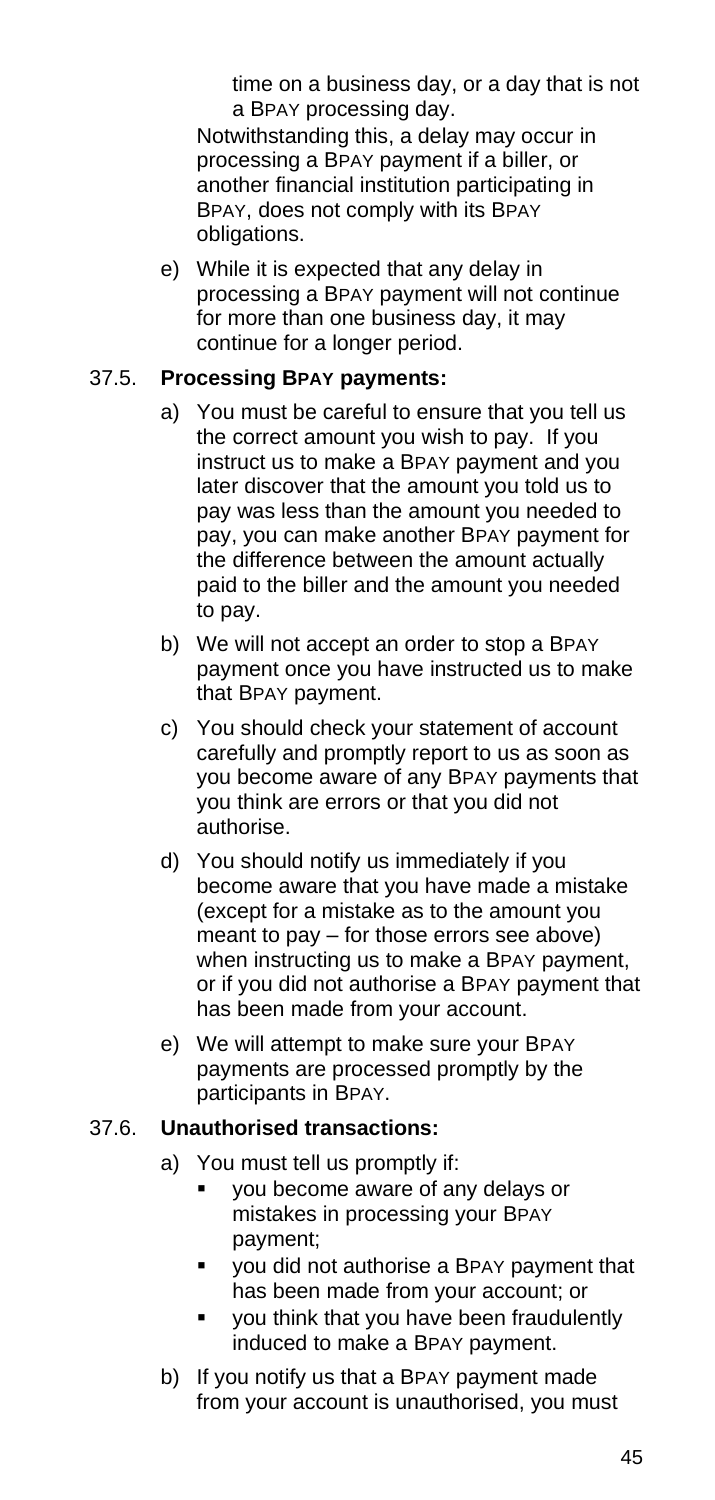provide us with a written consent addressed to the biller who received that payment allowing us to obtain information about your account with that biller as is reasonably required to investigate the payment. If you do not give us that consent, the biller may not be permitted under law to disclose to us the information we require to investigate the payment.

c) Your liability for BPAY payments which are unauthorised electronic transactions will be determined in accordance with clauses [4.13](#page-12-0) to [4.21.](#page-14-1)

#### 37.7. **Mistaken payments:**

If you are responsible for a mistaken BPAY payment and we cannot recover the amount from the person who received it within 20 business days of us attempting to do so, you will be liable for that payment.

#### 37.8. **Indemnity:**

You indemnify us against any loss or damage we may suffer due to any claim, demand or action of any kind brought against us arising directly or indirectly because you acted negligently or fraudulently under these Terms and Conditions in relation to a BPAY payment.

#### 37.9. **Consequential damage:**

We are not liable for any consequential loss or damage you suffer as a result of using BPAY, other than due to any loss or damage you suffer due to our negligence or in relation to any breach of a condition or warranty implied by law in contracts for the supply of goods and services and which may not be excluded, restricted or modified at all or only to a limited extent. This clause does not apply to the extent that it is inconsistent with or contrary to any applicable law or code of practice to which we have subscribed. If those laws or that code would make this clause illegal, void, unenforceable or impose an obligation or liability which is prohibited by those laws or that code, this clause is to be read as if it were varied to the extent necessary to comply with those laws or, if necessary, omitted.

#### 37.10. **Reversals and chargebacks:**

BPAY payments are irrevocable. BPAY payments for goods and or services using your card will also be governed by the operating rules applicable to BPAY as published by BPAY from time to time. If you use your card to make a BPAY payment, you do not have the right to reverse the payment or chargeback the transaction, notwithstanding that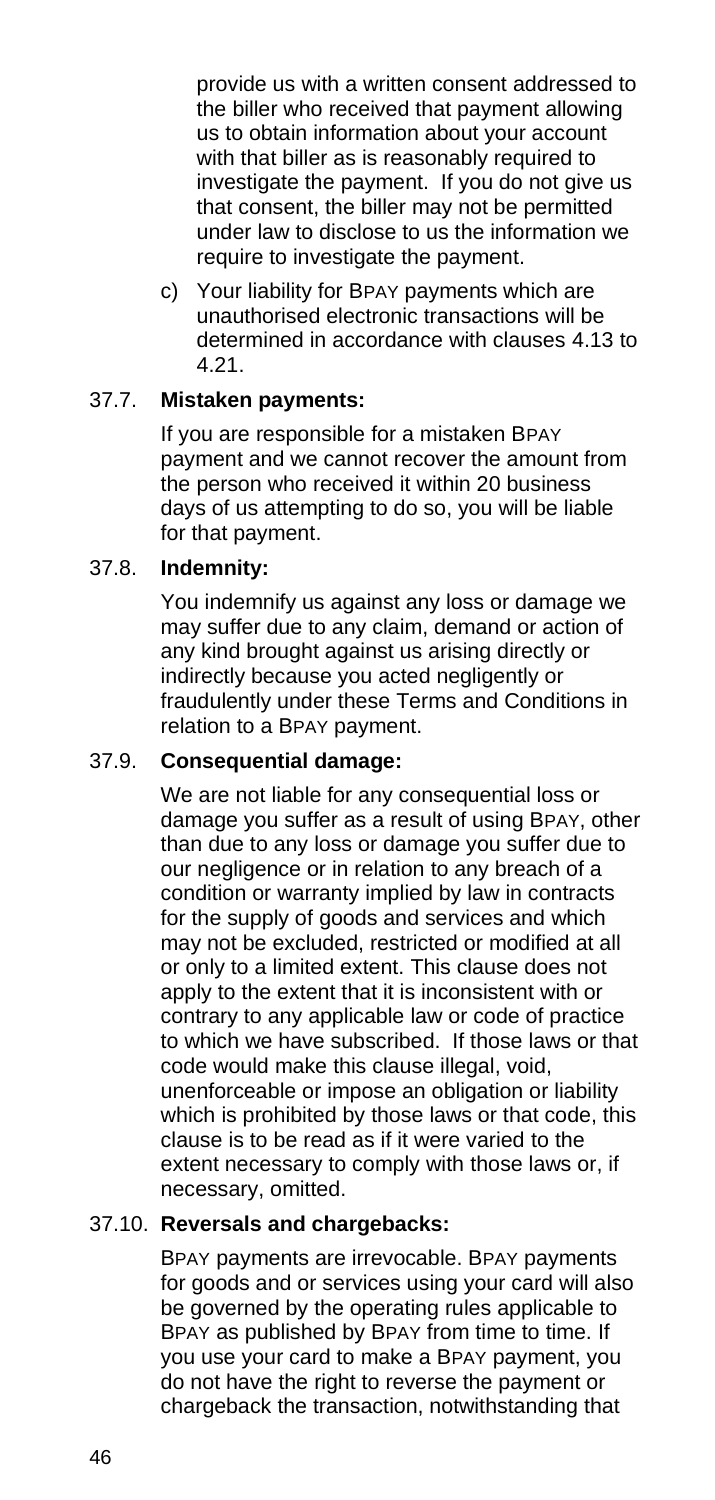the merchant failed to deliver the goods and/or services to you.

#### **38. Regular Payment Arrangements**

- 38.1. You should maintain a record of any regular payment arrangement that you have entered into with a merchant.
- 38.2. To change or cancel any regular payment arrangement you should contact the merchant at least 15 days prior to the next scheduled payment. If possible, you should retain a copy of this change or cancellation request. Should the merchant fail to act in accordance with your instructions to change or cancel a regular payment arrangement, you may make a complaint to us in accordance with clause [34.](#page-31-2)
- 38.3. Should your card details be changed (for example if your card was lost, stolen or expired and has been replaced) then you must request the merchant to change the details of your existing regular payment arrangement to ensure payments under that arrangement continue. If you fail to do so your regular payment arrangement may not be honoured, or the merchant may stop providing the goods and/or services.
- 38.4. Should your card be cancelled for any reason, or should you card expire, you should immediately contact the merchant to change or cancel your regular payment arrangement, as the merchant may stop providing the goods and/or services.

END OF TERMS AND CONDITIONS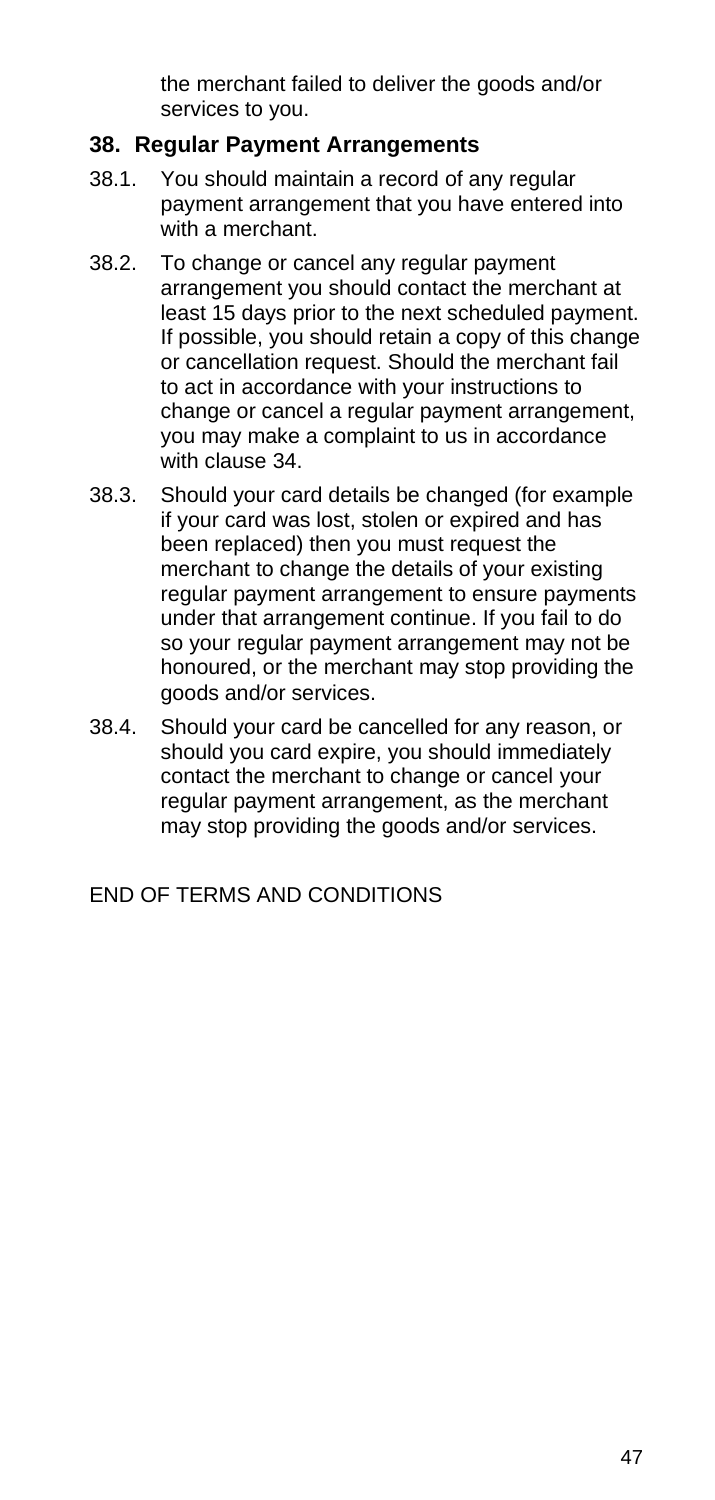## **Information Statement**

<span id="page-48-0"></span>(The National Credit Code requires us to give you this statement. References in it to the "credit provider" are references to us.)

### **Things you should know about your proposed credit contract**

This statement tells you about some of the rights and obligations of yourself and your credit provider. It does not state the terms and conditions of your contract.

If you have any concerns about your contract, contact the credit provider and, if you still have concerns, your credit provider's external dispute resolution scheme, or get legal advice.

#### **THE CONTRACT**

#### **1. How can I get details of my proposed credit contract?**

Your credit provider must give you a pre-contractual statement containing certain information about your contract. The pre-contractual statement, and this document, must be given to you before:

- your contract is entered into: or
- you make an offer to enter into the contract; whichever happens first.

#### **2. How can I get a copy of the final contract?**

If the contract document is to be signed by you and returned to your credit provider, you must be given a copy to keep. Also, the credit provider must give you a copy of the final contract within 14 days after it is made. However, this rule does not apply if the credit provider has previously given you a copy of the contract document to keep.

If you want another copy of your contract, write to your credit provider and ask for one. Your credit provider may charge you a fee. Your credit provider has to give you a copy:

- within 14 days of your written request if the original contract came into existence 1 year or less before your request; or
- otherwise within 30 days of your written request.

#### **3. Can I terminate the contract?**

Yes. You can terminate the contract by writing to the credit provider so long as:

- you have not obtained any credit under the contract; or
- a card or other means of obtaining credit given to you by your credit provider has not been used to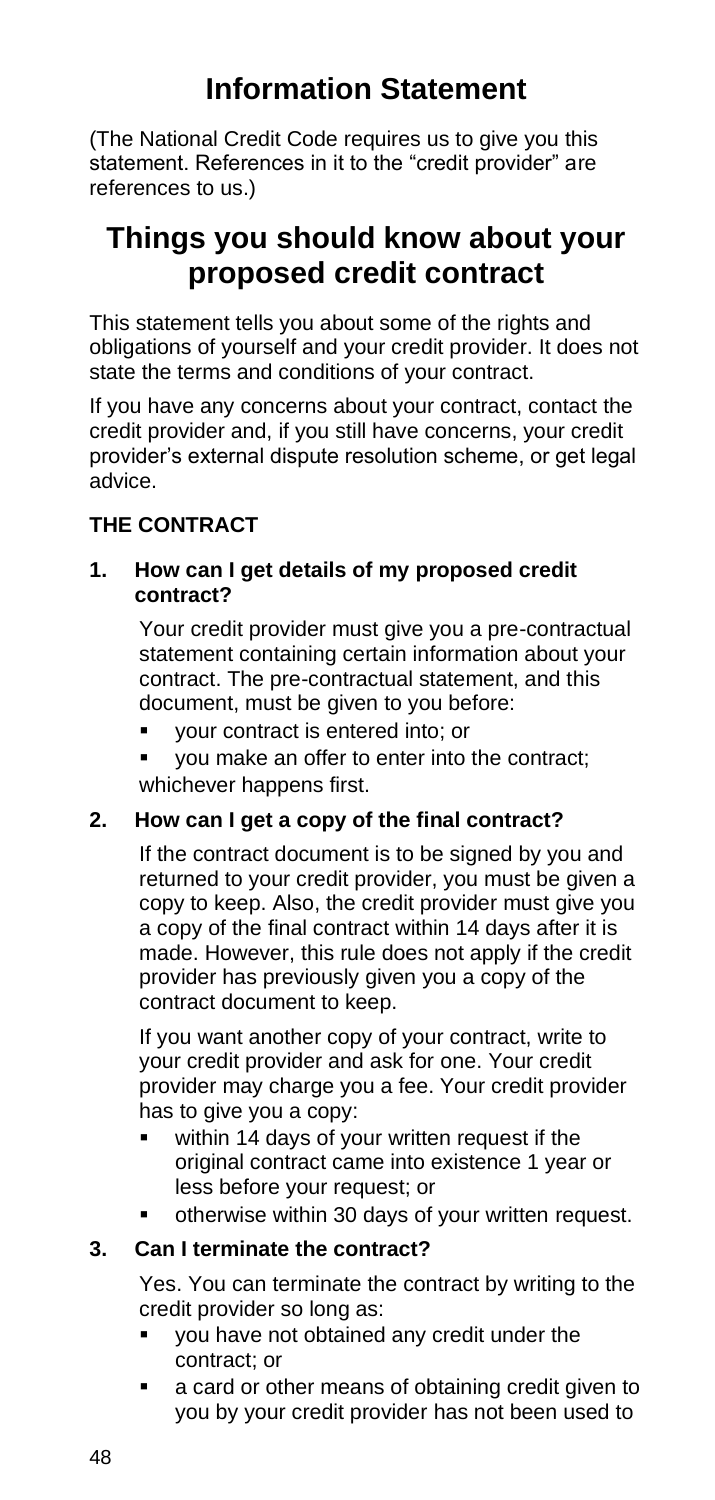acquire goods or services for which credit is to be provided under the contract.

<span id="page-49-0"></span>However, you will still have to pay any fees or charges incurred before you terminated the contract.

#### **4. Can I pay my credit contract out early?**

Yes. Pay your credit provider the amount required to pay out your credit contract on the day you wish to end your contract.

#### **5. How can I find out the payout figure?**

You can write to your credit provider at any time and ask for a statement of the payout figure as at any date you specify. You can also ask for details of how the amount is made up.

Your credit provider must give you the statement within 7 days after you give your request to the credit provider. You may be charged a fee for the statement.

#### **6. Will I pay less interest if I pay out my contract early?**

Yes. The interest you can be charged depends on the actual time money is owing. However, you may have to pay an early termination charge (if your contract permits your credit provider to charge one) and other fees.

#### **7. Can my contract be changed by my credit provider?**

Yes, but only if your contract says so.

#### **8. Will I be told in advance if my credit provider is going to make a change in the contract?**

That depends on the type of change. For example:

- you get at least same day notice for a change to an annual percentage rate. That notice may be a written notice to you or a notice published in a newspaper.
- you get 20 days advance written notice for:
	- $\circ$  a change in the way in which interest is calculated; or
	- o a change in credit fees and charges; or
	- any other changes by your credit provider;

except where the change reduces what you have to pay or the change happens automatically under the contract.

#### **9. Is there anything I can do if I think that my contract is unjust?**

Yes. You should first talk to your credit provider. Discuss the matter and see if you can come to some arrangement.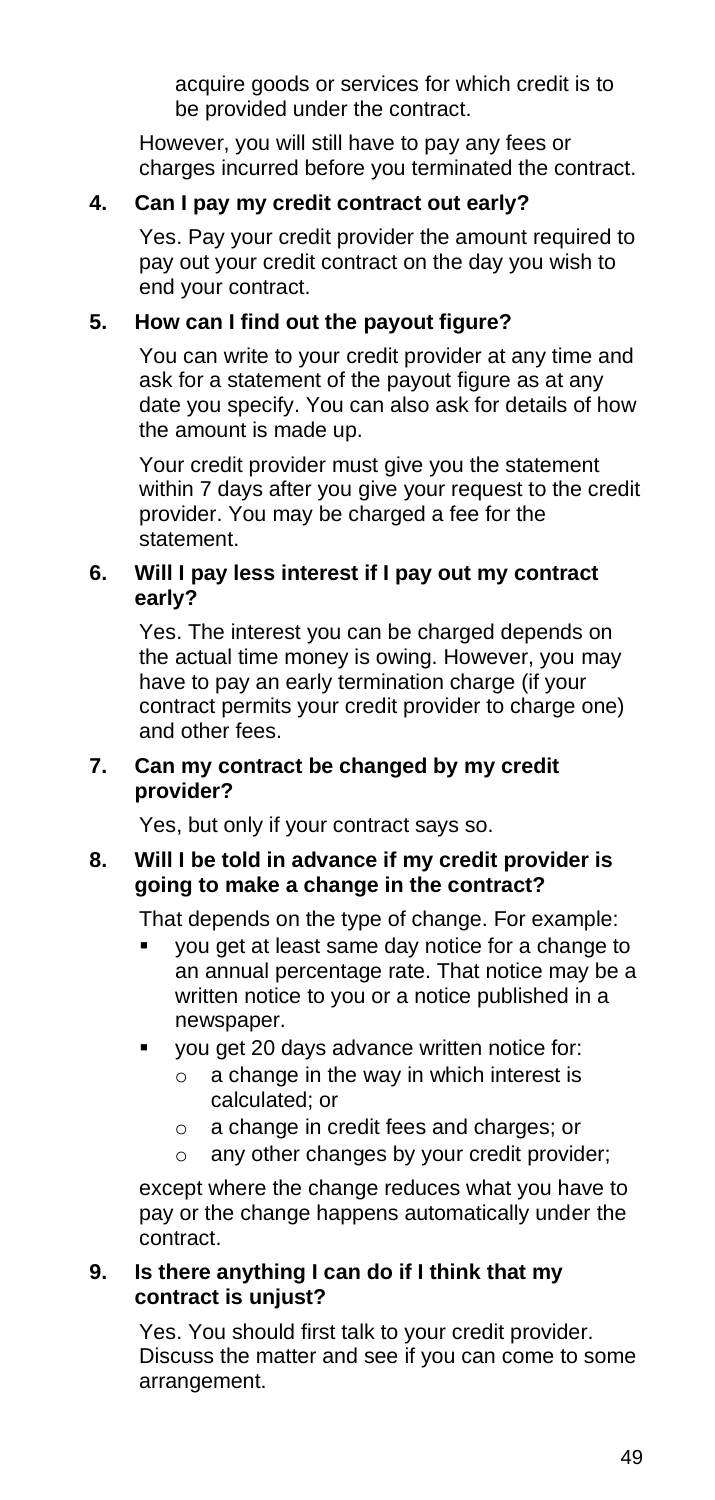If that is not successful, you may contact your credit provider's external dispute resolution scheme. External dispute resolution is a free service established to provide you with an independent mechanism to resolve specific complaints. Your credit provider's external dispute resolution provider is the Australian Financial Complaints Authority and can be contacted on 1800 931 678, by emailing info@afca.org.au, by visiting www.afca.org.au or by writing to Australian Financial Complaints Authority, GPO Box 3, Melbourne VIC 3001.

Alternatively, you can go to court. You may wish to get legal advice, for example from your community legal centre or Legal Aid.

You can also contact ASIC, the regulator, for information on 1300 300 630 or through ASIC's website at www.asic.gov.au.

#### **INSURANCE**

#### **10. Do I have to take out insurance?**

Your credit provider can insist you take out or pay the cost of types of insurance specifically allowed by law. These are compulsory third party personal injury insurance, mortgage indemnity insurance and insurance over property covered by any mortgage. Otherwise, you can decide if you want to take out insurance or not. If you take out insurance, the credit provider cannot insist that you use any particular insurance company.

#### **11. Will I get details of my insurance cover?**

Yes, if you have taken out insurance over mortgaged property or consumer credit insurance and the premium is financed by your credit provider. In that case the insurer must give you a copy of the policy within 14 days after the insurer has accepted the insurance proposal.

Also, if you acquire an interest in any such insurance policy which is taken out by your credit provider then, within 14 days of that happening, your credit provider must ensure you have a written notice of the particulars of that insurance.

You can always ask the insurer for details of your insurance contract. If you ask in writing, your insurer must give you a statement containing all the provisions of the contract.

#### **12. If the insurer does not accept my proposal, will I be told?**

Yes, if the insurance was to be financed by the credit contract. The insurer will inform you if the proposal is rejected.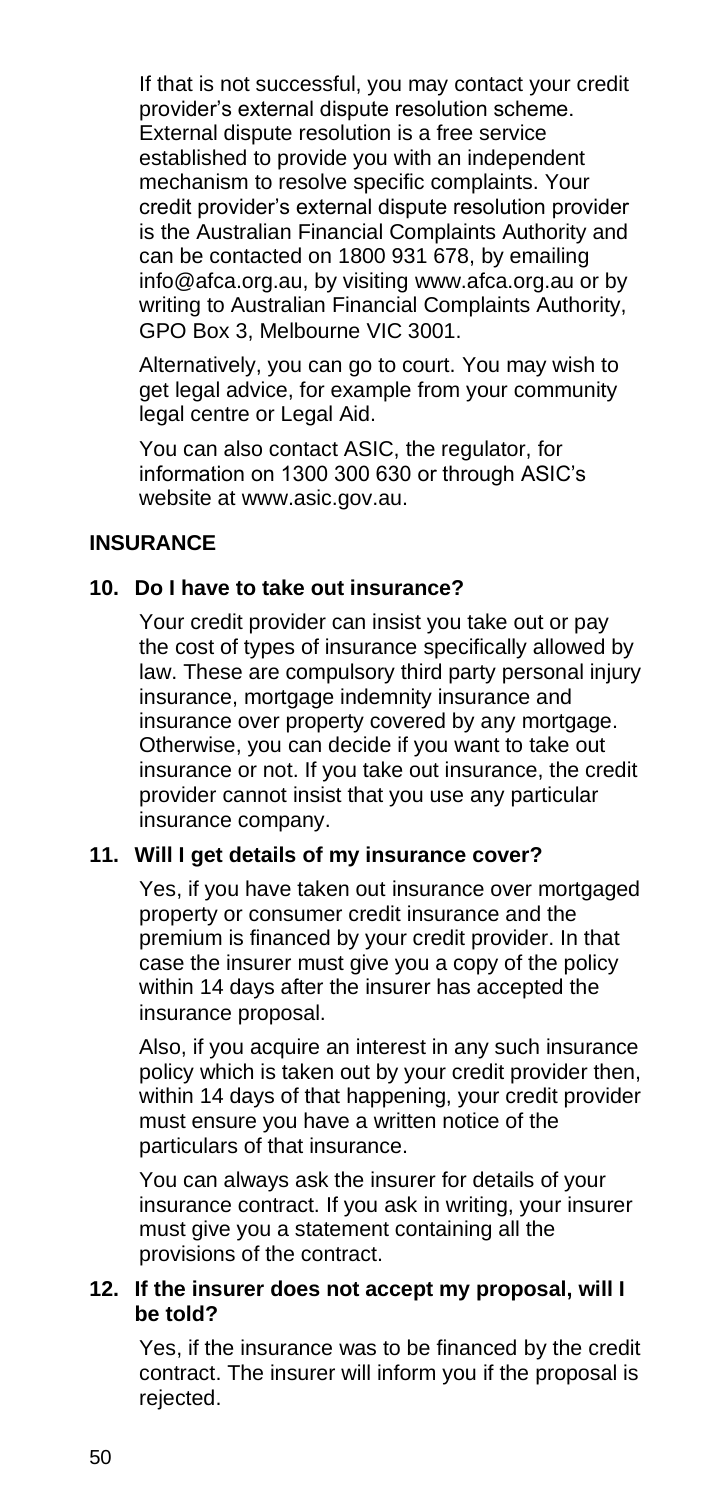#### **13. In that case, what happens to the premiums?**

Your credit provider must give you a refund or credit unless the insurance is to be arranged with another insurer.

#### **14. What happens if my credit contract ends before any insurance contract over mortgaged property?**

You can end the insurance contract and get a proportionate rebate of any premium from the insurer.

#### **GENERAL**

#### **15. What do I do if I cannot make a repayment?**

Get in touch with your credit provider immediately. Discuss the matter and see if you can come to some arrangement. You can ask your credit provider to change your contract in a number of ways:

- to extend the term of your contract and reduce payments; or
- to extend the term of your contract and delay payments for a set time; or
- to delay payments for a set time.

#### **16. What if my credit provider and I cannot agree on a suitable arrangement?**

If the credit provider refuses your request to change the repayments, you can ask the credit provider to review this decision if you think it is wrong.

If the credit provider still refuses your request you can complain to the external dispute resolution scheme that your credit provider belongs to. Further details about this scheme are set out below in question 18.

#### **17. Can my credit provider take action against me?**

Yes, if you are in default under your contract. But the law says that you cannot be unduly harassed or threatened for repayments. If you think you are being unduly harassed or threatened, contact the credit provider's external dispute resolution scheme or ASIC, or get legal advice.

#### **18. Do I have any other rights and obligations?**

Yes. The law will give you other rights and obligations. You should also READ YOUR CONTRACT carefully.

If you have any complaints about your credit contract, or want more information, contact your credit provider. You must attempt to resolve your complaint with your credit provider before contacting your credit provider's external dispute resolution scheme. If you have a complaint which remains unresolved after speaking to your credit provider,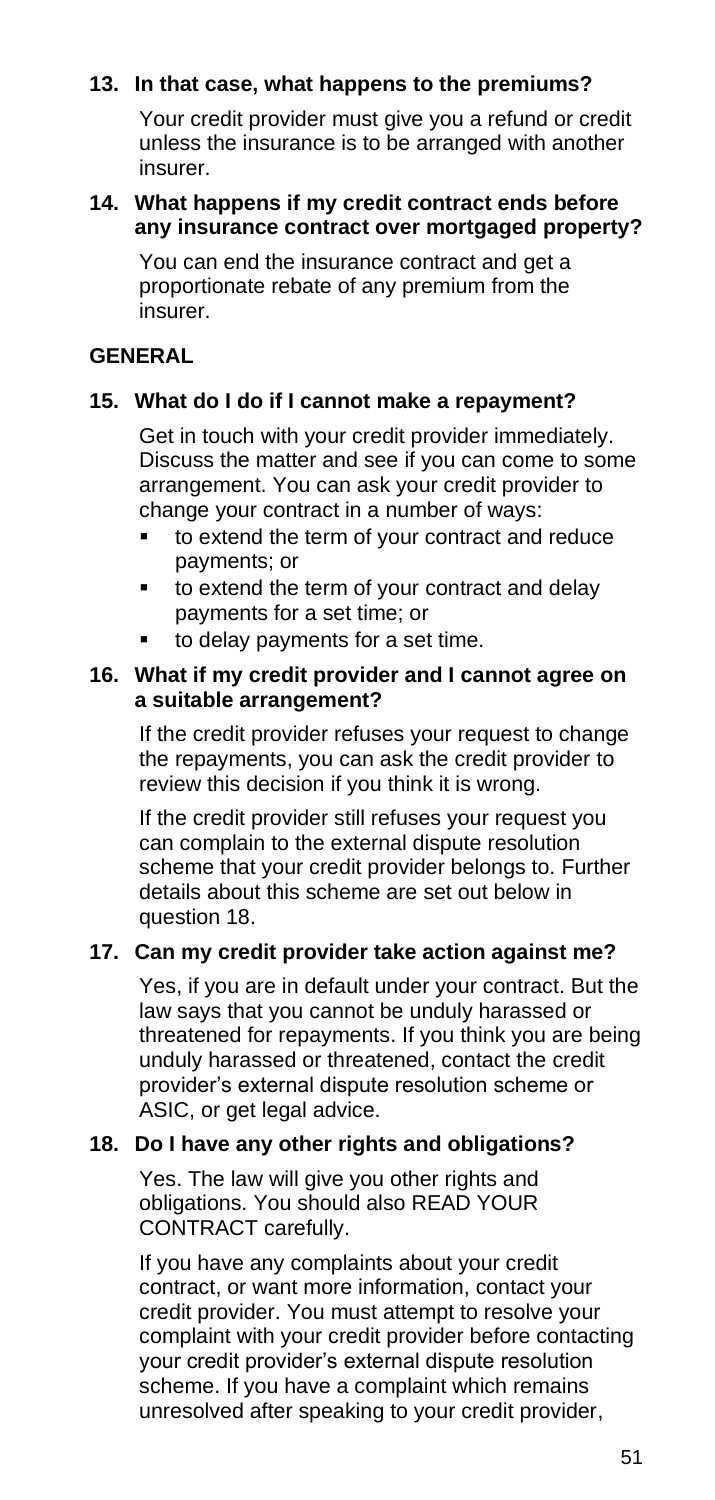you can contact your credit provider's external dispute resolution scheme or get legal advice.

External dispute resolution is a free service established to provide you with an independent mechanism to resolve specific complaints. Your credit provider's external dispute resolution provider is the Australian Financial Complaints Authority and can be contacted on 1800 931 678, by emailing info@afca.org.au, by visiting www.afca.org.au or by writing to the Australian Financial Complaints Authority, GPO Box 3, MELBOURNE VIC 3001.

Please keep this information statement. You may want some information from it at a later date.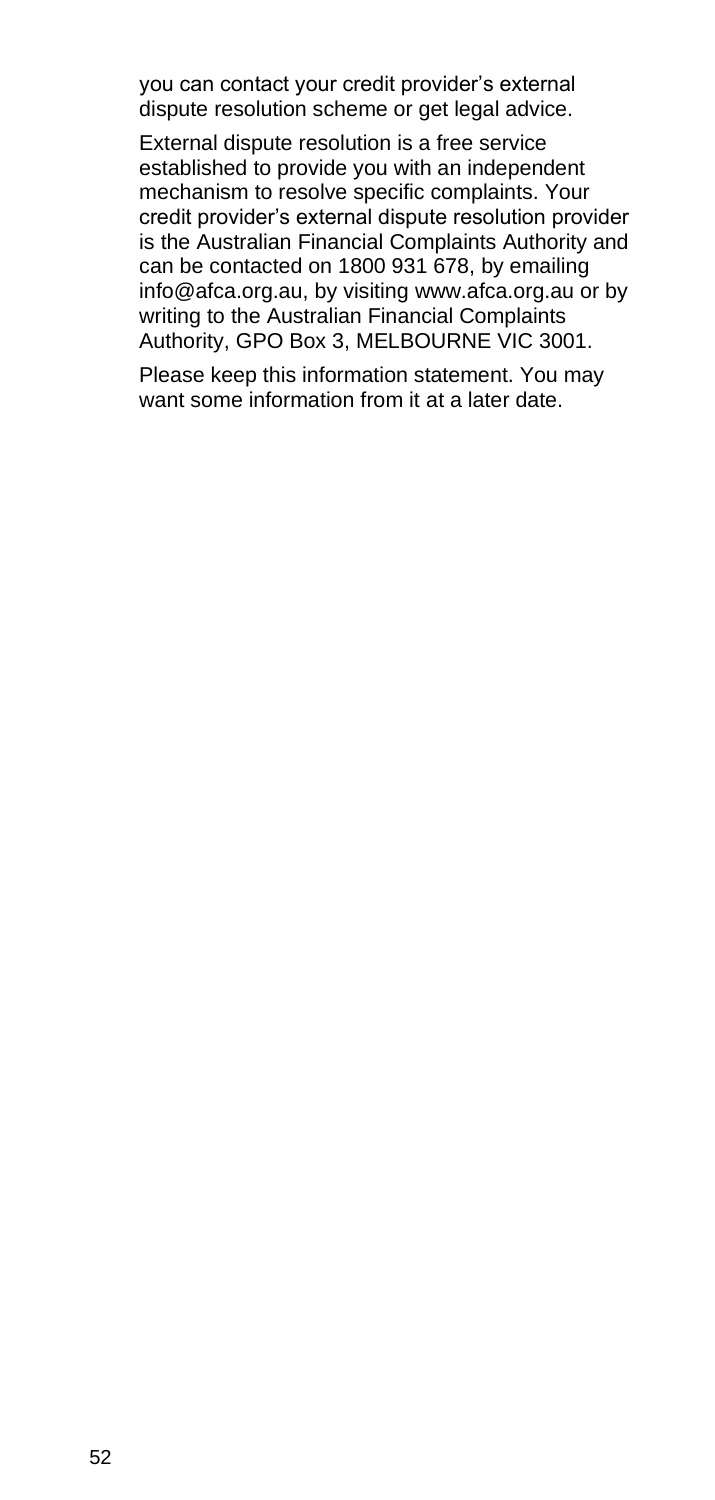## **Credit Guide**

#### **More information on borrowing from us**

For general information about borrowing (including loans calculators to help you understand the effect of interest rates and fees and different loan options) go to our website at www.beyondbank.com.au.

#### **Introduction**

Beyond Bank Australia has an Australian Credit Licence authorising us to provide credit.

This Credit Guide provides you with an understanding of what to expect from us when we provide credit to you. The Guide includes information about some of our obligations under the National Consumer Credit Protection Act 2009 (Cth) ("National Credit Act").

You may also receive other documents when we provide services or credit to you.

The terms "we", "us", "our" refer to Beyond Bank Australia Ltd ABN 15 087 651 143 AFSL/Australian Credit Licence 237 856.

The terms "you", "your" refer to the person or persons to whom we provide a credit contract.

#### **Borrowing money from us**

Beyond Bank Australia provides loans to its members only.

Under the National Credit Act we are prohibited from providing you with credit under a credit contract if the contract will be unsuitable for you.

Similarly, we are prohibited from increasing the limit of an existing credit contract if the new limit will be unsuitable for you.

A credit contract or credit limit increase is unsuitable for you if, at the time the contract is entered into or the limit is increased:

- it is likely that you will be unable to comply with your financial obligations under the contract, or could only comply with substantial hardship; or
- the contract or increase does not meet your requirements and objectives at that time.

#### **Our obligation to make a credit assessment**

Before providing you with credit, we must make an assessment as to whether the contract or increase in limit will be unsuitable for you. In order to make this assessment we must:

- make reasonable inquiries about your requirements and objectives in relation to the credit contract;
- make reasonable inquiries about your financial situation; and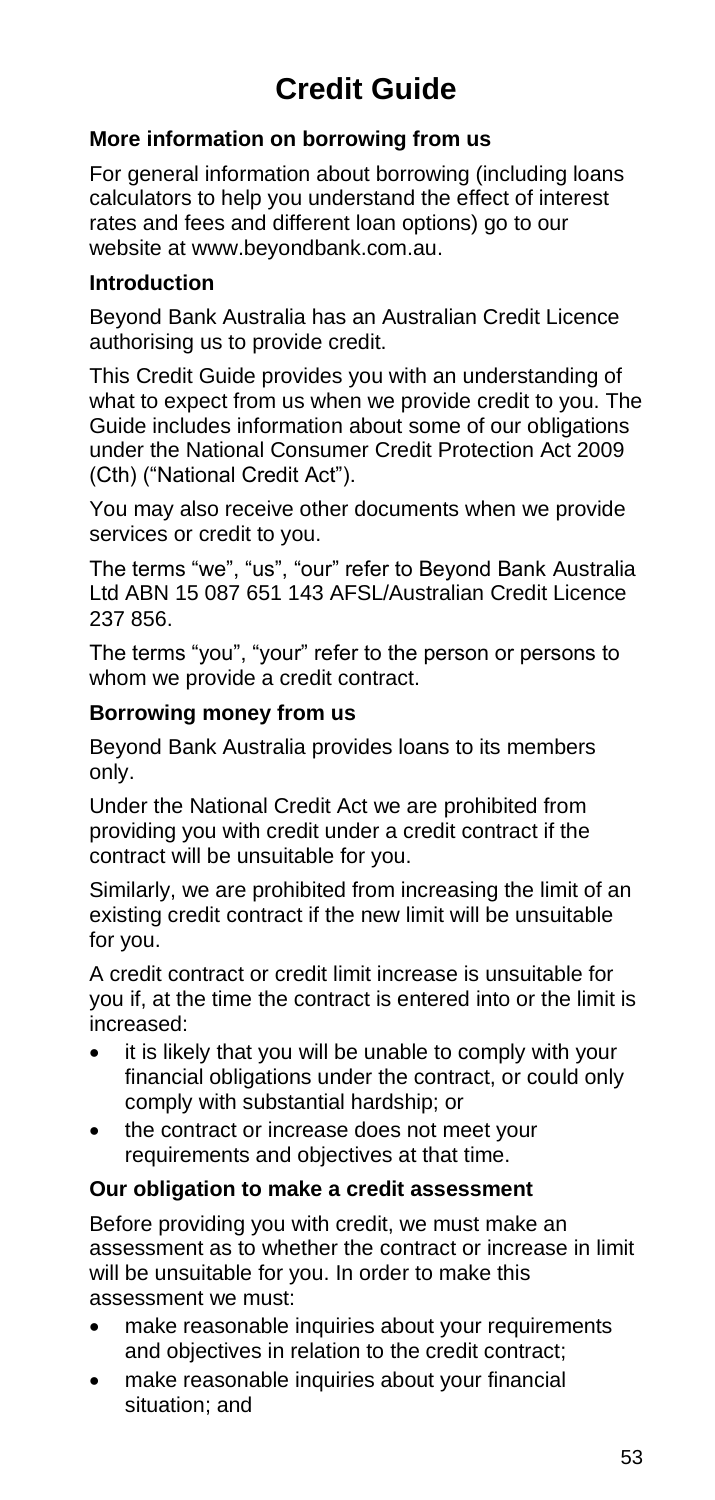<span id="page-54-0"></span>take reasonable steps to verify your financial situation.

Obtaining this information helps us get a reasonable understanding of your need for credit as well as your ability to comply with your financial obligations under the proposed credit contract. The extent of the inquiries we undertake will depend on the circumstances.

#### **Your right to receive a copy of the credit assessment**

You have the right to request a copy of our assessment of your suitability.

You may request a copy of the credit assessment up to 7 years after the day on which the credit contract is entered or the credit limit is increased.

Note – you are only entitled to receive a copy of your assessment if your loan is approved and settled or your credit limit increased.

You have other rights to access personal information we collect about you under the provisions of the *Privacy Act 1988 (Cth)*. Please refer to our Privacy Policy which is available on our website or upon request.

#### **Resolving Your Complaint**

Beyond Bank Australia has an internal dispute resolution process and is also a member of an independent external dispute resolution scheme. The dispute resolution system covers complaints by persons to whom we provide credit.

If you have a complaint about any of our products, services, staff or the handling of a complaint, please contact us and we will try to resolve it.

You can contact us about your concerns using any of the following methods:

- Talk with one of our consultants by phoning 13 25 85 or visiting your local branch;
- Write to us at: Beyond Bank Australia C/- Customer Experience Manager, GPO Box 1430, Adelaide SA 5001;
- Load your complaint via our website [www.beyondbank.com.au/complaints;](http://www.beyondbank.com.au/complaints)
- Email us using the email address on the back of this brochure.

In many cases this leads to a successful resolution. However, if you are unhappy with any decision or our handling of the complaint, it may be referred for external resolution to the Australian Financial Complaints Authority which can be contacted at:

Phone: 1800 931 678 Mail: GPO Box 3, Melbourne VIC 3001. Email: info@afca.org.au Website:www.afca.org.au

The Australian Financial Complaints Authority can then offer conciliation processes or may investigate the dispute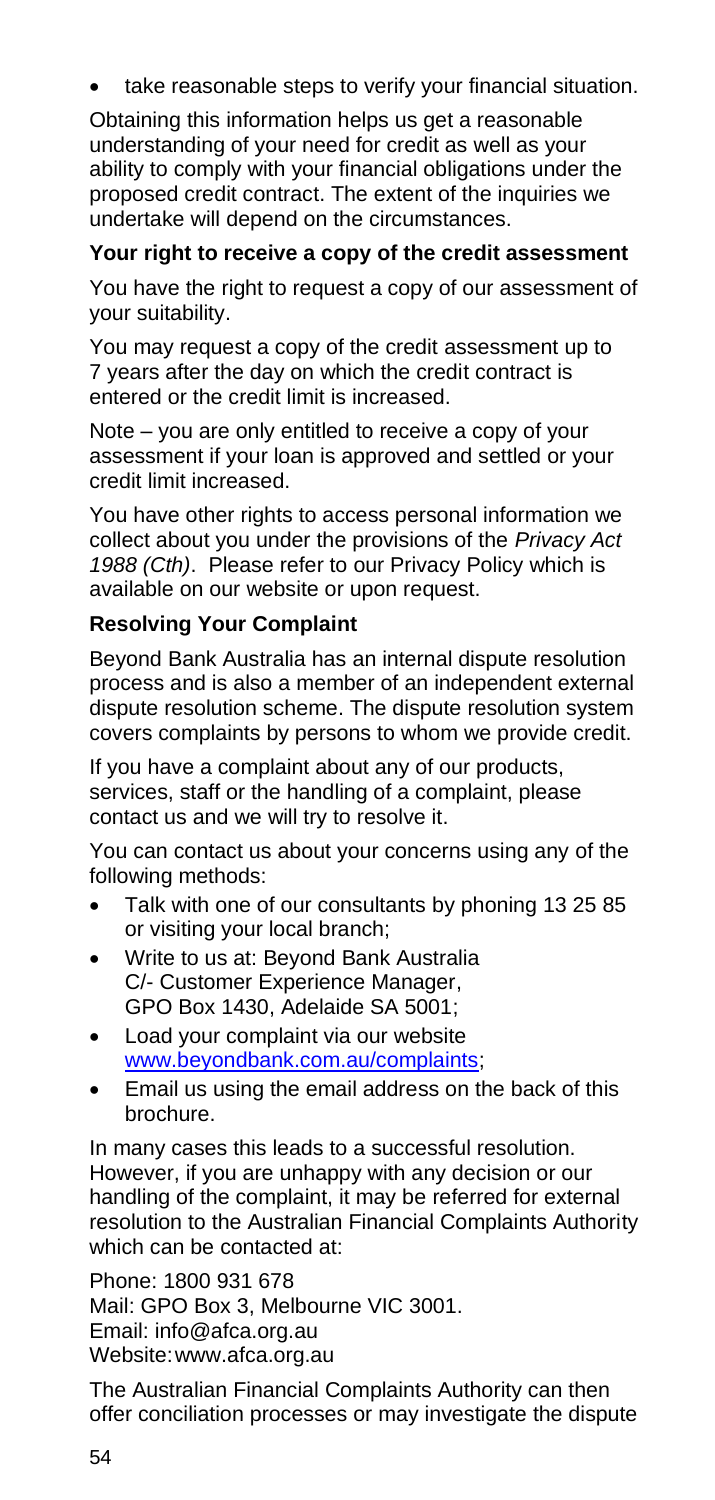and issue a written decision on your case which is binding on us. This service is available at no cost to you.

Our external dispute resolution scheme cannot deal with your dispute unless you have attempted to resolve the problem with us first.

#### **Updating this Credit Guide**

All details are current as the date of this Credit Guide. We will publish minor changes on our website. We will update the Credit Guide if there are any material changes adverse to borrowers.

#### **Our contact details:**

Phone: 13 25 85 Email: contactus@beyondbank.com.au Website: www.beyondbank.com.au Mail: GPO Box 1430 Adelaide SA 5001